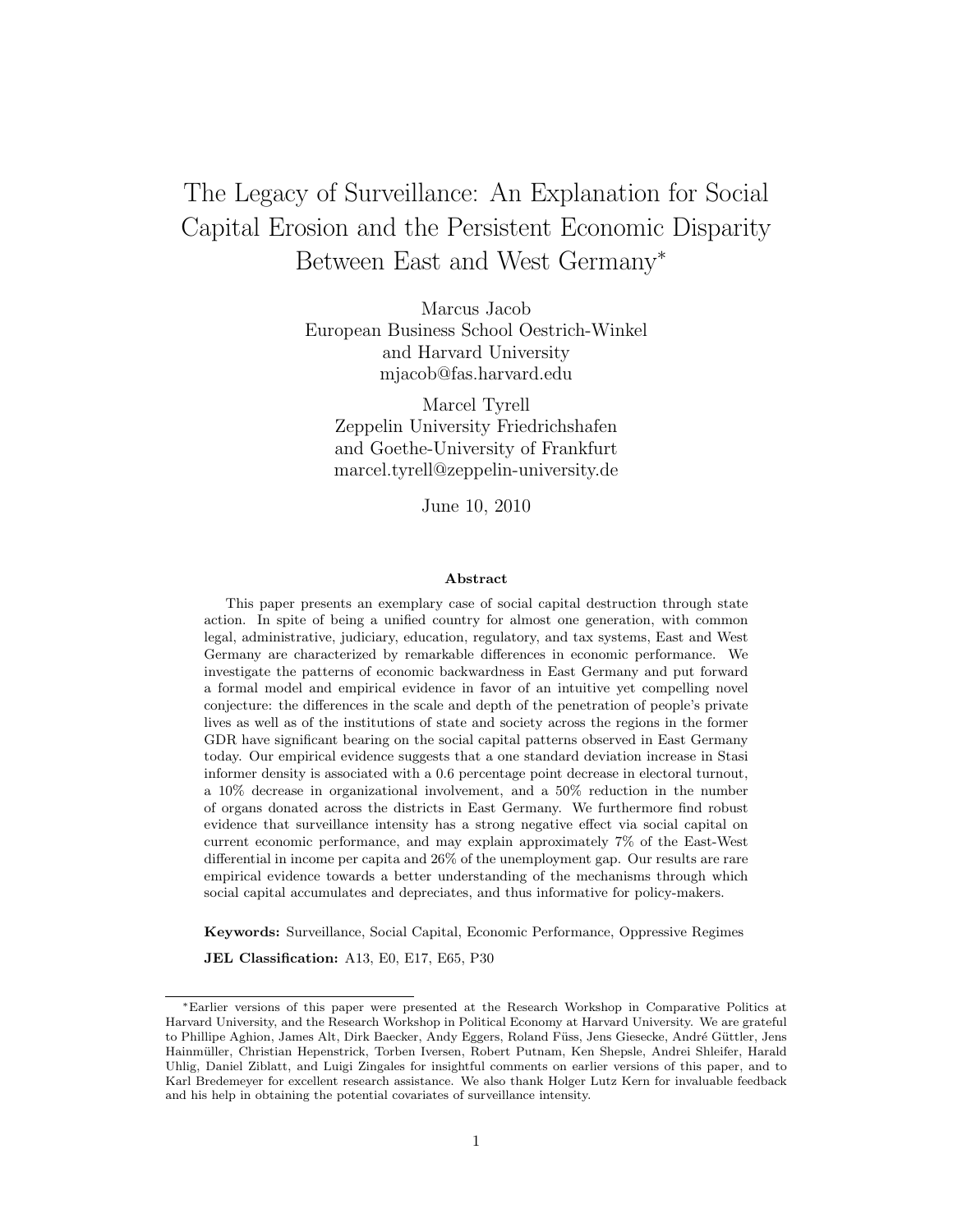# 1 INTRODUCTION

The social capital literature has established itself as a mature and influential sub-field in the social sciences, and in economics, in particular. Yet, one of this literature's topics that is most consequential for policy-making and our understanding of social capital – the mechanisms through which social capital accumulates and depreciates – remains largely unexplored.<sup>1</sup> As Guiso, Sapienza, and Zingales (2010) explain, a better understanding of these mechanisms is clearly required if policy-makers want to design policies that foster the formation and preservation of social capital, and avoid policies that, while producing short term benefits, undermine social capital in the medium to long term, with negative long term economic effects. This paper presents an exemplary case of social capital destruction through state action.

In spite of having been a unified country for the last 20 years with common legal, administrative, judiciary, education, regulatory, and tax systems Germany is characterized by remarkable differences in economic performance between its regions in the West and its regions in the formerly communist East: the five East German federal states top the list of  $Länder$  with the highest unemployment rate and the lowest GDP per capita. Unemployment stands at 13.5% in East Germany but at only 7.2% in West Germany<sup>2</sup> ; disposable income of the private households per capita amounts to only  $\in$  14,700 in the East, but to  $\in$  19,200 in the West.<sup>3</sup> This persistent disparity on many economic accounts is even more surprising, when one takes into consideration that a total of  $\epsilon$  156.5 billion will have been transferred to East Germany by 2019 for closing the infrastructure gap and for adjusting the under-proportional local financial power, as laid out in the solidarity pact (Solidarpakt) which came into force in 1995.

Unsurprisingly, debate has erupted over whether or not East and West Germany will eventually converge in terms of economic performance. The Institut der Deutschen Wirtschaft (IW) (2009), one of Germany's leading private economic research institutes, recently cheered that East Germany's economy is on a good path towards reaching level with the some of the federal states in the West within the next twelve years. However, there exists notably more pessimism among scholars, politicians and practitioners in Germany. In fact, the remarkable similarity in economic fissures between West and East Germany on the one hand, and North and South Italy on the other (see, for example, Putnam, 1993; Guiso, Sapienza, and Zingales, 2008), has led some scholars to even use the mezzogiorno analogy in the debate about East German development (see, for example, Boltho, Carlin, and Scaramozzino, 1997; Heilemann, 2005; Sinn and Westermann, 2001). Even the optimistic IW agrees that in the foreseeable future it cannot be expected that East Germany fully closes the

<sup>&</sup>lt;sup>1</sup>Empirical evidence of the consequence of state action for the development or destruction of social capital is largely absent in the literature to date. As one of the few explicit empirical examples, Gans (1962) describes the destruction of a vibrant, working community through "bulldozer urban renewal" of affordable houses in the Boston West End.

<sup>2</sup>As of March 2010 (Source: German Federal Statistics Office).

<sup>3</sup>Figures are for 2006 (Source: German Federal Statistics Office).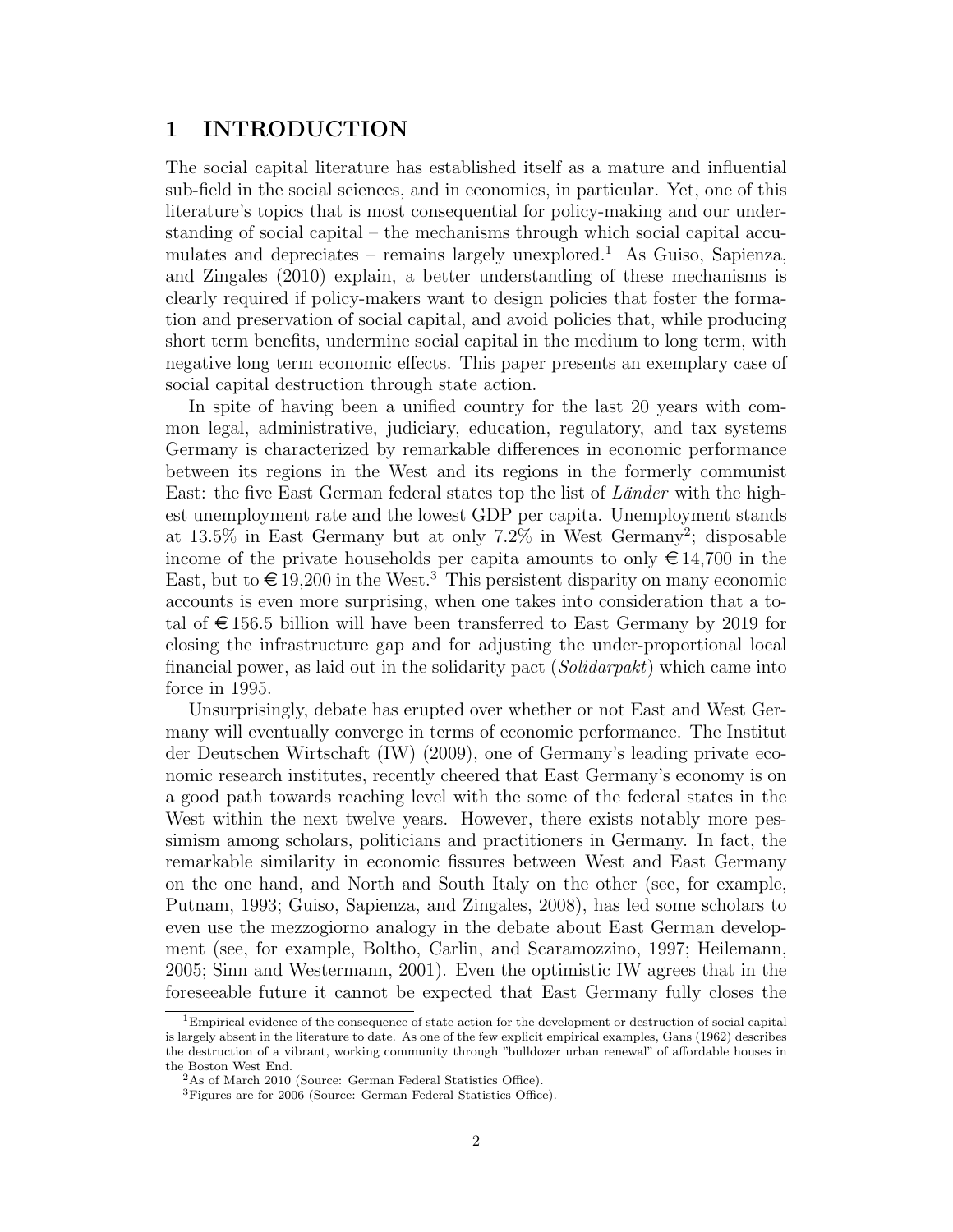gap on the West.

In this paper, we investigate the patterns of economic backwardness in East Germany by putting forward a formal reciprocity model and empirical evidence in favor of an intuitive novel conjecture: the differences in the intensity of Stasi surveillance and repression across the regions in the former GDR have significant bearing on the social capital patterns observed in these regions today, which in turn inform economic outcomes. Our approach is motivated by the considerable body of scholarly work (for example Tabellini, 2010; Guiso, Sapienza, and Zingales, 2006) that attributes the persistence of differences in economic development to social capital, referred to as the connections among individuals, and the norms of reciprocity and trustworthiness that arise from them (Putnam, 2000). Social capital calls attention to the fact that social constructs affect the productivity of individuals and groups, and that civic virtue is most powerful when embedded in a dense network of reciprocal social relations (Putnam, 2000, p.19). Spending time in associations, investing in negotiation and cooperation makes it possible for individuals to gather information about the true cooperative nature of the society. In Tocqueville's (1969) words, associations are small social laboratories for experimenting cooperation and building up democracy. Howard (2003) points out that for East Germany having benefited from West German wealth and institutions since unification, the expectation is that it should have a strong and vibrant civil society today. Contrary to these expectations, however, most studies show that participation in voluntary associations in the East is low and that the gap between West and East remains very large.<sup>4</sup>

The explanation we have in mind is as follows. People's current behavior is shaped by their prior experiences and how they interpret those experiences (Howard, 2003). We posit that people's experience of living in a regime with the world's most pervasive and intrusive surveillance apparatus has resulted in a strong and lingering sense of mistrust of members of society outside the immediate family circle in post-communist East Germany. To ensure that the people would become and remain submissive, the ruling party in the GDR saturated its realm with more spies than had any other totalitarian regime in history. When the regime collapsed, the East German secret police Stasi had 91,015 full-time officers and noncommissioned personnel on its rolls, as well as 173,081 regular Stasi informers (inoffizielle Mitarbeiter, IMs) – on a total population of just  $16.675$  million people (Giesecke, 2006; Müller-Enbergs, 2008). Alas, the regime was not content to rely only on the Stasi's hundreds of thousands of informers to ferret out anti-state sentiments – the regime also created a law that made the failure to denounce fellow citizens a crime punishable by up to five years' imprisonment. As a result, an environment was created that narrowed social and cultural horizons, and fostered cultural traits that demoted social spiritedness and hurt economic development: mistrust of unfamiliar people, limited as opposed to general morality, a sense of individual helplessness and resignation (cf. Dennis, 2003).

<sup>4</sup>See, for example, Wessels (1992); Anheier, Priller, Seibel, and Zimmer (1998); Padgett (2000)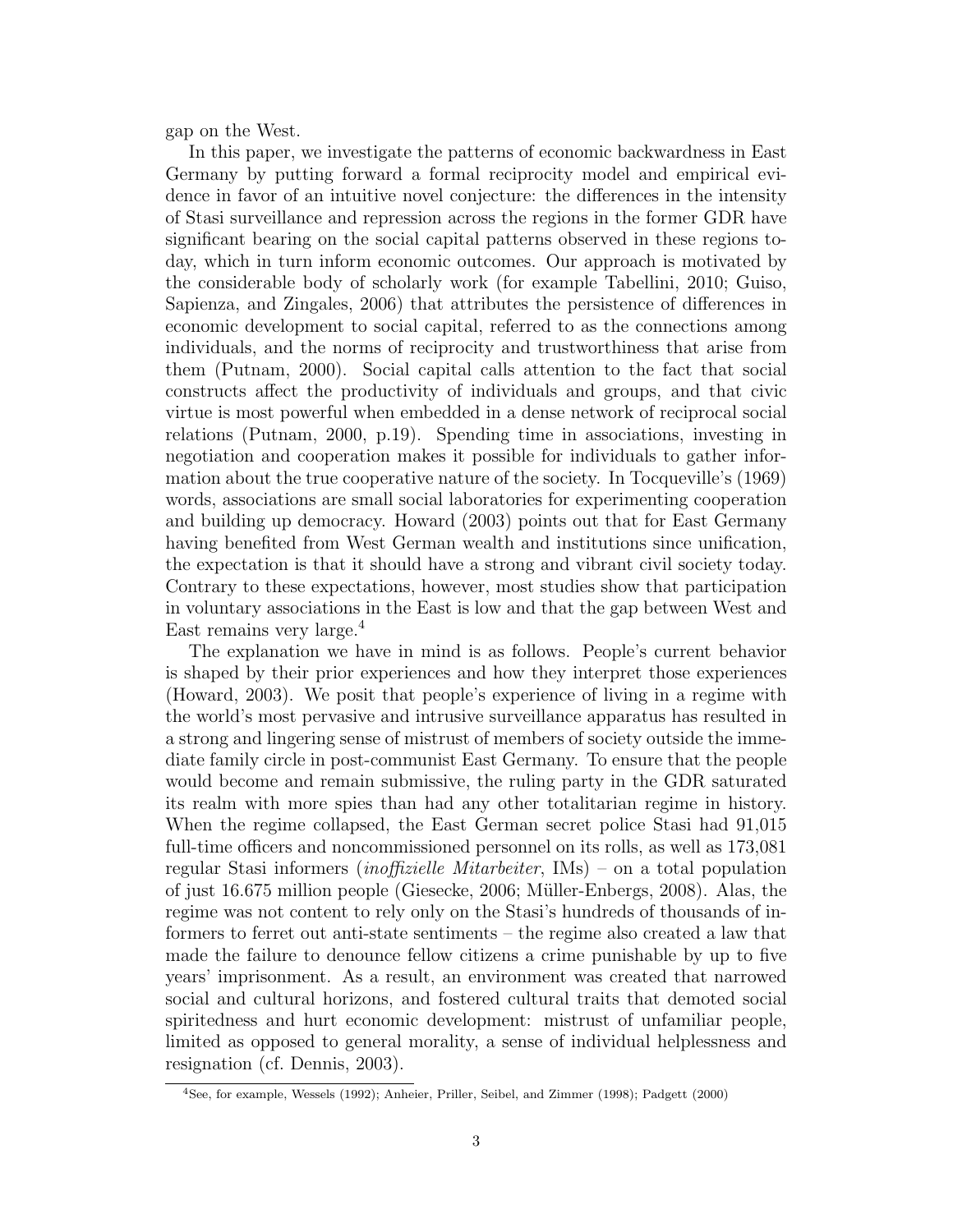Today, the desire to participate in voluntary organizations and to cooperate with other members of society – essential to bridge the wide gap between private and public spheres, and to build trust extending beyond the immediate family circle – may actually be incompatible with people's prior experiences with organizations and individuals in the GDR, since they generally viewed them, and still view today, with suspicion and mistrust (Howard, 2003, p.26). To be sure, we do not posit that life in the East was apolitical or asocial. On the contrary, certain social connections have been essential to survival and wellbeing in this land of "bend down goods" ( $B\ddot{u}ckware$ ).<sup>5</sup> However, these bonds, while they existed, were strictly limited in scope and directed exclusively at intimate friends and immediate family members. These bonds did not allow experimenting freely civic interaction and cooperation.

Our empirical evidence suggests an important insight: dense networks of state security surveillance in the former GDR have undermined people's ability to experiment cooperation freely and reduced both their scope of cooperation and their priors about the trustworthiness of other members of society. Recovery of these indicators of social capital is only gradual after democratization and helps explain the persistent differences in economic performance currently observed between East and West Germany. To be specific, we find that a one standard deviation increase in the Stasi informer density (about 2.73 informers per thousand people) is associated with a 0.6 percentage point decrease in current electoral turnout, a 10% decrease in organizational involvement, and a 50% reduction of the number of organs donated post mortem in the districts in our sample. Furthermore, we find robust evidence that surveillance intensity has a strong negative effect via social capital on current economic performance. Because West Germany during the same historical period did not experience a similar oppressive regime shock, our results suggest that scale and depth of penetration of people's private lives, and the ensuing social capital erosion in East Germany, may be an important explanatory factor for the persistent differences in economic prosperity between East and West Germany. Our regression evidence suggests that surveillance via social capital may explain approximately 7% of the East-West differential in income per capita and 26% of the unemployment gap. To our knowledge, this is the first study that presents empirical evidence of the effect of state security surveillance on current social capital and economic performance in East Germany.

The remainder of this paper is organized as follows. Section 2 lays out the historical background and motivation for our study. In Section 3, we develop our formal model and analyze its key predictions. We simulate our model outcomes for different parameters in Section 4. In Section 5, we test the validity of our model predictions using empirical data on informer density in the districts of the former GDR, and we test the robustness of our evidence to reverse causality concerns and alternative measurement and specification strategies. We conclude in Section 6.

<sup>&</sup>lt;sup>5</sup>In the GDR the term 'Bückware' described rare and imported goods which were only sold under-thecounter.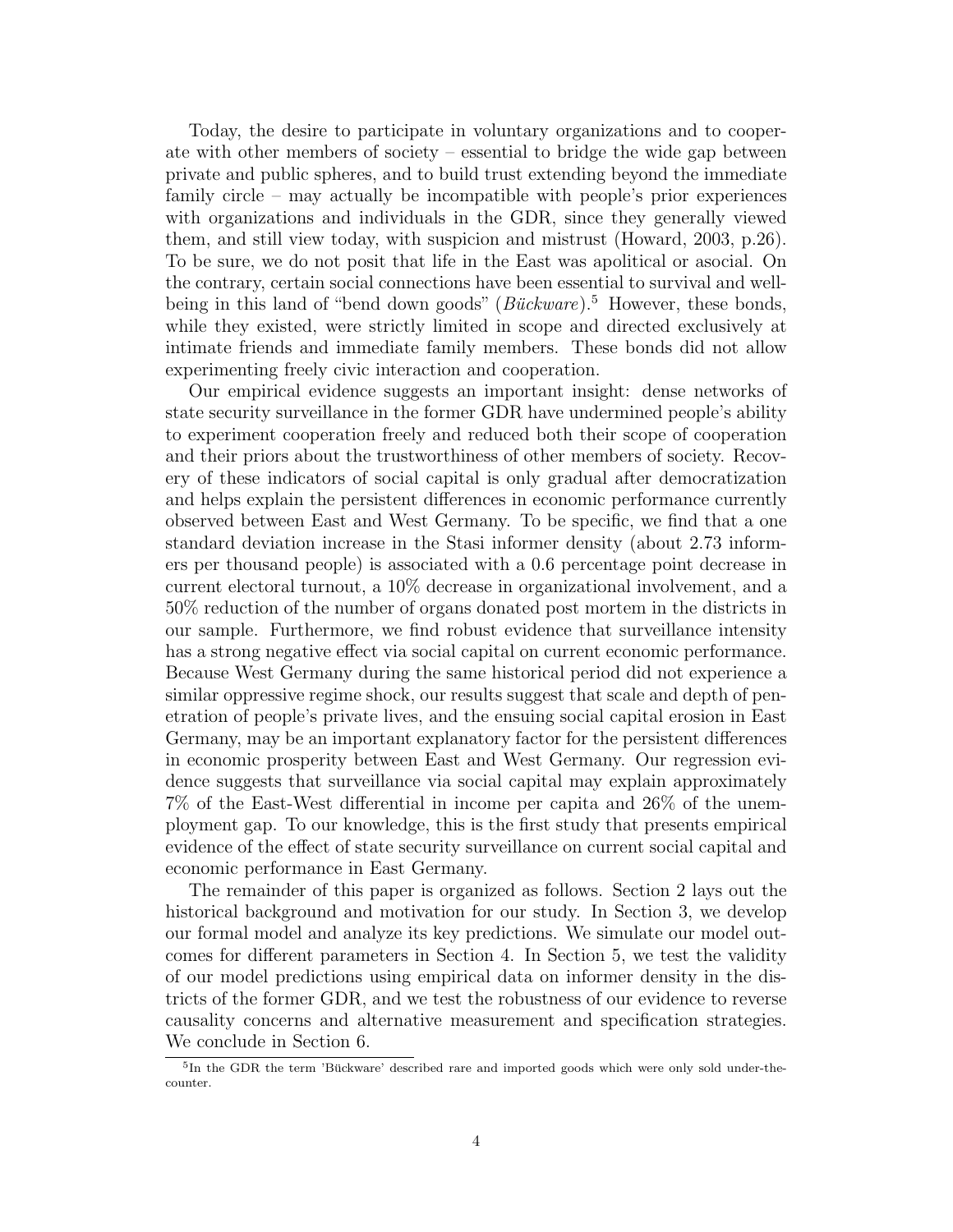# 2 THEORETICAL BACKGROUND AND MOTIVA-TION

There are various channels through which an oppressive regime shock can alter value underpinnings of a society and erode trust. While our example of East Germany provides a host of potential channels from collectivization of agricultural land to confining a people behind a wall, in this paper we focus in particular on how the GDR state security, which monitored the lives of East German citizens and suppressed alleged dissenters through its pervasive network of informers, might have led to social capital erosion.

# 2.1 The GDR State Security

By origin and design, the Ministry of State Security (*Ministerium für Staats*sicherheit, MfS), commonly known as the Stasi, operated as the official secret police of the former German Democratic Republic (GDR). It watched over and fought against opponents of the Party dictatorship or those it held to be such. The Stasi strove to bring the whole society under its control, which made it by far the "most frightening and at the same time the most grotesque part" of the power apparatus of the GDR state (Klessmann, 1998, p.39).

By the time East Germany collapsed in 1989, the Stasi payroll had grown to 91,015 full-time employees (Giesecke, 2006). On top came a network of civilian informants, regular informers, and part-time snoopers which grew rapidly in the 1960s and 1970s, and remained nearly constant from the second half of the 1970s. This "main weapon in the fight against the enemy" (Muller- ¨ Enbergs, 1996, p.305) was nothing short of monstrous: approximately 173,081 unofficial informers probed every aspect of citizens' lives, carried out concrete assignments for their control officers, made their flats available for meetings or observations, searched flats and workplaces, and shadowed suspects with bugs and cameras and through telephone, radio and postal surveillance (Giesecke, 2006). Table 1 provides an overview of different categories of IMs and their headcount.

The Stasi closely monitored political behavior among GDR citizens, and is known to have used torture and intimidation to mute dissent. Without exception, one tenant in every apartment building was designated as a watchdog reporting to area representatives of the Stasi (Koehler, 1999) and full-time officers were posted to factories and important installations and facilities. As Koehler (1999) puts it, it would not have been unreasonable to assume that at least one Stasi informer was present in any party of ten dinner guests.

The GDR's vast apparatus of surveillance and repression was unprecedented in scale and depth: it was proportionally by far the most extensive state security service in history. For every 1,000 GDR citizens there were approximately 5.5 state security personnel and another 11 unofficial informers. About 1 in 50 of the country's adults were working for the Stasi and enabled the ministry to conduct an almost blanket surveillance of society (Dennis, 2003). The Stasi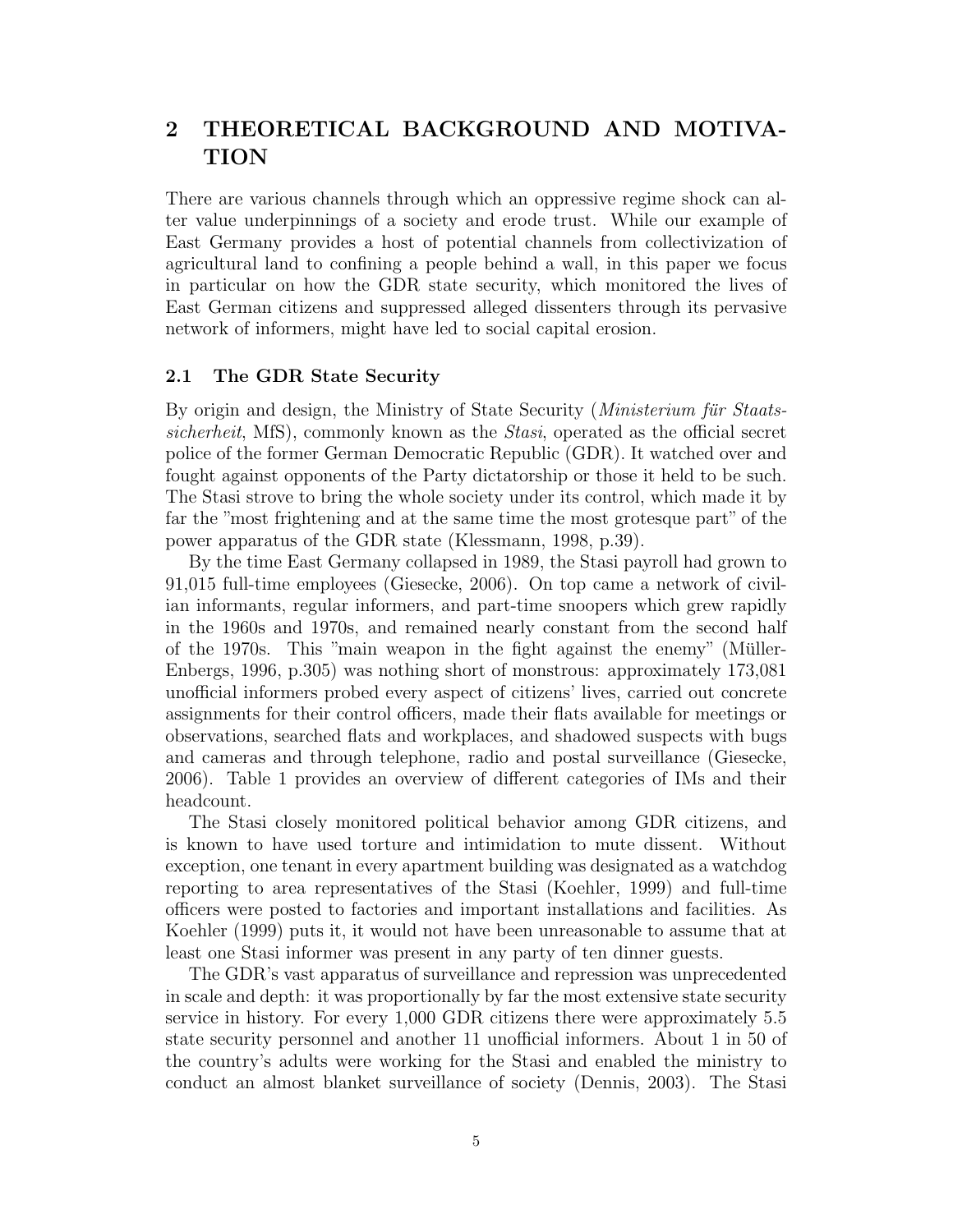thus dwarfed, for example, the Nazi Gestapo, which employed 40,000 officials to watch a population of 80 million (one officer per 2,000 citizens) and the Soviet KGB, which employed 480,000 full time agents to oversee a nation of 280 million residents (one agent per 583 citizens) (Koehler, 1999).

#### Table 1: Unofficial Informers as of December 31, 1988

This table reports the number of unofficial informers (IMs) active for the Ministry of State Security as of December 31, 1988 (without Main Directorate A). Source: Müller-Enbergs (2008).

|                                                                                                                                                | Absolute | Percentage |
|------------------------------------------------------------------------------------------------------------------------------------------------|----------|------------|
| Unofficial Informers, thereof                                                                                                                  | 109,281  | 63.1\%     |
| - informers to safeguard areas of responsibility                                                                                               | 93,629   | 54.1%      |
| - informers with enemy contact                                                                                                                 | 3,894    | $2.2\%$    |
| - expert IMs                                                                                                                                   | 7,167    | $4.1\%$    |
| - supervising IMs                                                                                                                              | 4,591    | $2.7\%$    |
| IMs for conspiratorial assignments, thereof                                                                                                    | 30,446   | 17.6%      |
| - informers responsible for the protection of conspiracy<br>of communication, IMs with conspirator y apartments<br>and in conspiratory objects | 25,730   | 14.9%      |
| - informers responsible for the protection of conspiracy<br>of communication, IMs with cover addresses and cover<br>telephones                 | 4,716    | $2.7\%$    |
| Social Informers for Security                                                                                                                  | 33,354   | $19.3\%$   |
| Total                                                                                                                                          | 173,081  | 100\%      |

The threat of falling victim to a Stasi informant was immense and the sword of Damocles suspended over every social, political and economic transaction. The regime knew a number of possibilities for dealing with the independentminded: denial of higher education, inability to achieve positions of leadership, discrimination in career and chosen profession, and restrictions on travel, publications, and assembly. Even death sentences were imposed until 1987 for a number of capital crimes.

In its arrogance the Ministry of State Security never reckoned with its own disbandment, and did not – contrary to all the rules of conspiracy – work out any concept for such an event. Thus, when the GDR collapsed in 1989 the Stasi "left behind extensive information, a mirror of [GDR] society from the perspective of an intelligence service, gigantic files, dossiers about private persons, mass organizations, political parties, institutions, official employees and unofficial informers" (Thaysen, 2000, p.752). Today, the Stasi records are an invaluable source for the systematic study of social capital erosion in oppressive regimes.

# 2.2 Implications and model motivation

Our description of the GDR as a despotic regime and its potential influence on social capital levels coincides with more general arguments and evidence presented in the literature according to which policies that assign authority to a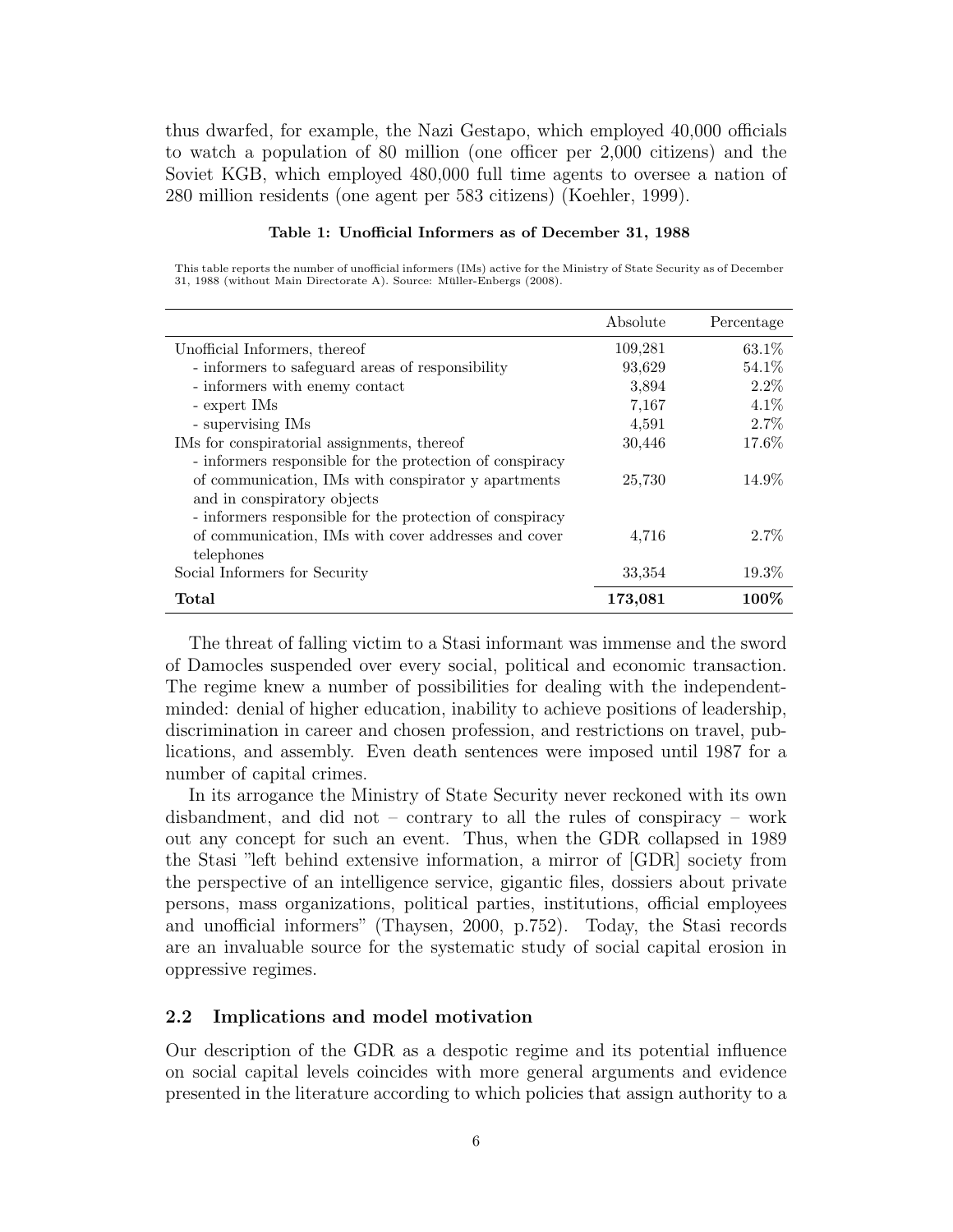central agency to design and enforce rules can contribute to erode social capital. In fact, one of the oldest themes in economics is the incompatibility of despotism and development (DeLong and Shleifer, 1993, p.671). Both Smith (1776) and Montesquieu (1748) emphasize that where security over property is missing, development will be severely hampered. Or, as Adam Smith emphasizes, "where men are continually afraid of the violence of their superiors, they frequently bury and conceal a great part of their [capital] stock."

Ostrom (2005) argues that despotic or authoritarian policies deteriorate social capital by a) inducing individuals to be narrowly self-interested and to wait for externally imposed inducement of sanctions before voluntarily contributing to collective action, and by b) undermining citizens' ability to experiment solutions to their problems and learn form experimentation over time. Consistent with this argument, current institutional and organizational failures are often observed in regions that centuries ago were ruled by despotic governments, or where powerful elites exploited particular groups of the population (Tabellini, 2008). In such regions individuals typically mistrust others and display values and beliefs that are consistent with norms of limited morality. What is more, even if the country becomes a democracy, it retains weak institutions because "adverse cultural traits make citizens more tolerant of ineffective government" (Tabellini, 2008, p.938).

Aghion, Algan, Cahuc, and Shleifer (2009) look at the experiment of transition from socialism, which they interpret as a radical reduction in government control in low trust societies. Their model and empirical evidence shows that such reduction leads to *inter alia* a reduction in output and a reduction in trust in the short run. Finally, Algan and Cahuc (2007) describe that a prerequisite for the successful development of market economies would be to depart from closed group interactions and to enlarge exchanges to anonymous others.

That the phenomena and consequences of oppressive regimes described above might be validly expected to be observed in East Germany  $-$  as we hypothesize in this paper – can be illustrated with a simple map. Column 1 of Figure 1 shows the average surveillance intensity in the regions (Bezirke) of the former GDR as of the beginning of 1989. As is evident, the per capita concentration of Stasi personnel varied considerably across regions in the former GDR, and there is some indication of a southwest-northeast gradient, with relatively high numbers of unofficial informers per capita in the north, the northwest, and the east of the GDR, and comparably lower informer density in the south and in East Berlin.

In column 2 of Figure 1 we show variation in social capital, measured as the average electoral turnout at the German federal election in 2002 across the regions in East Germany. For better comparability, we choose to compute these statistics for the administrative units as they existed in the former GDR. As in column 1, a southwest-northeast gradient can be detected, indicating that potentially some relation between the intensity of secret police surveillance and regional levels of social capital exist. To be specific, voter turnout is highest in East Berlin and in the south – the regions which we also found to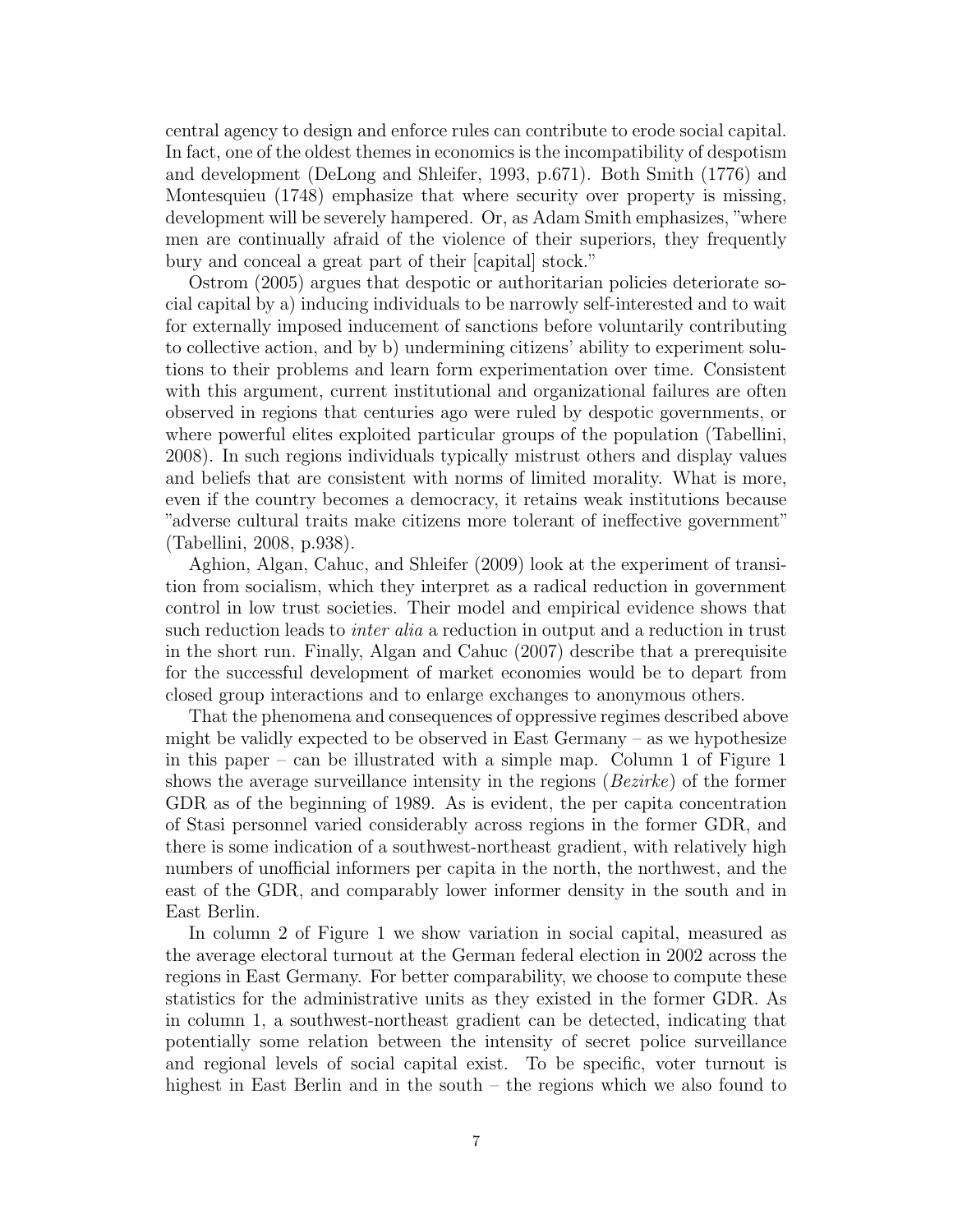have experienced the lowest Stasi penetration per capita under the communist regime. The rank correlation between regional surveillance density and social capital is  $\rho = 0.47$ .

Column 3 shows economic performance in East Germany, measured by the unemployment rate in 2007 for each region. Again, lowest unemployment figures are observed in East Berlin and the regions in the southwest. The rank correlation between regional social capital levels and economic performance is  $\rho = 0.50$ . To be sure, these charts allow only very circumstantial evidence for a relationship between severity of the regime's secret police apparatus, social capital and economic performance in East Germany. However, our initial observations clearly mandate further investigation of these relationships. In the subsequent section we therefore develop a formal model to help explain the potential relationship between surveillance intensity and social capital erosion in East Germany. Our model predictions are complemented by empirical evidence in Section 5.

## Figure 1: Surveillance Density, Voter Turnout and Economic Performance in East Germany

This figure shows the surveillance density in the former GDR, the electoral turnout in East Germany, and the unemployment rate in East Germany. Regional clusters represent the 15 Bezirke of the former GDR. Surveillance density is calculated as the fraction of total number of unofficial collaborators active for the Stasi as of December 31, 1988 in its regional and district offices relative to the region's population (in thousand inhabitants). Electoral turnout is the region's average percentage voter turnout in the federal election of 2002. Unemployment rate is is the region's unemployment rate at the end of 2007 (in percent).



# 3 THE MODEL

## 3.1 The baseline model

We build our model applying a similar prior updating and transmission setup as Guiso, Sapienza, and Zingales (2008), but use the formal mechanisms underlying Rotating Credit and Savings Associations (Roscas) to simulate social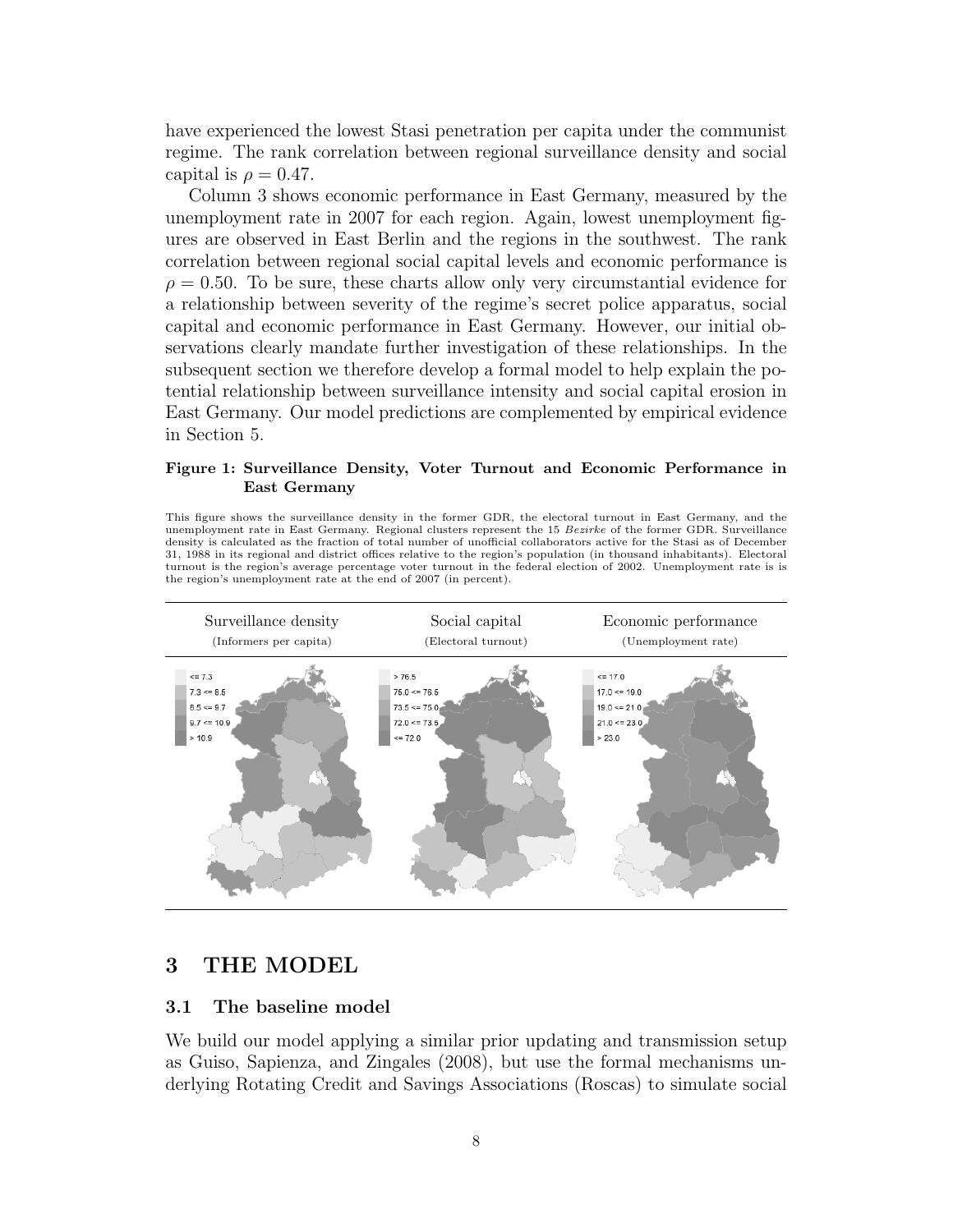and economic interaction as a 'reciprocity game'. This allows us to adequately capture the disproportionally negative effect of informer activity on the level of trust and scope of cooperation within a society. Generalized reciprocity, so Putnam (2000) reminds us, is the touchstone of social capital. Indeed, formalizing central reciprocity mechanisms proves an ingenious way to analyze a bigger societal picture, for these mechanisms are so fundamental to civilized life and emblematic of any social or economic interaction which, directly or indirectly, involves many members and whose success is vulnerable to as little as one defecting member.<sup>6</sup>

In a typical Roscas setting a group of n individuals would each like to own an indivisible economic or non-economic good or service, which on their own they could not afford or perform. These members therefore commit to putting a certain economic (e.g. money) or non-economic (e.g. assistance, help or time) good or service into a "pot" for each period of life of the reciprocity game. Lots are drawn and the pot is randomly allocated to one of the contributors at the end of each period. In the next period the process repeats itself, except that the previous beneficiary (winner) is excluded from the draw for the pot. The process continues with every past winner excluded, until each member of the reciprocity game has received the pot once. At this point the game is either disbanded or begins over again. Imagine, for example, a group of 10 individuals who each contribute a monthly sum of US\$ 10, and each year a different member receives that year's pot of US\$ 1,200 to be used as he or she wishes (for example, to finance a wedding, a new car, etc.). That member is ineligible for subsequent distributions.

To illustrate the ubiquity of such reciprocity games in society, we can easily transfer this example to any non-monetary social or economic transaction that builds on reciprocity: a group of ten people are each confronted with major reconstruction work on their houses which on their own they could not perform. Therefore, those members agree to spend four weekends at each member's site to reconstruct that respective member's house (the order of which is randomly determined). If no member defects, then after 10 months all members have their houses reconstructed and the reciprocity game proved successful. Similar 'reciprocity games' can be found in political parties, youth groups, labor unions, charitable organizations, school societies, women's clubs, or athletic societies – in fact, reciprocity games, subtly or explicitly, underlie even the most basic and informal interactions in almost all aspects of social and economic life, from neighbors keeping an eye on one another's homes to friends supporting each other building their houses. Our interpretation of such reciprocity games therefore is one of a set of explicit, carefully delineated and concrete practices of mobilization and exchange of labor, of capital, and of consumption goods in every aspect of life.<sup>7</sup>

<sup>&</sup>lt;sup>6</sup>Recall, for example, that in every apartment building at least one informer served as a watchdog and reported all activities to the Stasi.

<sup>7</sup>This is very much in the spirit of Geertz's (1962, p.243) description of artisans, a form of Roscas in rural java, which are "commonly viewed by its members less as an economic institution than a broadly social one whose main purpose is the strengthening of community solidarity. The primary attraction of the arisan [...]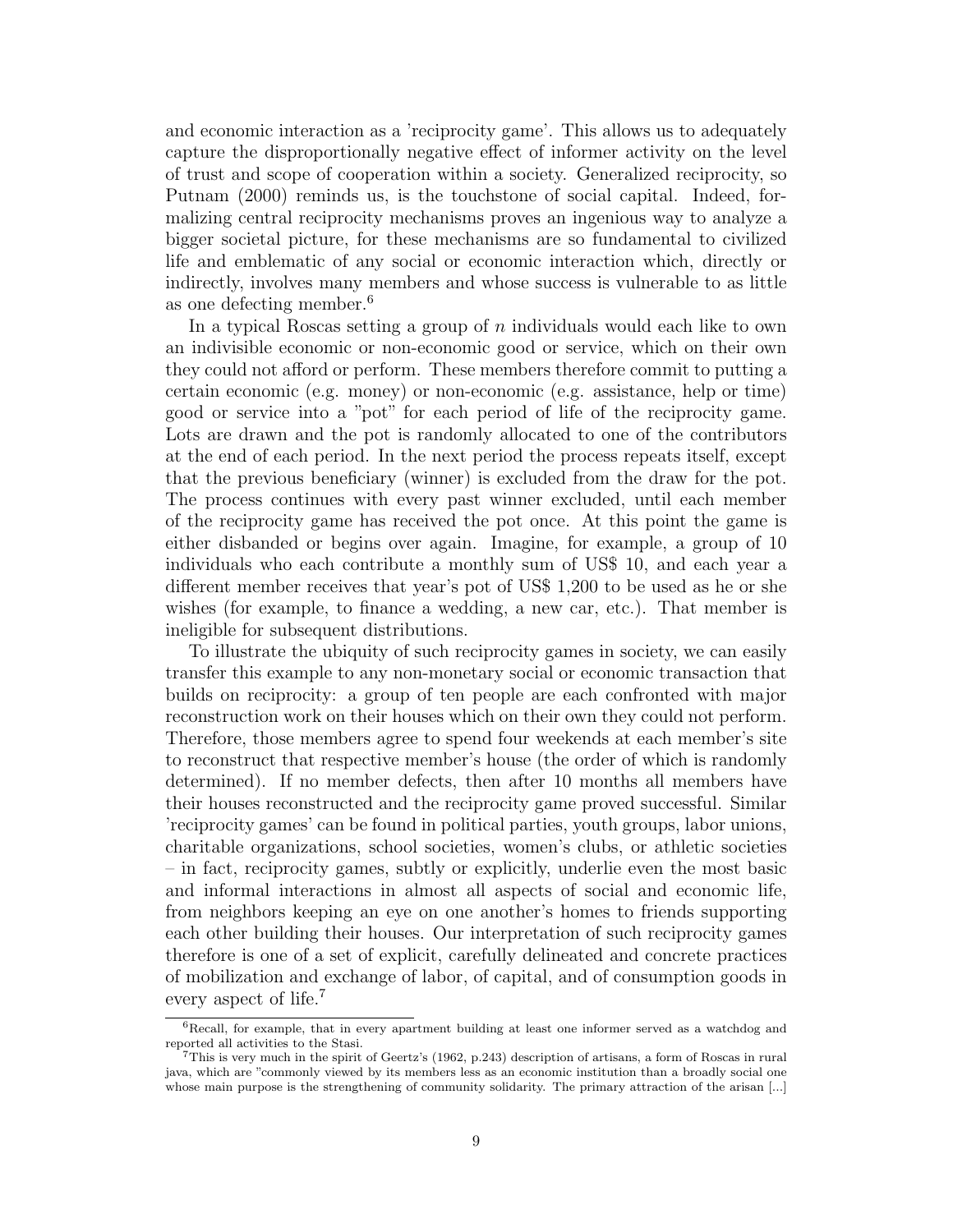Clearly, reciprocity games as they are laid out above require trust and cooperativeness among their members, for there is a strong economic rationale for each receiver to default after receiving the pot. The fact that in such reciprocity games a certain share of defecting members has a disproportionately negative effect on overall economic outcomes is also an essential characteristic of an informer society.<sup>8</sup> To our knowledge, the transfer and application of formal Rosca mechanisms to the study of large scale intrusion of people's private lives and its effects on the intergenerational transmission of priors about cooperativeness and the scope of cooperation in a society is novel in the literature.

#### 3.1.1 Prior transmission and types

As in Guiso, Sapienza, and Zingales (2008) our overlapping-generations model of prior transmission is in the following parameters. Each cohort lives three periods and comprises half of all individuals. Each member of cohort  $t$  in its initial period starts as a child and acquires its prior from the parents. In the subsequent period, each child (now an adult) decides whether to invest an endowment  $x$  in a project that has the characteristics of a reciprocity game. After investing, each individual updates her prior and transmits it to her children. In the third and last period, the individual (now mature) has another chance to invest based on the information in her possession. At the end of this period, each individual dies.

The economy is peopled with two types of agents, trustworthy individuals and informers. There is uncertainty concerning the fraction of the two types. In one environment (the "trustworthy" environment,  $i = 1$ ) the trustworthy type predominates, and the share of informers is null or negligible; in the other environment (the "oppressive" or "informer" environment,  $i = 2$ ), the trustworthy types are fewer and a significant fraction of the society are informers (in a later section of this paper we will draw on official numbers of informers per capita in the former GDR to simulate our model predictions). Individuals have a prior about the share  $p_i$  of informers in the society of size N. For the generation-t person, this prior probability distribution is as follows.

|                                     | "Trustworthy" environment<br>(prior probability $\hat{\pi}$ ) | "Informer" environment<br>(prior probability $1-\hat{\pi}$ ) |
|-------------------------------------|---------------------------------------------------------------|--------------------------------------------------------------|
| Share of trustworthy<br>individuals | $1-p_1$                                                       | $1-p_2$                                                      |
| Share of informants                 | $p_1$                                                         | $p_2$                                                        |

#### Table 2: Prior Probability Distribution

Here  $\hat{\pi}$  denotes the prior probability of being in the "trustworthy" environment.

is the creation of [...] communal harmony [...] which occurs for example of [...] mutual assistance [...] which is demonstrated".

<sup>8</sup>E.g. in the example above, if only one member defects then this has a negative effect on 9 other individuals.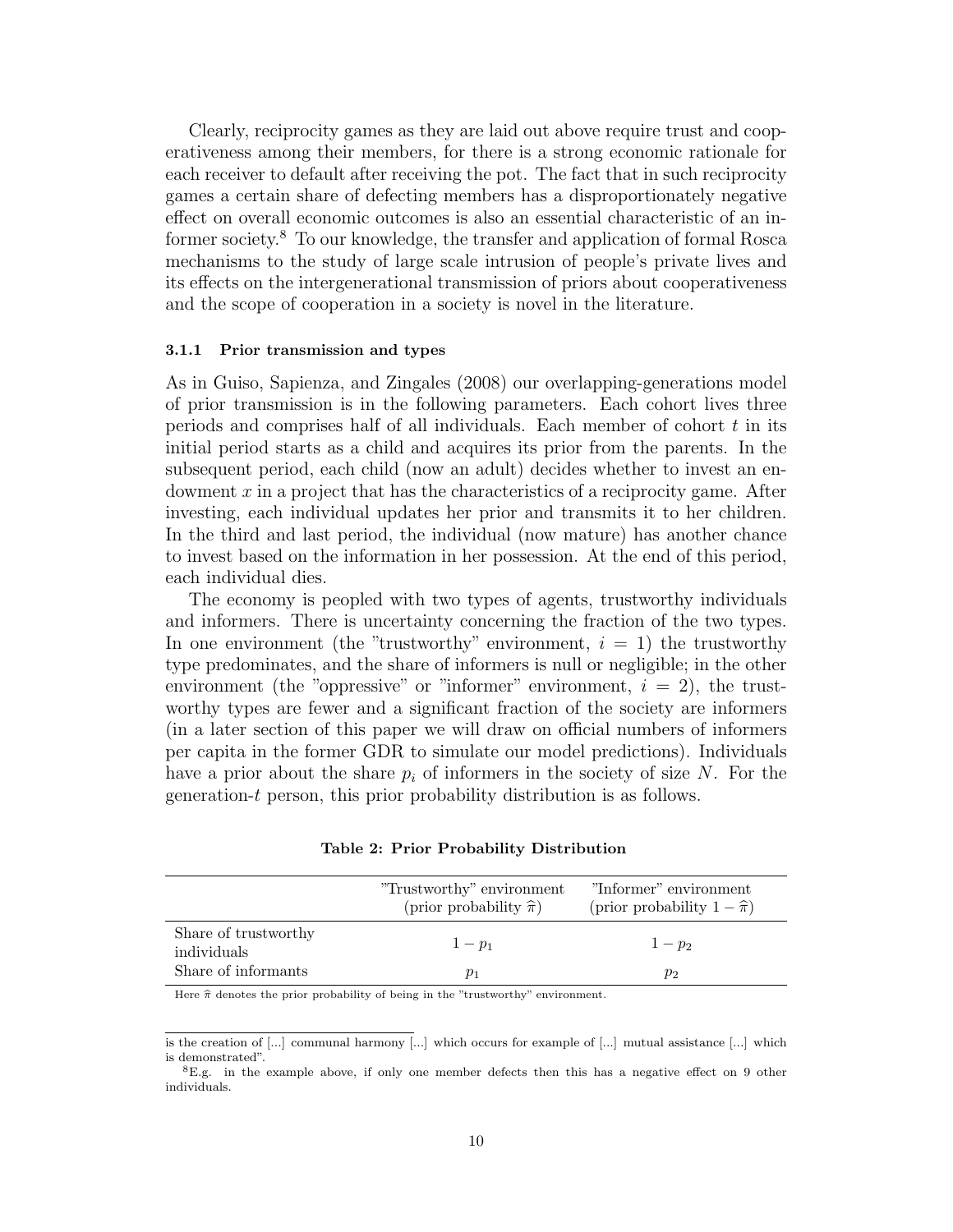#### 3.1.2 Economic and non-economic payoffs

Our model requires some straightforward assumptions. The first, innocuous, condition is that  $R \gg 1$ , namely that a successful reciprocity game yields a positive return. We assume further that the good or service for which the group is formed does not depreciate and that each individual identically enjoys this good or service. To be specific, if an individual commits to a reciprocity game that contains  $n$  trustworthy members and no informer, then her overall benefit is  $R = n^{\delta}x$ , where x is the initial investment per Rosca period, n the number of members (and, hence, periods) to the reciprocity game, and  $\delta > 1$ captures the idea that the return from the reciprocity game for any size  $n$  is greater than the investment  $nx$ .  $\delta > 1$  further implies that the more members there are to the social or economic interaction the greater is the expected return when no member defects. One can think of reciprocity games with more members as yielding more of both economic and non-economic (psychological) benefits. This captures two central ideas. First, reciprocity games, as other forms of social networks, increase with use and diminish with disuse. Second, besides obtaining a material payoff, each individual enjoys a non-economic (psychological) benefit whenever she ventures in a reciprocal game. Allowing for non-economic benefits captures the idea that individuals are motivated by more than just material payoffs. They also have social needs they seek to satisfy and value the act of cooperating per se (Andreoni, 1990).

In line with the basic principles underlying Roscas, we assume that if a reciprocity game (regardless of size) contains one or more defecting members (informers), then an individual receives a zero return from the the reciprocity game. For analytical tractability, throughout this paper we will further assume that already in the first period of the game individuals will perfectly learn whether or not their reciprocity game contains defecting members. This simplification is motivated by the fact that an informer can be assumed to report the group's activities as soon as the group's activities commence, which leads to dissolution of the group.<sup>9</sup> In our model, this assumption biases our results towards more social and economic interaction, and greater size n of reciprocity games.

Figure 2 presents two examples which illustrate the payoff mechanism underlying our model. The examples show how a greater share of informers disproportionally reduces the likelihood of a successful reciprocity game when the number of members increases.

 $9$ And possibly even to detention of its members, depending on the group's activities. Imagine, for example, a group that plans to cross the border illegally.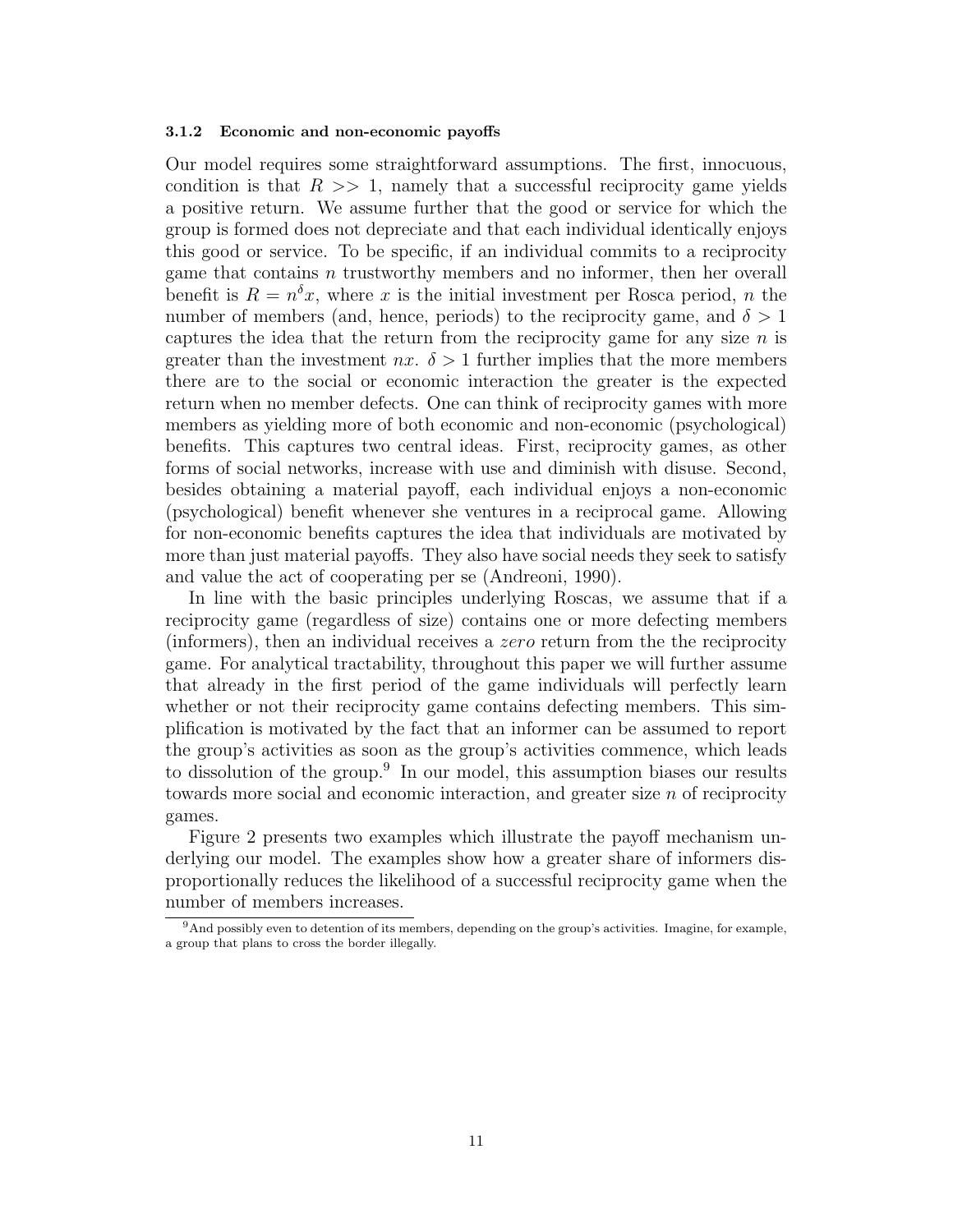

### Figure 2: Exemplary Reciprocity Games – Returns and Probabilities of Success

### 3.1.3 Learning

By investing, an individual learns more about the true distribution of informants in the population – information that she can use in subsequent decisions and that she can transmit to her children. Each investor gets a random draw from the true distribution and then updates accordingly. Appendix A.2 has the details on our prior updating mechanism based on Bayes' theorem.

By contrast, we assume that if an individual does not invest then she will not learn. As Guiso, Sapienza, and Zingales (2008) explain, this assumption may seem extreme, because people learn not only from direct experience but also from the experience of others. This latter channel, however, is generally weaker and particularly so when people lack trust. Hence, it is not unreasonable to assume that non trusting people find it difficult to learn from the outside environment (see also Guiso, Sapienza, and Zingales, 2009).

#### 3.1.4 Returns

In our setup, individuals face an important decision concerning their scope of cooperation, namely which size  $n$  of reciprocity game to choose. While return is positive in the number of members, a greater number of members also disproportionally increases the likelihood of running into a defecting member (informer). Under the assumption of a large population N and  $n \ll N$ , it is easy to see that the probability of success of a reciprocity game is

$$
(1-p_1)^n.\t\t(1)
$$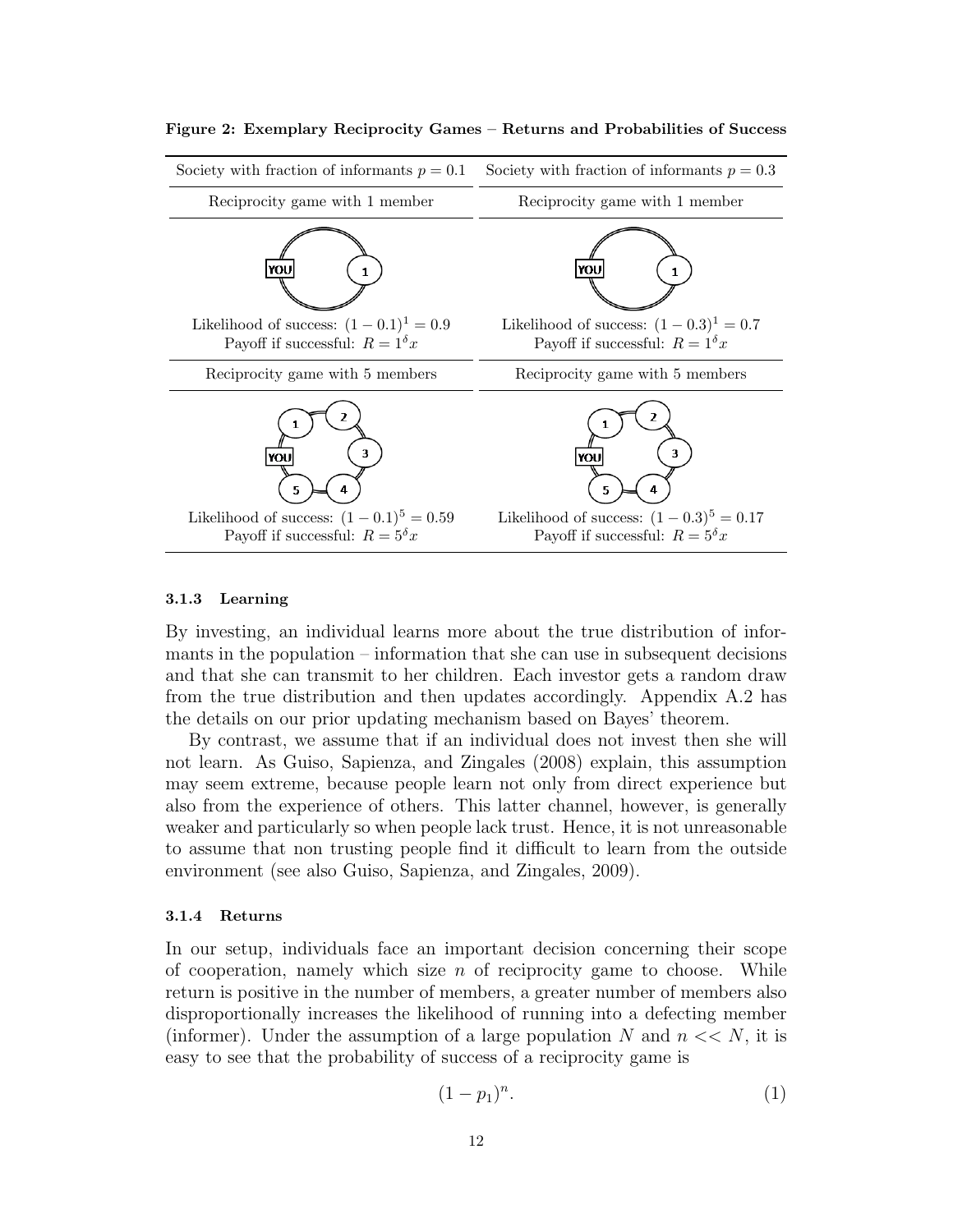Note again that the return from an unsuccessful reciprocity game is zero and individuals will learn about presence or absence of defecting members in the group in the first period of the game (after investing  $x$ ). Then the expected payoff from a reciprocity game is

$$
P_i(p_i, n, \delta) = n^{\delta} (1 - p_i)^n x - x.
$$
\n
$$
(2)
$$

This lets us establish some technical properties about the optimal size  $n$  of the reciprocity game, summarized in the following lemma.

LEMMA 1: Under the assumptions set out above and for  $n^{\delta}(1-p_i)^n \geq 1$  (i.e., the individual invests), the expected total benefit  $P_i(p_i, n, \delta)$  from the reciprocity game in one specific environment is a concave function of  $n$ . The optimal size *n* of the reciprocity game depends only on  $\delta$  and  $p_i$ , and for each  $0 \leq p_i \leq 1$ and  $\delta \geq 1$  there exists a unique  $n_i(p_i, \delta)$  that maximizes an individual's return from the reciprocity game given by the following expression (the proof is in Appendix A.3):

$$
n_i = -\frac{\delta}{\ln(1 - p_i)}.\tag{3}
$$

Note that  $n_i$  is strictly decreasing in  $p_i$ . If we interpret size  $n_i$  of our reciprocity game similar to the distance y in Tabellini (2008) and Dixit (2004), it becomes clear how the Rosca mechanism enables us to study the direct relationship between surveillance intensity in a society and the scope of cooperation:  $n_i(p_i, \delta)$  captures the scope of cooperation in a society as a function of the density of informer activity. A large scale and depth of the penetration of people's lives as well as of the institutions of state and society may lead to a strong reliance on transactions within the immediate family ("amoral familism") as opposed to transactions with unknown, more distant third persons. As a result, the "amoral familism" that Banfield (1958) observed in the Mezzogiorno may, in fact, be not irrational but the only rational strategy for survival in a society that is characterized by a highly intrusive state security body as in the GDR.

Now let us turn to the expected payoffs. Ex ante, an individual expects to observe  $p_1$  with probability  $\hat{\pi}$  and  $p_2$  with the complementary probability  $(1 - \hat{\pi})$ . And based on this expectation the individual must ex ante choose an optimal size  $\tilde{n}$  of the reciprocity game that maximizes her expected payoff. Let  $A = \tilde{n}^{\delta}(1-p_1)^{\tilde{n}}$  denote the expected return if the members to the reciprocity<br>game are drawn from the "trustworthy" population and  $B = \tilde{n}^{\delta}(1-p_1)^{\tilde{n}}$  the game are drawn from the "trustworthy" population and  $B = \tilde{n}^{\delta}(1-p_2)^{\tilde{n}}$  the expected return if the mombers are drawn from the "informer" environment expected return if the members are drawn from the "informer" environment. Clearly, whether  $A > 1$  and  $B > 1$  depends critically on the share of informers  $(p_i)$  in the two environments and the size n of the reciprocity game chosen. However, under the assumption that  $p_1 \ll p_2$  it follows for any n that  $A \gg$ B, so the expected return is positive and much greater if the population is "trustworthy" than if it is plagued by a high intensity of spying activity. Finally, an individual with a prior that is unfavorable to investment may still find a small-n reciprocity game attractive enough because it has a positive expected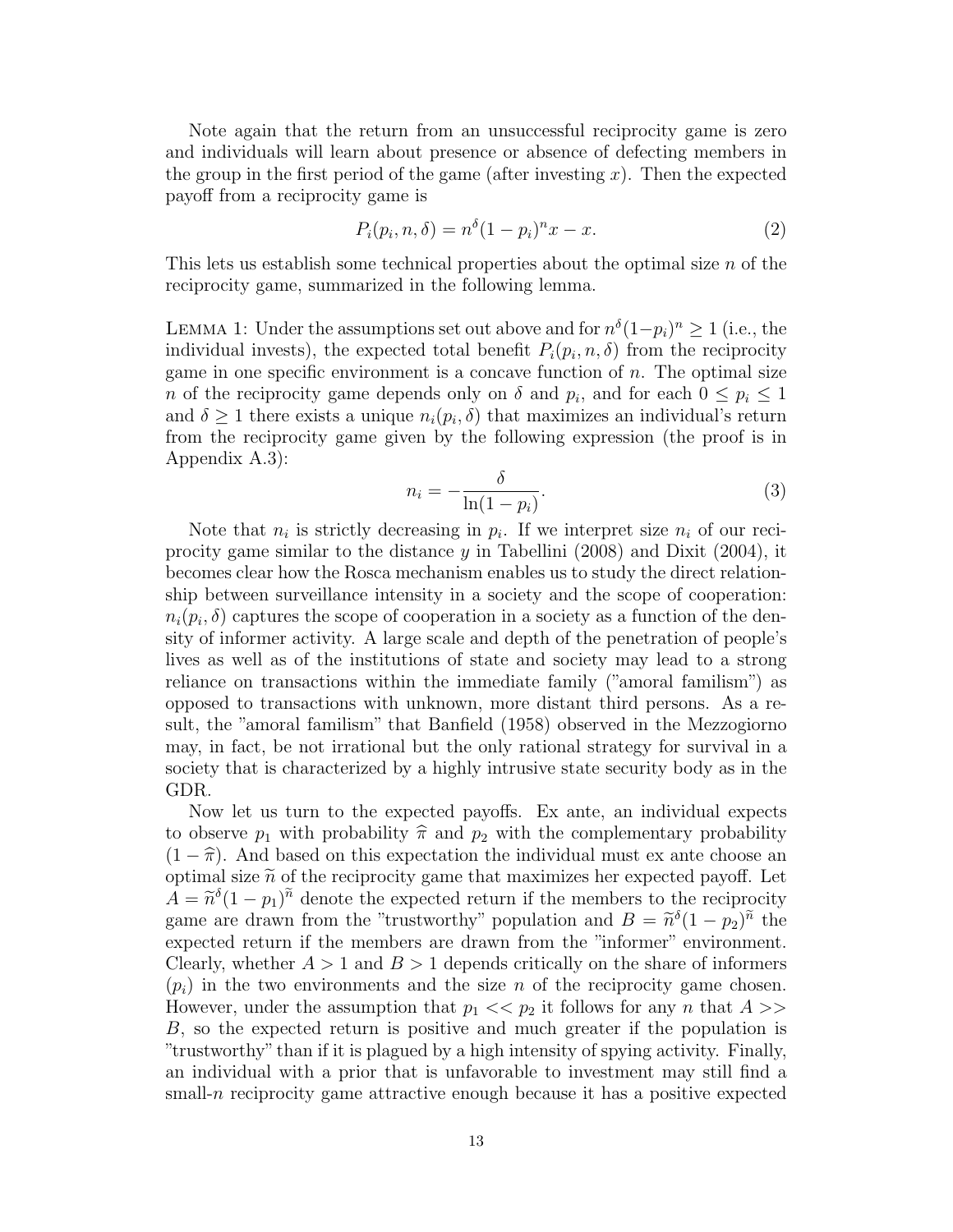return even for a small given  $\hat{\pi}$ . Hence, a "pessimistic" prior reduces the scope of cooperation. A sufficiently pessimistic prior may even lead to no investment at all.

At the beginning of the first period individuals will choose  $n$  such that they maximize their expected first-period return given by:

$$
P(\hat{\pi}, p_1, p_2, n, \delta) = \hat{\pi} \left( n^{\delta} (1 - p_1)^n \right) x + (1 - \hat{\pi}) \left( n^{\delta} (1 - p_2)^n \right) x - x = (\hat{\pi} A + (1 - \hat{\pi}) B) x - x. \tag{4}
$$

This equation enables some conclusions to be drawn for the optimal size  $\tilde{n}$  of the reciprocity game chosen by individuals who are uncertain about the true share of informers in a society. First, individuals will invest in reciprocity games unless the expected payoff is smaller than 1 (and the expected return after investment  $x$  falls below zero). Second, it can be shown that under the specification chosen in Equation 4 people will always either opt for scope of cooperation  $n_1$  (the optimal size n in the 'good' world) or  $n_2$  (the optimal size *n* in the informer society). Choosing *n* such that  $n_2 < n < n_1$  is always strictly inferior to choosing one of the optimal values  $n_1$  or  $n_2$ . To be specific, people choose scope of cooperation  $n_1$  until their priors are sufficiently depressed and choosing  $n_2$  becomes the preferred option. (The threshold prior  $\bar{\pi}$  below which  $n_2$  becomes the preferred scope of cooperation is in Appendix A.4.) Consequently, in our model, the more optimistic individuals' priors in a society are (that is, the greater their  $\tilde{\pi}$ ) the greater will be their scope of cooperation. Conversely, where people have a greater reason to believe that they live in an informer environment (that is, they have a greater  $1 - \tilde{\pi}$ ) their scope of cooperation is more limited on average.

Consider next the second-period decision. If an individual has not invested in the first period, then she will not invest in the second period because no new information was accrued. Thus, the interesting case is the one where an individual has invested in the first period in a reciprocity game of size  $n$ . Because investing allows investors to learn more about the true distribution of types, the expected return in the second period will depend only on the individuals' success of the reciprocity game, which in turn depends on the true share of informants  $(p_i)$ . An individual who in the first period finds his reciprocity game successful will have an updated prior  $\pi > \hat{\pi}$  (see Appendix) A.2), and in the second period she will invest in at least a same size-n reciprocity game. But if she experiences a defected reciprocity game and has sufficient reason to believe that she lives in a highly infiltrated society (that is,  $\pi < \pi$ ) then in the second period she will invest only in a smaller-n reciprocity game.

This illustrates the important model dynamic. The more often the experience from these social experiments is frustrating for individuals the more downward they will correct their priors about the trustworthiness of the society, and as a result their scope of cooperation in social and economic interactions ultimately collapses. Conversely, the more often individuals make positive experiences in reciprocity games, the more optimistic will their priors about the trustworthiness of the society become, and as a result the scope of cooperation expands.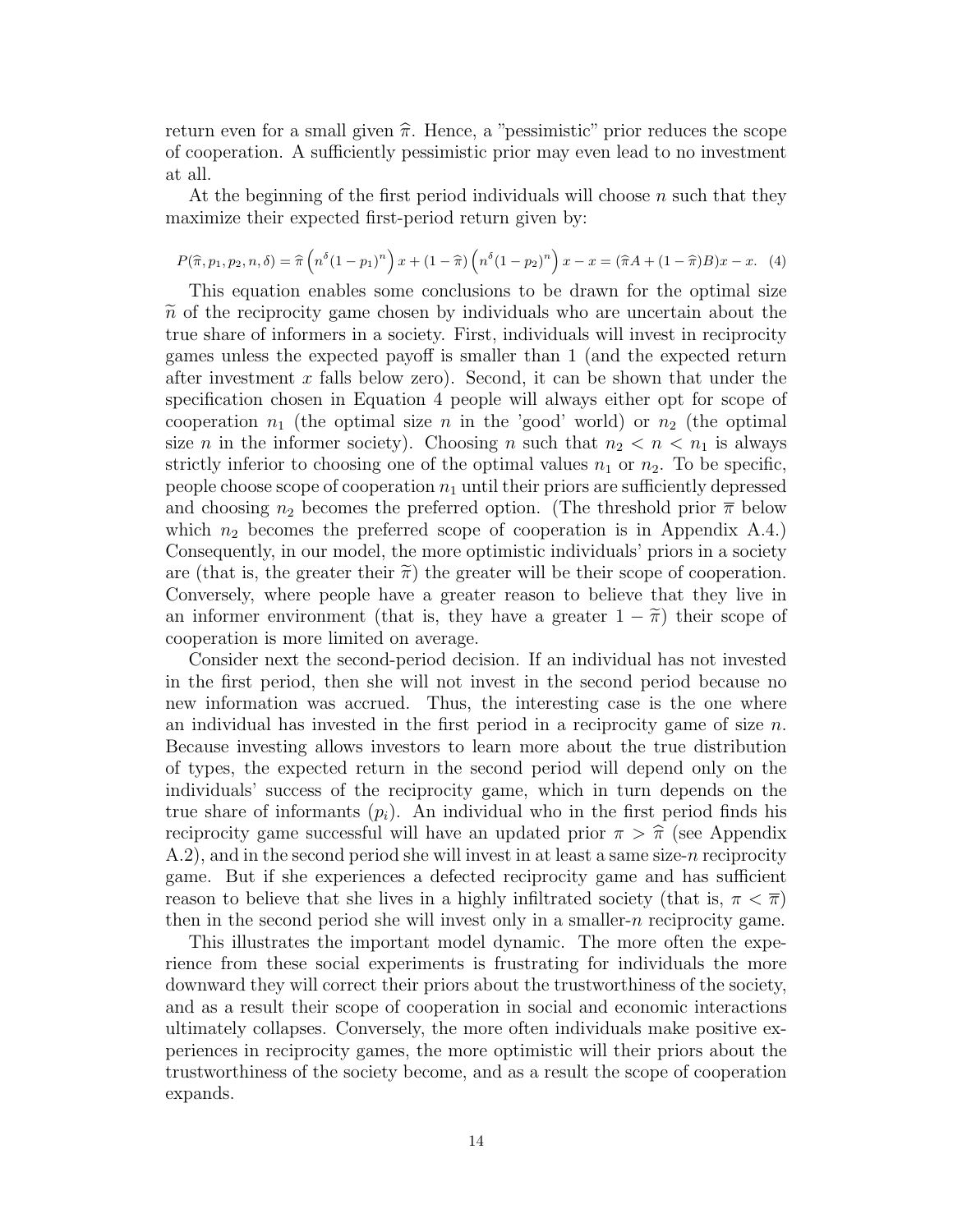### 3.1.5 The parent's prior transmission

A parent passes on to her child all her available knowledge about the true degree of informer activity in the society. In other words, the parent's experiences from social and/or economic transactions in the first period will become knowledge fully accessible by the child. A parent does so by transmitting her posterior  $\pi_P$  which becomes the child's prior  $\hat{\pi}_C$ . This implies that both parent (then in her second period) and child (then in her first) engage in social or economic interactions based on the same belief about the trustworthiness (or, informer density) of the society. This model implication coincides with evidence presented by Dohmen, Falk, Huffmann, and Sunde (2006) who use data from the German Socio-Economic Panel (SOEP), a representative panel survey of the resident German population, to show a strong and robust correlation between the trusting behavior of parents and their children.<sup>10</sup>

# 4 MODEL SIMULATIONS AND IMPLICATIONS

To check our theoretical predictions of a significant negative relationship between the pervasiveness of the network of informants and social capital, we use actual data on the informer density in the GDR and simulate our model in MatLab. All simulations involve 20 generations (about 500 years assuming a generational gap of 25 years). Each generation is composed of 500 people. As in the real case of East Germany, we specify our model such that in the first three generations the true regime is the oppressive regime with share of informants  $p_2$ . In generations 4-20 we make the democratic society the true environment. We assume that the number of informers is negligible in a democratic society, and that the first-generation prior is diffuse (both society types are equally likely). $^{11}$ 

Figure 3 illustrates the outcome of the basic principle underlying our model. If the informer environment is the true world then for positive or insufficiently negative priors (that is,  $\pi > \overline{\pi}$ ) individuals will perceive larger size- $n_1$  reciprocity games optimal, for these transactions offer superior expected returns. However, scope of cooperation  $n_1$  is an inappropriately high choice if the true world is the "oppressive" environment, because with almost perfect certainty

<sup>10</sup>Note again that in our model we use Bayes' theorem to calculate individuals' posterior probabilities. One could apply an even stronger prior updating rule according to which individuals following negative reciprocity experiences in an informer society correct their priors as far down as below the threshold prior  $\bar{\pi}$  such that they and their children in the future always prefer the narrow scope of cooperation  $n_2$  ('amoral familism'). The results presented in the subsequent section should thus be considered upper boundaries for the priors about the trustworthiness of others and the scope of cooperation in a society.

<sup>&</sup>lt;sup>11</sup>In this section we make rather conservative assumptions about the initial prior  $\hat{\pi} = 0.5$ . One might argue that when the oppressive regime was installed individuals immediately had an above average understanding of the existence of the regime's secret service and methods of repression. Similarly, events such as the violently suppressed uprising of June 17, 1953 against the Stalinist German Democratic Republic or the construction of the Berlin Wall may have contributed to deterioration of people's priors about the trustworthiness of the society they lived in. The priors and the scope of cooperation simulated in our model can thus be considered upper boundaries of the true cooperative nature of the society in the former GDR. Lower initial levels of priors  $\hat{\pi}$  result in three important model outcomes: a) earlier collapse of the scope of cooperation under the oppressive regime, b) a lower post-collapse scope of cooperation, and c) longer time to prior recovery under democracy.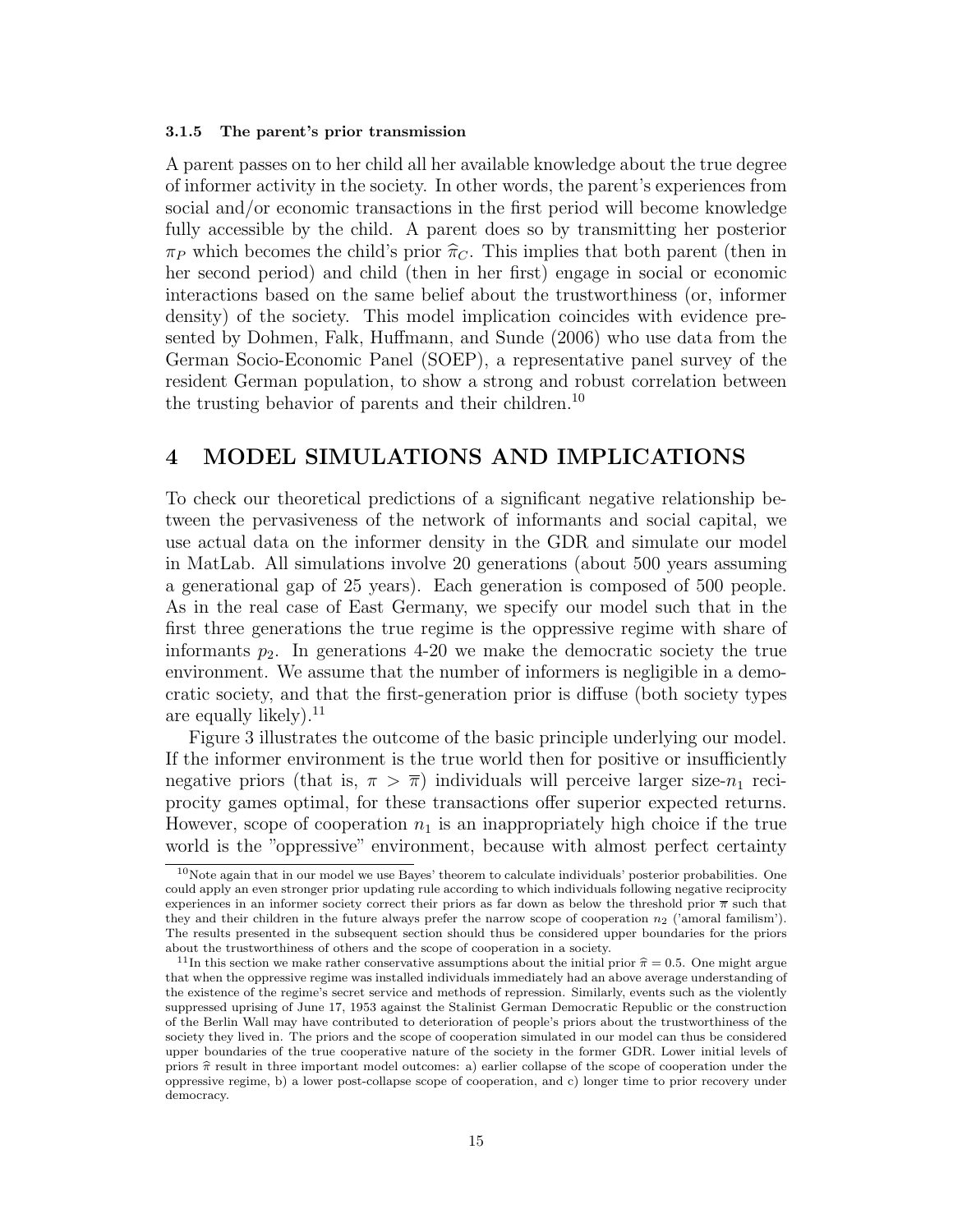individuals will encounter informers. This way, as individuals play and make repeated negative experiences their priors will ultimately fall below the prior threshold  $\hat{\pi}$  for which it is better to play the narrow scope  $n_2$  reciprocity game.

## Figure 3: Simulating the Effects of Three Generations Under an Oppressive Regime and Subsequent Democratization on Average Priors and the Scope of Cooperation



In Panel A of Figure 3 we take into account only the 91,015 full time Stasi officers in the GDR and simulate the priors about trustworthiness and scope of cooperation for an informer density of  $p_2 = 0.0055$  (91,015 officers on a population of 16.675 million). Our model predicts that the scope of cooperation collapses in the third generation under the oppressive regime and only gradually recovers under democratic institutions. To be specific, the scope of cooperation recovers by approximately 20% in the first generation after democratization but takes another 4 generations to reach pre-regime-shock levels. This is for a simple reason. After democratization, individuals only gradually build up their priors about the trustworthiness of others, since they initially continue to commit only to social and economic interactions that are very narrow in scope and thus allow only for a limited learning effect. By successfully playing, on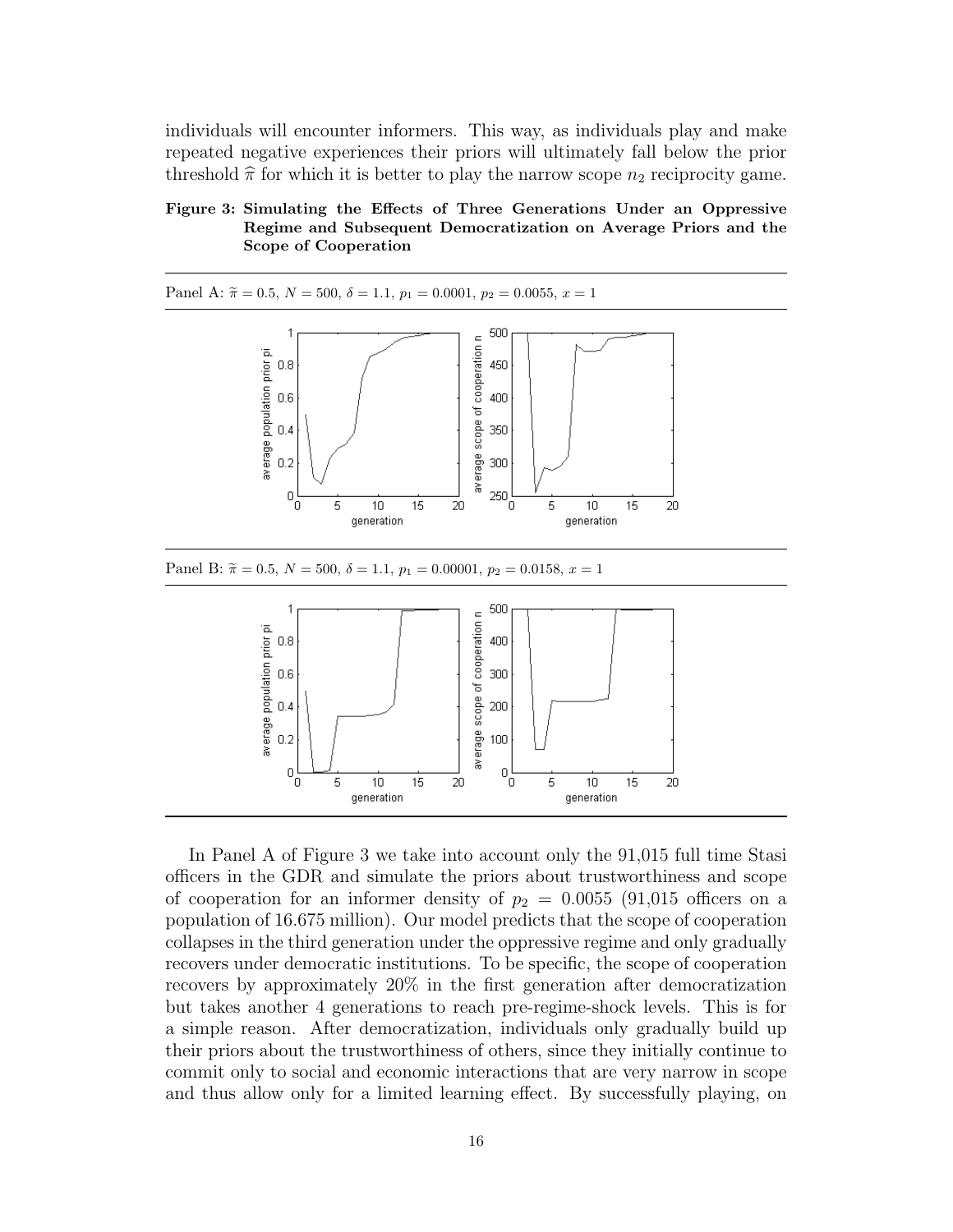average, increasingly larger size-n reciprocity games after the oppressive regime shock, average trustworthiness is gradually built as individuals make repeated positive experiences in increasingly sizeable reciprocity games.

In Panel B of Figure 3 we increase the surveillance intensity by additionally including the 173,081 regular Stasi informers, leading to an informer density of  $p_2 = 0.0158$ . The higher density of secret police activities leads to a much narrower scope of cooperation than in Panel A after collapse of cooperativeness in the third generation under the oppressive regime. In fact, in this scenario priors depress so much that the positive initial small  $n_2$  scale transaction experiences in the generation immediately after democratization do not suffice to push priors above the threshold  $\bar{\pi}$  that make large scale cooperation attractive. This ultimately occurs in generation two after democratization when cooperation significantly expands. Our model suggests that scope of cooperation and priors about trustworthiness reach their ideal levels only in a later generation than in Panel A.

In sum, the most important implications from our model for East Germany are threefold. First, the greater the degree of infiltration of society,  $p_2$ , the more strongly priors about the trustworthiness of others erode and the longer is the times it takes until trust and cooperation recover. At the same time, the greater  $p_2$  the more profound and large-scale recovery is when it finally occurs. This is because the greater is the informer density in a society prior to democratization the more informative of the presence of an informer-free society is the observation of no defecting members in a reciprocity transaction post democratization.

Second, priors about trustworthiness and the scope of cooperation are unlikely to be stuck in a low trust, low cooperation equilibrium. Rather, priors and cooperativeness will ultimately recover. However, third, absent positive external shocks our results indicate that it could probably take up to another three generations until the scope of cooperation in East Germany reaches the level characteristic of the West. This gradual recovery of the scope of cooperation captures another important aspect of the post GDR society. After democratization, the individuals that used to snoop on neighbors, club members, friends, etc. did not cease to exist as did the official administration they reported to. Rather, accessible personal Stasi files, word of mouth and official investigations have led to the unmasking of former Stasi informers. In this current generation, many individuals may find the expansion of their scope of cooperation to include (alleged or confirmed) ex-members of the Stasi particularly difficult.

# 5 EMPIRICAL EVIDENCE

In this section we use empirical evidence to test the above model implications, as well as our central conjecture that the density of regular Stasi informers is positively related to the erosion of social capital. We present our results in two steps. First, we use multiple regression analysis to investigate the relationship between informer density and social capital, and we test the robustness of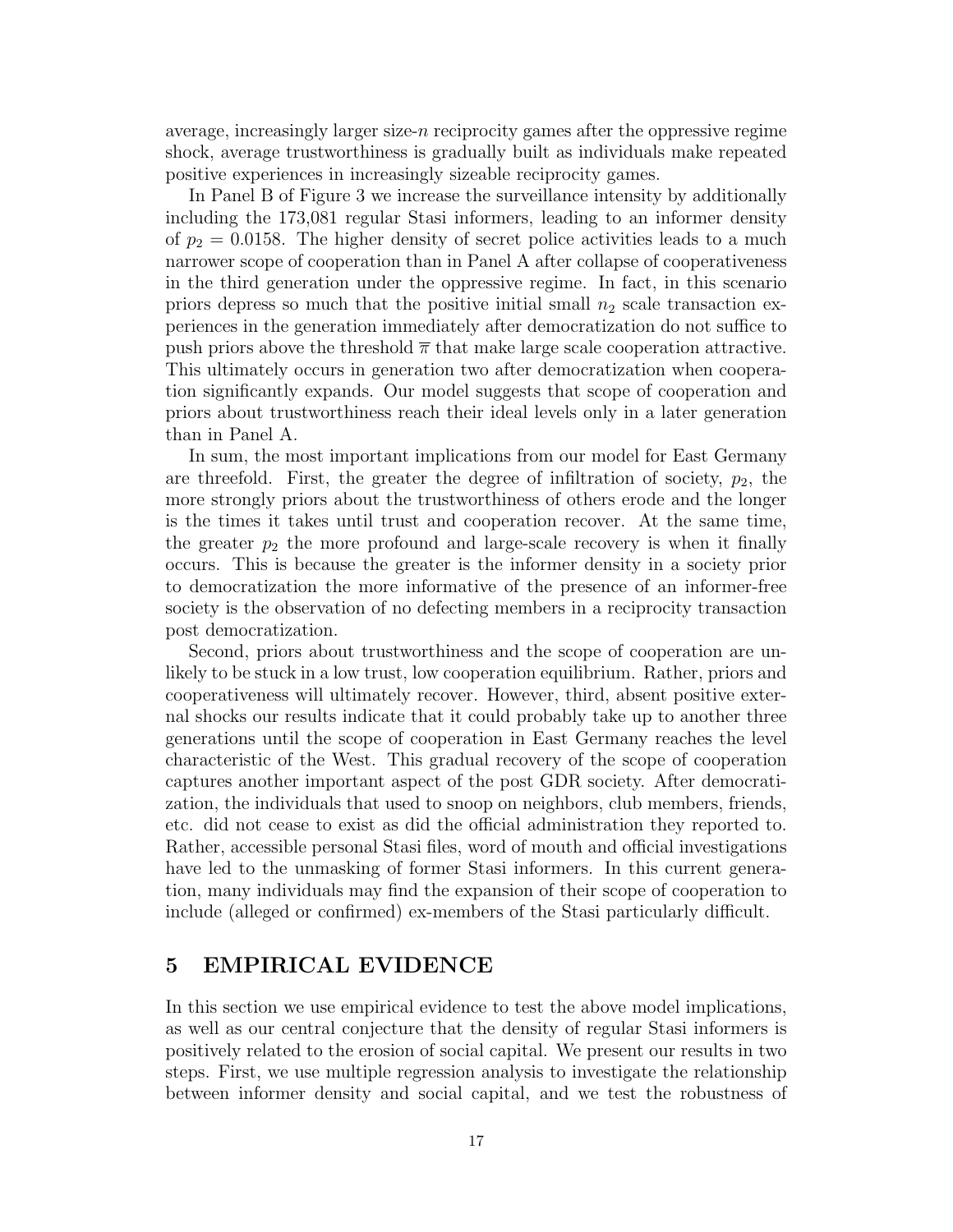our results to reverse causality concerns, and alternative measurement and specification strategies. Second, drawing on the results from the first stage, we employ instrumental variable regressions to establish whether a relationship between contemporary levels of social capital and economic performance in East Germany can be detected.

#### Figure 4: District Administrative Offices and District Offices of the MfS 1989

This figure shows the location of the district administrative offices and local offices of the Ministry of State Security (MfS) in the former GDR. Locations of district administrative offices are marked as black squares. Local offices are highlighted in gray circles. Black diamonds indicate locations of Stasi site offices at factories and other important installations and facilities.



Our central explanatory variable is the surveillance intensity at the district level across the districts in the former GDR. As Figure 4 illustrates, besides a central headquarter in Berlin the Ministry of State Security maintained a local presence with 15 regional administrations, 209 district offices, and 8 site offices at factories and other important installations and facilities.

We measure surveillance density as the fraction of unofficial Stasi informers active in the district relative to the district population (in thousand people) in 1989.<sup>12</sup> District level population data for 1989 are available from the Statistical Yearbook of the GDR (Statistisches Amt der DDR, 1990). To obtain

<sup>12</sup>The Ministry of State Security's secret police apparatus comprised two types of personnel – regular Stasi informers (or, unofficial collaborators) and full-time Stasi officers. We draw on density of regular informers in this study, for it is in particular the day to day surveillance and direct interaction between surveillor and surveillee through which our hypothesized mechanism (see Section 3) works. Also, only about 10% of all Stasi officers but approximately 50% of all regular Stasi informers were active at the district level (Giesecke, 2000). Primarily regular informers rather than Stasi officers were responsible for day to day surveillance. They reported to Stasi officers at the regional level. Unofficial Stasi informers were thus considered the most powerful surveillance apparatus, because they worked undercover and thus gained access to individuals, groups and their activities to which official Stasi officers would not have had unnoticed access to.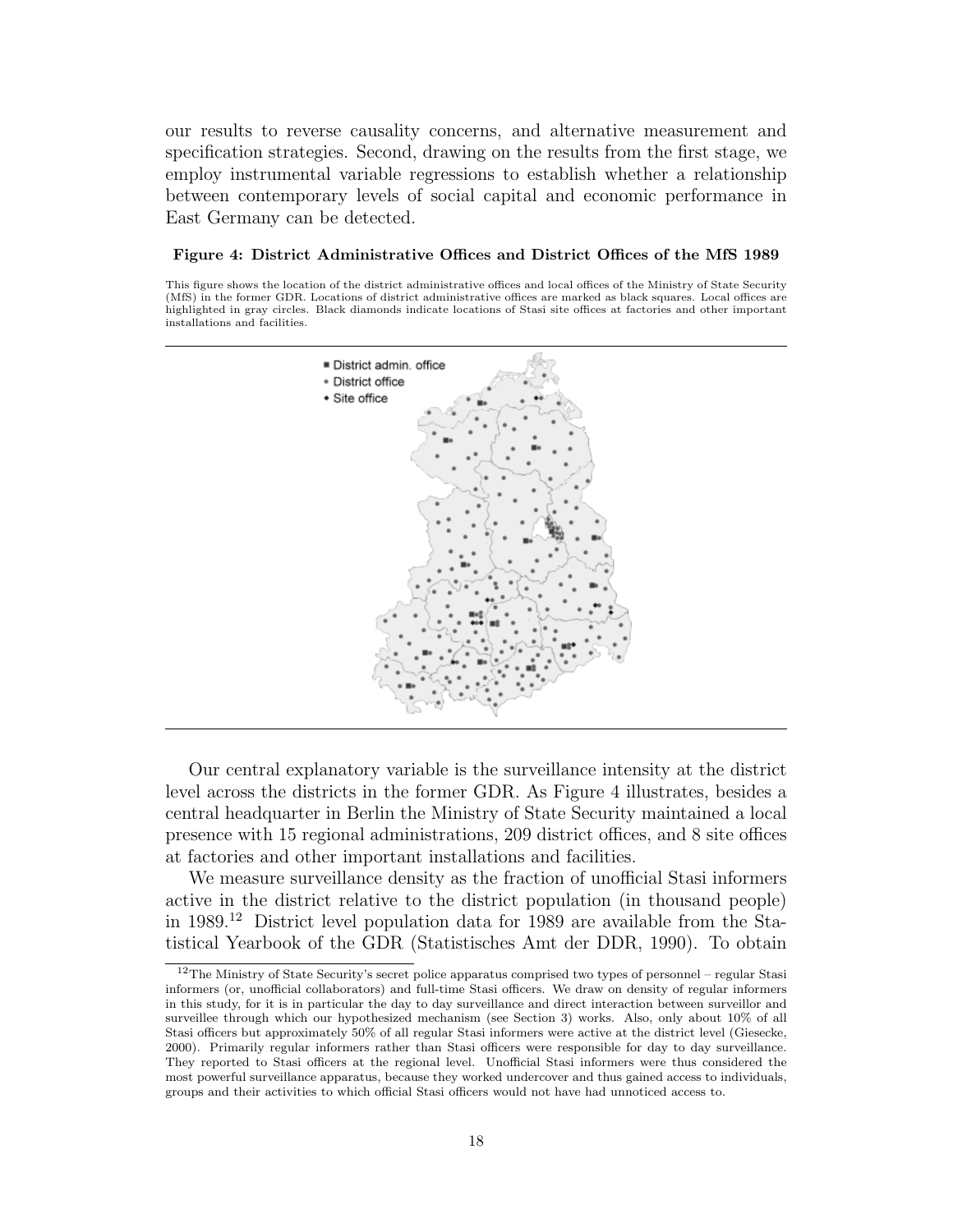surveillance intensity data we collect and code information on the official number of informers active at the district-level. The data are from Müller-Enbergs (2008), a researcher for the Federal Commissioner for the Records of the State Security Service of the Former German Democratic Republic (BStU ) and the main expert on the topic. Data are available for the majority of districts in the former GDR. As alluded to in Table 1 above, the Ministry of State Security distinguished seven types of informers at the district level. Those were: 1) informers to safeguard areas of responsibility, 2) informers with enemy contact, 3) expert IMs, 4) supervising IMs, 5) informers responsible for the protection of conspiracy of communication, IMs with conspiratory apartments and in conspiratory objects, 6) informers responsible for the protection of conspiracy of communication, IMs with cover addresses and cover telephones, and 7) citizens temporarily or permanently collaborating with the Ministry of State Security (social informers for security). To avoid potential bias, we include in our analysis only those 147 of the 227 districts for which information for all seven informer categories was available.<sup>13</sup>

# 5.1 Surveillance intensity and social capital

## 5.1.1 Dependent variables

Our initial focus is on the influence of secret police surveillance in the former GDR on current levels of social capital in East Germany. Our dependent variable in this stage of our analysis is the level of social capital at the district level. Since we are interested in measuring people's propensity to cooperate for reasons other than standard economic incentives, we focus on three measures of civic spiritedness that are hardest to explain with self-interested agents: electoral participation, sports club membership, and cadaveric organ donations. The first and the third measure, in particular, rely critically on purely "altruistic" behavior and indicate a level of caring about the social community. As such they are the least likely to be generated by other economic motivations which may have some spurious effects (Guiso, Sapienza, and Zingales, 2004, p.7). All our measures of social capital possess two other important features. First, they require active civic involvement. Current scholarship on social capital (Walzer, 1974; Putnam, 1993) emphasizes that citizenship in a civic community is marked, first of all, by active participation in public affairs, interest in public issues and devotion to public causes. Second, our choice of electoral turnout, sports club membership, and organ donations as proxies for social capital is informed by the fact that these measures cover three very distinct dimensions of civic involvement and thus provide for an inbuilt control mechanism. For example, it could be argued that electoral turnout measures not only social capital but may also contain characteristics of the post communist society such as individuals' attitudes towards democracy. Using measures

<sup>13</sup>Numerous secret police files were destroyed by the Ministry of State Security when the regime collapsed so that naturally the district coverage in Müller-Enbergs (2008) is imperfect. We confirm the robustness of our results to exclusion of 80 districts in Section 5.1.5.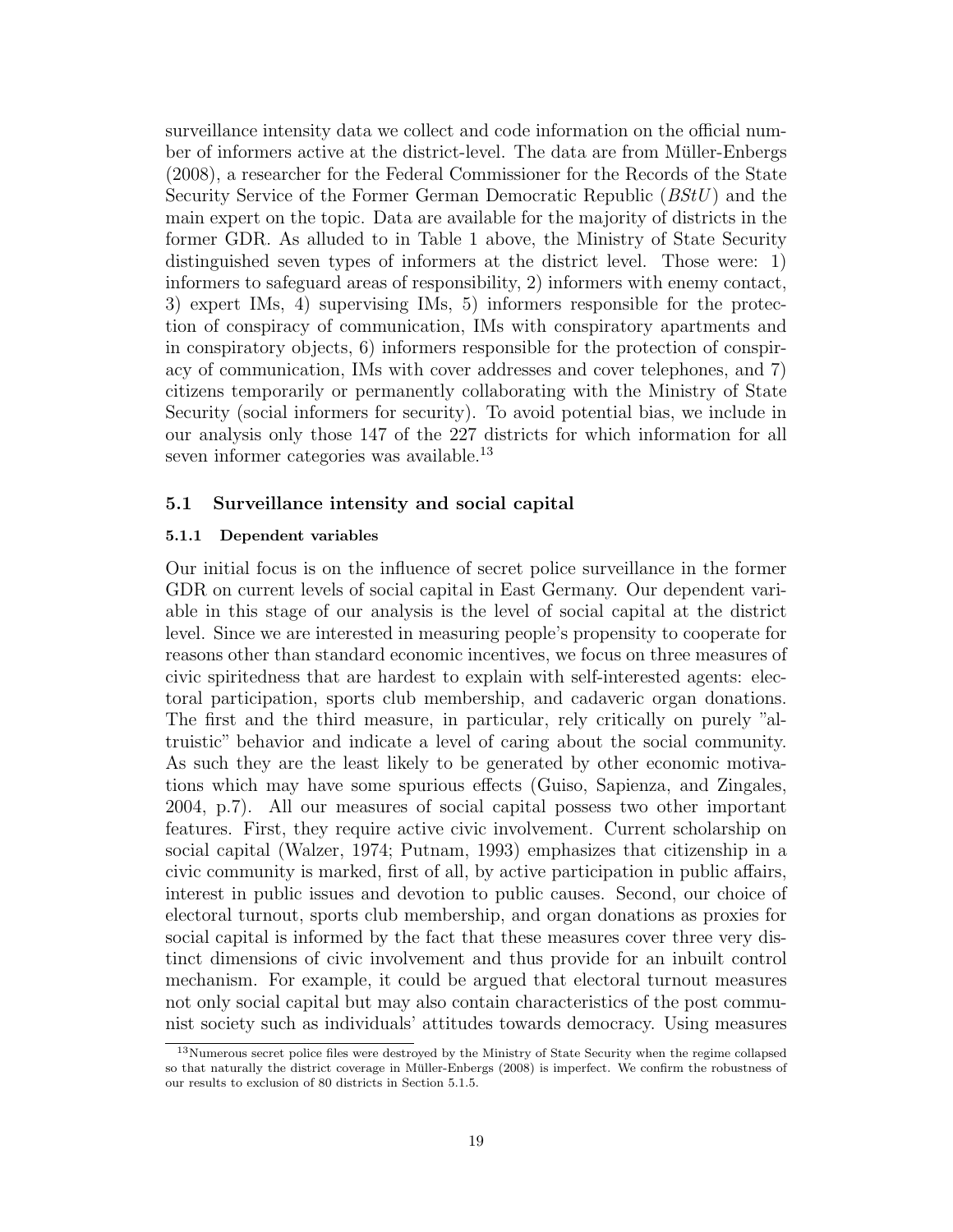of social capital on different dimensions of civic involvement addresses such concerns.

We measure our social capital variables as follows. First, we use the districtlevel percentage electoral turnout in the German federal election in 2002.<sup>14</sup> Our second dependent variable is the total membership in sports clubs relative to the district population (in thousand people) in 2007. Our third measure is people's willingness to donate organs post mortem, measured as the fraction of organ explantations in the district relative to the district population (in thousand people) in 2005. Information on voter turnout and sports club membership is available from the German Federal Statistics Office (Destatis) and the Statistical Yearbook of the German Districts (Statistisches Jahrbuch Deutscher Gemeinden, 2007). Data on organ donation activity is obtained from the German Organ Transplantation Trust (Deutsche Stiftung Organtransplantation, DSO). In Germany, organ donations and transplantations are organized and administered solely by the DSO. Hence, the DSO tracks all organ donations in Germany. The number of cadaveric organ donations is a powerful measure of social capital in its own right. This is because nondonors have been found to demonstrate a remarkable lack of trust in the fairness of organ allocation, as well as a lack of belief that donation is for the common welfare (Peters, Kittur, McGaw, First, and Nelson, 1996).

Figure 5 plots the relation between surveillance density on the x-axis and our three measures of social capital on the y-axes for all districts in our sample (Panel A) and for a sub-sample of districts which in the former GDR had a border with another country (Panel B). This additional geographical focus on border districts is useful for a reason. For the communist regime security of the country's borders and prevention of flight from the GDR was of utmost importance. As in border districts the presence of Stasi informers was thus generally greater and surveillance activity thus particularly consequential for people's lives, we expect that this is where our hypothesized relation between surveillance and social capital can be observed with the least noise.

The strong negative relation between surveillance density and our social capital measures in Figure 5 is striking. For our electoral turnout measure in the border districts sub-sample, in particular, the individual observations cluster remarkably tightly around the negative trend line. This is indicative evidence of a negative impact of Stasi surveillance activity in the former GDR on current levels of social capital in East Germany. The negative relation between surveillance and social capital is weakest for our organizational membership measure.

<sup>14</sup>We use electoral participation data from 2002 and not from the more recent federal election in 2005, because the federal election in 2005 was preponed and became necessary after a motion of confidence in Chancellor Gerhard Schröder had failed in parliament. Thus, it can be argued that the 2005 election was in some respects special and potentially contains idiosyncratic effects. We use turnout data for 2005 to check the robustness of all our results obtained for 2002, and the results are very similar.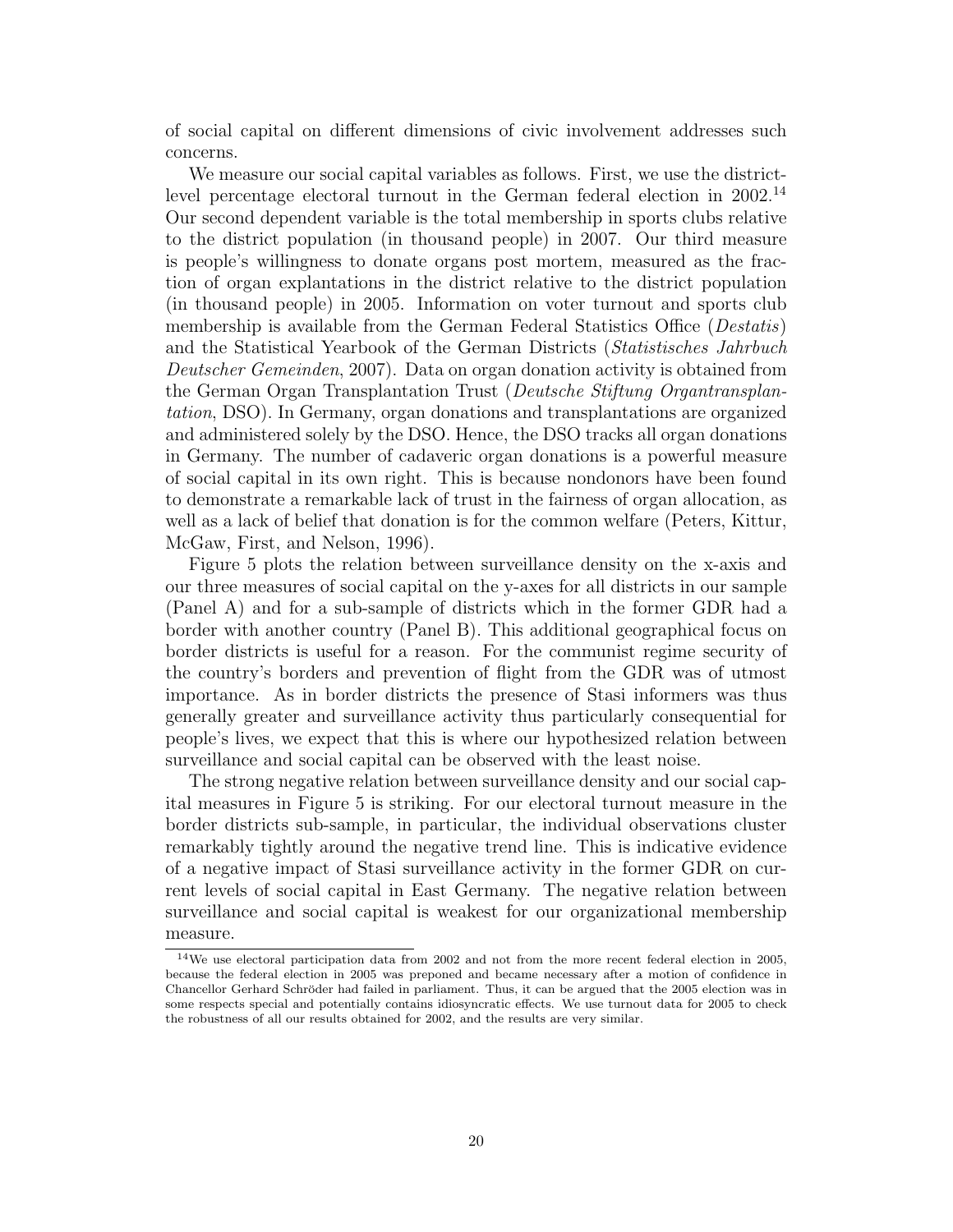#### Figure 5: Surveillance Density and Social Capital

This figure displays the relation between surveillance intensity in the districts of East Germany on the x-axes and three social capital indicators on the y-axes. Panel A reports scatter plots and trend lines for all district in the sample. Panel B shows scatter plots and trend lines for the reduced sample that contains only border districts.<br>The social capital indicators are as follows. The first is the district-level electoral turnout in the German election. The second is the total membership in sports clubs relative to the district population (in thousand people). The third is the fraction of the number of organs donated in the district relative to the district population (in hundred thousand people).

#### Panel A: All districts



Panel B: Border districts



#### 5.1.2 Explanatory variables

As a next step, we use multiple regression analysis to substantiate the significance of the negative relationship between informer density and social capital detected in Figure 5. After all, the relationships displayed in Figure 5 may suffer from unobserved heterogeneity that infects our results.

Our central explanatory variable is the surveillance density (Surveillance) in the districts in the former GDR as described above. We also add independent variables which control for alternative explanations for differences in social capital across districts.<sup>15</sup> Those are obtained from Destatis and are fivefold. First, some authors have indicated that size of the community makes a difference: formal volunteering, informal helping behavior, charitable giving, and also blood donations were all found to be more common in small towns than in big cities (see, for example, Korte and Kerr, 1975, House and Wolf, 1978, Ste-

<sup>&</sup>lt;sup>15</sup>In Germany, sufficiently disaggregate data for the purposes of our study are often reported only infrequently or with a substantial delay. Also, some data series are no longer published by the German Federal Statistics Office. Our data therefore unavoidably source from multiple years.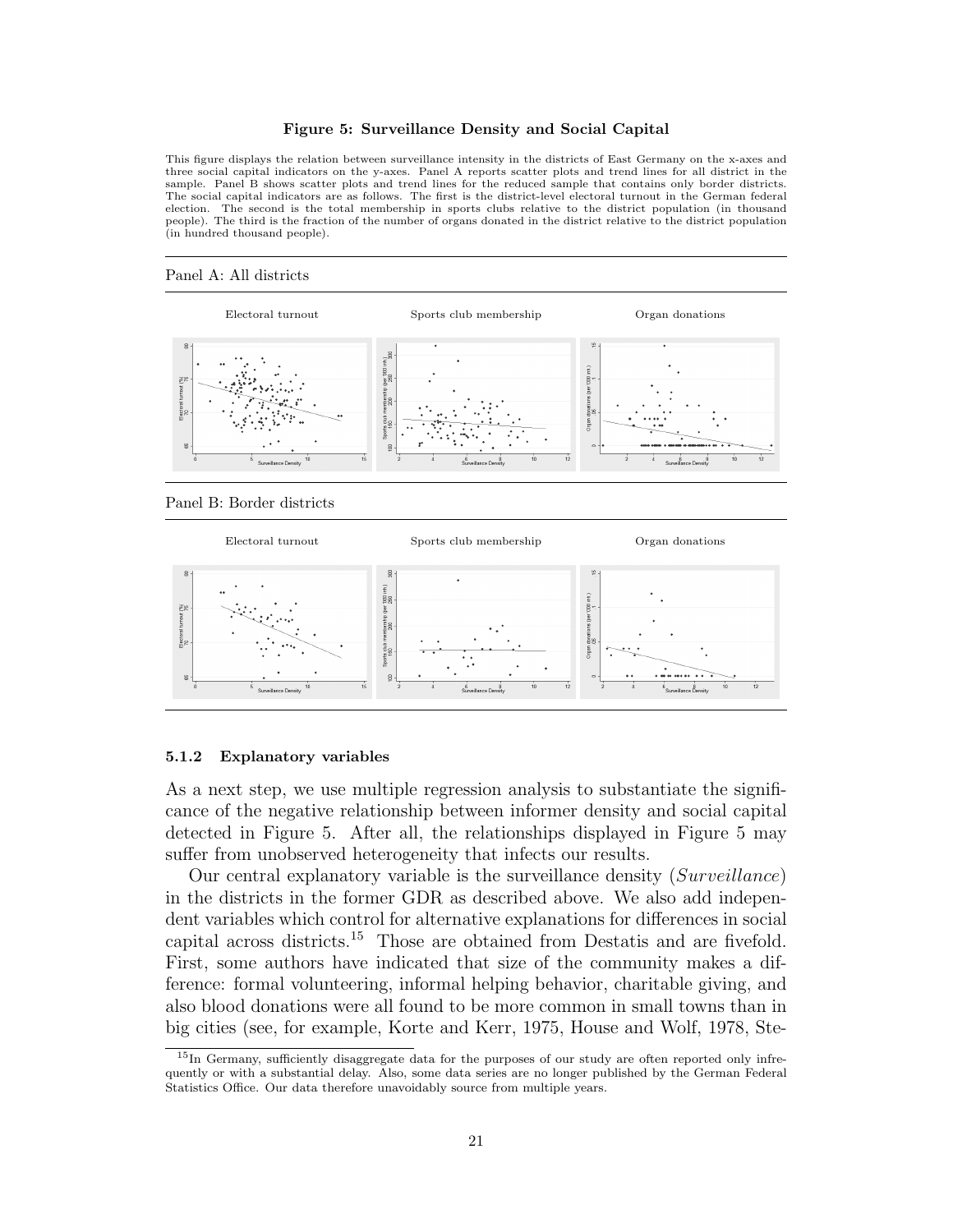blay, 1987, and Piliavin, 1990). Therefore, as our first control  $(Population)$  we add the district level population (in thousand people) in 2007. As our second control, we include variable Area, which is defined as the size of the district in hundred square kilometers in 2007.

Third, prior scholarly work suggests that social capital levels may differ depending on the degree of urbanization of a region (cf. Putnam, 1993). More rural, less anonymous districts may create a greater sense of belonging to a community and thus breed trust and cooperation. Unsurprisingly therefore, some theories see civic virtue in traditional villages and vice in the city. Our measure of Urbanization is population density, measured by the district population relative to the territorial area in hundred square kilometers at the end of 1989. Using population density in 1989 as a measure of urbanization has an important advantage. It addresses the concern that surveillance intensity per capita may spuriously pick up population density characteristics which, in turn, are related to our measures of social capital and economic performance, thus causing a false positive conclusion that current social capital patterns and economics are affected by surveillance intensity differences across East German districts.<sup>16</sup>

Fourth, our reading of the social capital literature yielded that social capital might be influenced by human capital out-migration and residential stability. Glaeser and Redlick (2009) emphasize that social capital is often place-specific, so the prospect of out-migration may reduce the returns to social capital and thus the local stock of civic spiritedness. As a result, we collect the percentage of the average annual net migration across district borders for 2000-2005 relative to the district population (in thousand people) in 2000 ( $Migration$ ). Negative values of Migration indicate net out-migration. Similarly, Putnam (2000) suggests that because it takes time for a mobile individual to put down new roots, residential stability should be strongly associated with civic engagement. According to this argument, demographic instability may dissolve social solidarity and disrupt existing norms and community ties. Evidence presented by Sampson (1988) confirms that communities with higher rates of residential turnover are less well integrated, and so mobility undermines civic engagement and community-based social capital. To control for a potential residential instability effect we also insert the square of Migration,  $Migration^2$ .

Fifth, we control for the quality of education at the district level, since education may play an important role strengthening the foundations of the civic community. In fact, Putnam (2000) conjectures that education is one of the most powerful predictors – usually even the most important predictor – of virtually all forms of altruistic behavior. College students, for example, are found to be twice as likely to be blood donors. We measure Education as the percentage of the district population aged 18 to 29 that graduated from school in 2007 with a degree that qualifies for tertiary education.

<sup>&</sup>lt;sup>16</sup>When we use population density in 2007 as our Urbanization measure the results are very similar to those reported for all subsequent analyses, and the statistical significance of our surveillance measure in many cases increases.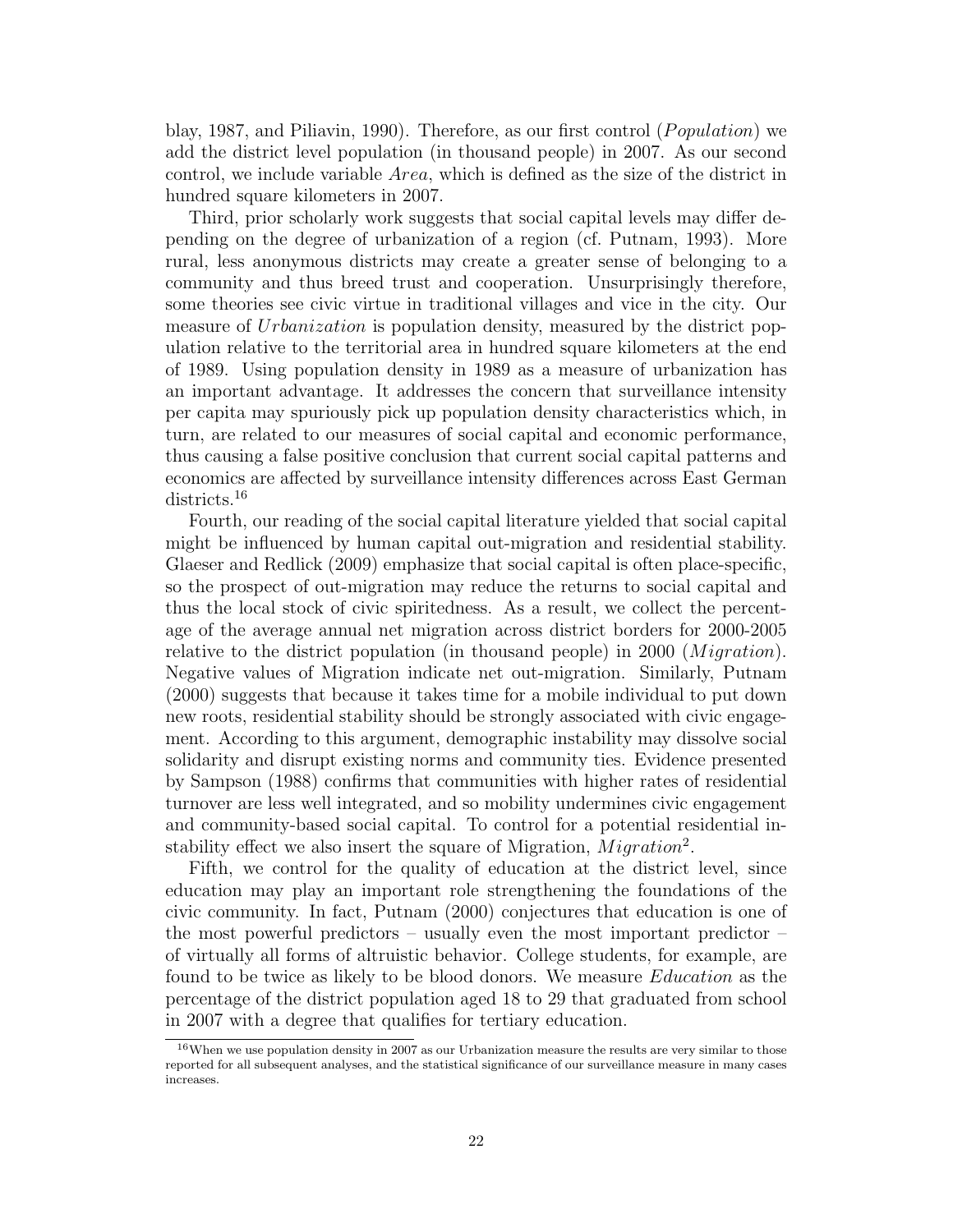Finally, Putnam (2000) shows that religious involvement is a critical dimension of civic engagement. Churches are a central social institution and provide the organizational and philosophical bases for the development of social connections. At the same time, summary statistics in Appendix A.1 show that religiosity differs substantially across East Germany. As a result, we control for religiosity in the districts in our sample. We do so by using *Protestant* and Catholic, which measure the percentage of the population that is Protestant and Roman Catholic, respectively. Data on religiosity at the district level in Germany is generally not readily available and we have to rely on a special analysis performed by the German Federal Statistics Office. 2001 is the latest year for which this analysis has been undertaken.

In general, combining historical and current characteristics of districts as we do in our analysis can be problematic. Current districts are only rarely within their 1989 borders, because several territorial reforms since 1990 have reshaped Germany's local administrative structure. Therefore, we adjust all our data for redistricting. To ensure best possible congruence between historical and current districts we assign each former GDR district the current district with which it shares the greatest fraction of its territory. Summary statistics of all variables are available from Appendix A.1.

### 5.1.3 Results

Table 3 presents the results from our regressions for the relationship between surveillance intensity and current social capital in the districts in East Germany. In these regressions we use robust standard errors clustered by region to explicitly account for the cross correlation of error terms across districts within the same region. The dependent variable in columns 1-2 is the percentage electoral participation. In columns 3-4, the dependent variable is the number of members in sports clubs relative to the district population (in thousand people). The dependent variable in columns 5-6 is the fraction of the number of organs donated in the district relative to the district population (in thousand people).

The results in Panel A are noteworthy. For all three measures of social capital we find a statistically significant and negative relation between surveillance density and social capital. This is strong confirming evidence for our central conjecture that the scale and depth of penetration of people's private lives, as well as of the institutions of state and society in the GDR, has a lasting effect on social capital in East Germany even one generation after the oppressive regime's collapse. The results are not only statistically but also substantively significant. A one standard deviation increase in Stasi informer density (about 2.73 informers per thousand people) is associated with a 0.6 percentage point decrease in electoral turnout<sup>17</sup>, and a decrease of 16 members in sports clubs per thousand people – or 10% of the sample mean. Similarly, a one standard

<sup>&</sup>lt;sup>17</sup>Statistical significance and absolute effect of surveillance intensity on electoral turnout is even stronger when we use electoral participation data from 2005.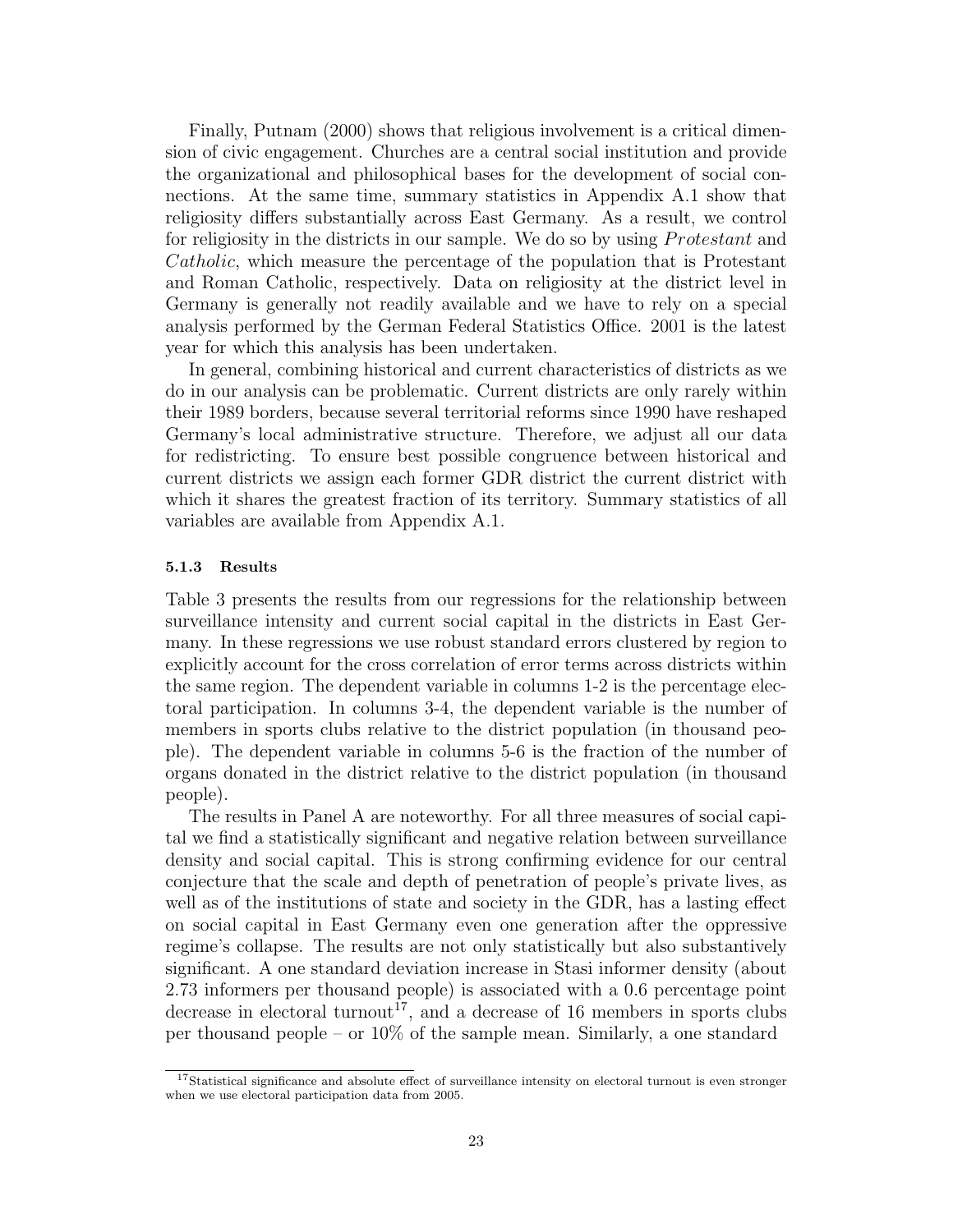#### Table 3: Surveillance Density and Social Capital

This table shows estimates of the effect of Stasi surveillance intensity in the districts of the former GDR on current levels of social capital in East Germany. Panel A reports non-weighted OLS estimates. Panel B reports non-weighted OLS estimates with federal state fixed effects. Panel C shows OLS estimates based on observations weighted by the relative similarity between current and historical district territory. The dependent variable in columns 1-2 is the percentage electoral turnout in the German federal election. In columns 3-4, the dependent variable is sports club membership relative to the district population (in thousand people). The dependent variable in columns 5-6 is the fraction of the number of organs donated in the district relative to the district population (in thousand people). Robust standard errors clustered by regions are reported in parentheses. \*\*\*, \*\*, and \* denote significance at the 1%, 5%, and 10% level respectively. Constant is the intercept of the regression equation. Surveillance is the fraction of Stasi informers active in the district relative to the district population (in thousand people). Population is the district population (in thousand people). Area is defined as the size of the district in hundred square kilometers. Urbanization is the population density, measured by total district population relative to the territorial area in square kilometers. *Migration* is defined as the percentage of the average annual net<br>migration across district borders relative to the total district population. *Migration*<sup>2</sup> is defined as th M igration. Education is the percentage of the district population aged 18 to 29 that graduated from school with a degree that qualifies for tertiary education. Protestant is the percentage of the population that is Protestant. Catholic measures the percentage of the population that is Roman Catholic. Observations is the number of districts for which all information was available.  $R - squared$  is the coefficient of determination of the equation.  $F-test$  is the F statistic and indicates the significance of the equation. Fed. states indicates that regional fixed effects in the form of federal state dummies are included.

| Panel A: Ordinary least squares |                                             |                                                                      |                                            |                                                                                   |                                             |  |
|---------------------------------|---------------------------------------------|----------------------------------------------------------------------|--------------------------------------------|-----------------------------------------------------------------------------------|---------------------------------------------|--|
| Electoral turnout               |                                             |                                                                      | Sports club membership                     |                                                                                   | Organ donations                             |  |
| 74.5460***                      | 71.8564***                                  | 166.8966***                                                          | 196.7095***                                | $0.0378***$                                                                       | 0.0083                                      |  |
|                                 |                                             |                                                                      |                                            |                                                                                   | (0.0210)                                    |  |
|                                 |                                             |                                                                      |                                            |                                                                                   | $-0.0037**$                                 |  |
|                                 | (0.0821)                                    |                                                                      | (2.8509)                                   |                                                                                   | (0.0015)                                    |  |
|                                 |                                             |                                                                      |                                            |                                                                                   | $-0.0001$                                   |  |
|                                 | (0.0060)                                    |                                                                      | (0.1260)                                   |                                                                                   | (0.0001)                                    |  |
|                                 | 0.1180                                      |                                                                      | $-0.3273$                                  |                                                                                   | $0.0023**$                                  |  |
|                                 | (0.1427)                                    |                                                                      | (2.7627)                                   |                                                                                   | (0.0010)                                    |  |
|                                 | $0.0015*$                                   |                                                                      | 0.0093                                     |                                                                                   | $0.0000**$                                  |  |
|                                 | (0.0007)                                    |                                                                      | (0.0116)                                   |                                                                                   | (0.0000)                                    |  |
|                                 | $2.2140***$                                 |                                                                      | 6.3463                                     |                                                                                   | 0.0150                                      |  |
|                                 | (0.4645)                                    |                                                                      | (20.4826)                                  |                                                                                   | (0.0085)                                    |  |
|                                 | $0.9177*$                                   |                                                                      | 5.8888                                     |                                                                                   | $0.0145**$                                  |  |
|                                 | (0.4689)                                    |                                                                      | (11.3714)                                  |                                                                                   | (0.0055)                                    |  |
|                                 | $-0.7274$                                   |                                                                      | 6.3925                                     |                                                                                   | 0.0031                                      |  |
|                                 |                                             |                                                                      |                                            |                                                                                   | (0.0027)                                    |  |
|                                 | $0.1668***$                                 |                                                                      | $-1.1996*$                                 |                                                                                   | $0.0008*$                                   |  |
|                                 |                                             |                                                                      |                                            |                                                                                   | (0.0004)                                    |  |
|                                 | $0.1115***$                                 |                                                                      | $-0.1075$                                  |                                                                                   | $-0.0001$                                   |  |
|                                 | (0.0159)                                    |                                                                      |                                            |                                                                                   | (0.0001)                                    |  |
| 144                             | 134                                         | 82                                                                   | 82                                         | 108                                                                               | 100                                         |  |
|                                 |                                             |                                                                      |                                            |                                                                                   | 0.22                                        |  |
| $5.93**$                        | $30.61***$                                  | 1.52                                                                 | 1.24                                       | $6.78**$                                                                          | 98.67***                                    |  |
|                                 | (1.5987)<br>$-0.4454**$<br>(0.1829)<br>0.10 | (2.1042)<br>$-0.2271**$<br>$-0.0074$<br>(0.4068)<br>(0.0485)<br>0.55 | (14.0014)<br>$-2.5379$<br>(2.0553)<br>0.01 | (39.0082)<br>$-5.8122**$<br>$-0.2085$<br>(5.9521)<br>(0.6304)<br>(1.2251)<br>0.15 | (0.0081)<br>$-0.0036**$<br>(0.0014)<br>0.06 |  |

#### Panel B: Federal state fixed effects

|                        | Electoral turnout |              | Sports club membership |             | Organ donations |             |
|------------------------|-------------------|--------------|------------------------|-------------|-----------------|-------------|
| Constant               | 76.3621***        | 66.4622***   | 173.8071***            | 226.7917*** | $0.0324***$     | $-0.0065$   |
|                        | (0.1755)          | (1.7439)     | (10.9296)              | (54.3845)   | (0.0053)        | (0.0363)    |
| Surveillance           | $-0.1166*$        | $-0.1663***$ | $-3.2974*$             | $-5.7403*$  | $-0.0042**$     | $-0.0040**$ |
|                        | (0.0598)          | (0.0525)     | (1.8037)               | (2.6379)    | (0.0018)        | (0.0016)    |
| Population             |                   | $-0.0032$    |                        | $-0.1662$   |                 | $-0.0001$   |
|                        |                   | (0.0035)     |                        | (0.1258)    |                 | (0.0001)    |
| Area                   |                   | $-0.0373$    |                        | $-1.3879$   |                 | $0.0028**$  |
|                        |                   | (0.1121)     |                        | (3.3916)    |                 | (0.0012)    |
| Urbanization           |                   | 0.0005       |                        | 0.0047      |                 | $0.0000**$  |
|                        |                   | (0.0003)     |                        | (0.0087)    |                 | (0.0000)    |
| Migration              |                   | $1.5673***$  |                        | 10.4109     |                 | 0.0148      |
|                        |                   | (0.3845)     |                        | (17.9351)   |                 | (0.0100)    |
| Migration <sup>2</sup> |                   | $0.4565*$    |                        | 11.0113     |                 | $0.0136*$   |
|                        |                   | (0.2349)     |                        | (15.1100)   |                 | (0.0073)    |
| Education              |                   | 0.7325       |                        | 1.7832      |                 | 0.0068      |
|                        |                   | (0.4109)     |                        | (12.2302)   |                 | (0.0072)    |
| Protestant             |                   | $0.0546*$    |                        | $-1.3651$   |                 | $0.0008*$   |
|                        |                   | (0.0259)     |                        | (0.9700)    |                 | (0.0004)    |
| Catholic               |                   | $0.0511**$   |                        | $-2.1344$   |                 | 0.0001      |
|                        |                   | (0.0182)     |                        | (1.6871)    |                 | (0.0002)    |
| Fed. States            | Yes               | Yes          | Yes                    | Yes         | Yes             | Yes         |
| Observations           | 144               | 134          | 82                     | 82          | 108             | 100         |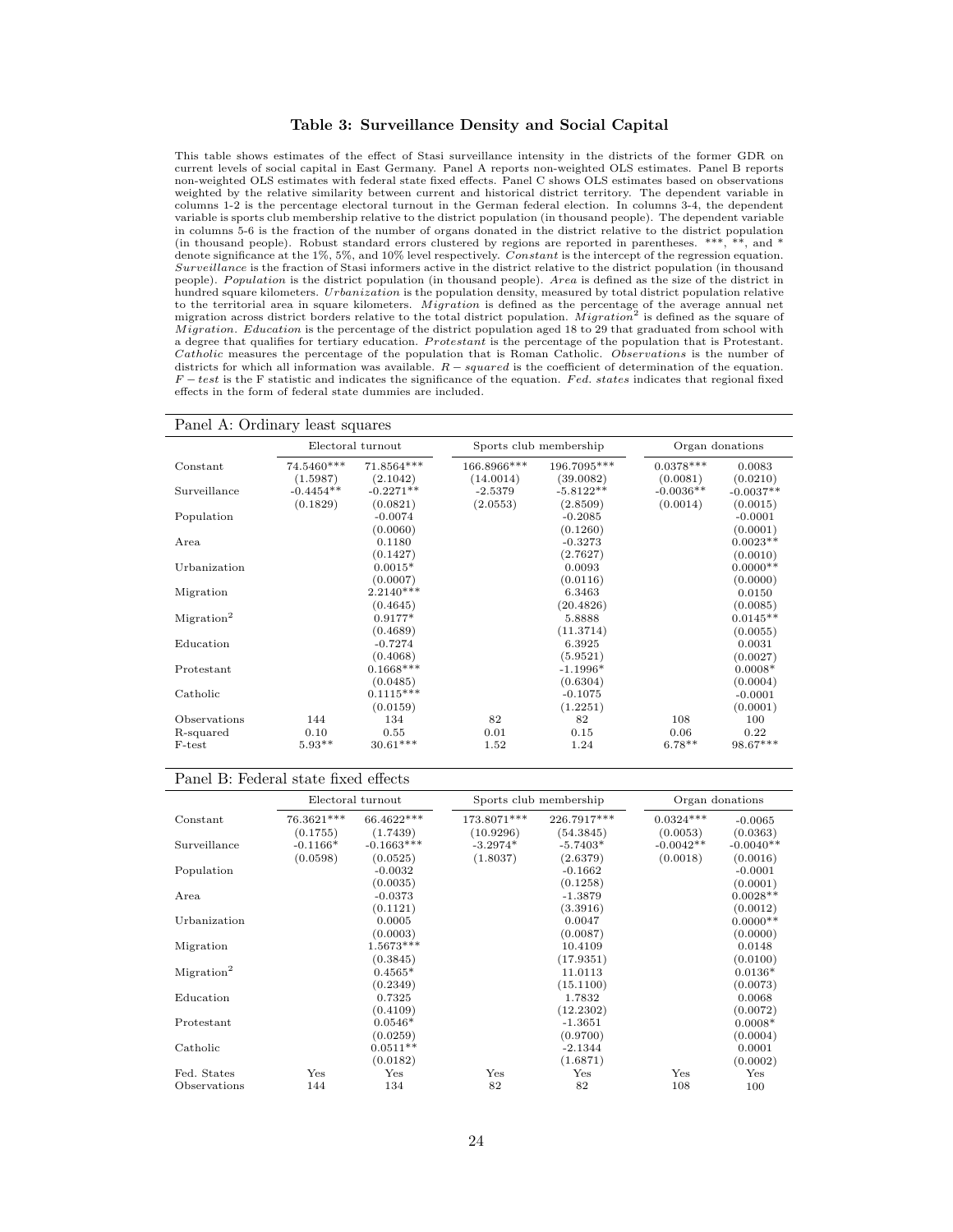|                                 |             | Electoral turnout | Sports club membership |                        | Organ donations |            |
|---------------------------------|-------------|-------------------|------------------------|------------------------|-----------------|------------|
| R-squared                       | 0.73        | 0.78              | 0.11                   | 0.18                   | 0.14            | 0.27       |
|                                 |             |                   |                        |                        |                 |            |
| Panel C: Weighted least squares |             |                   |                        |                        |                 |            |
|                                 |             | Electoral turnout |                        | Sports club membership | Organ donations |            |
| Constant                        | 74.1587***  | 71.7504***        | 163.1801***            | 187.0075***            | $0.0395***$     | 0.0056     |
|                                 | (1.4376)    | (2.2712)          | (12.6028)              | (38.2436)              | (0.0088)        | (0.0235)   |
| Surveillance                    | $-0.3788**$ | $-0.2513**$       | $-2.0598$              | $-5.3703**$            | $-0.0036*$      | $-0.0035*$ |
|                                 | (0.1678)    | (0.0865)          | (1.8674)               | (2.6152)               | (0.0016)        | (0.0017)   |
| Population                      |             | $-0.0082$         |                        | $-0.2082*$             |                 | $-0.0001$  |
|                                 |             | (0.0064)          |                        | (0.1165)               |                 | (0.0001)   |
| Area                            |             | 0.1390            |                        | 0.8733                 |                 | $0.0025**$ |
|                                 |             | (0.1118)          |                        | (2.2300)               |                 | (0.0008)   |
| Urbanization                    |             | $0.0016*$         |                        | 0.0103                 |                 | $0.0000**$ |
|                                 |             | (0.0008)          |                        | (0.0112)               |                 | (0.0000)   |
| Migration                       |             | $2.2729***$       |                        | 8.1484                 |                 | 0.0135     |
|                                 |             | (0.4953)          |                        | (18.9999)              |                 | (0.0090)   |
| Migration <sup>2</sup>          |             | $1.0403**$        |                        | 5.7861                 |                 | $0.0137**$ |
|                                 |             | (0.4447)          |                        | (9.8429)               |                 | (0.0055)   |
| Education                       |             | $-0.6743$         |                        | 6.9747                 |                 | 0.0043     |
|                                 |             | (0.4128)          |                        | (5.4824)               |                 | (0.0027)   |
| Protestant                      |             | $0.1724***$       |                        | $-1.0580*$             |                 | 0.0007     |
|                                 |             | (0.0533)          |                        | (0.6177)               |                 | (0.0004)   |
| Catholic                        |             | $0.1121***$       |                        | 0.2233                 |                 | $-0.0001$  |
|                                 |             | (0.0165)          |                        | (1.2787)               |                 | (0.0001)   |
| Observations                    | 140         | 134               | 82                     | 82                     | 104             | 100        |
| R-squared                       | 0.08        | 0.54              | 0.01                   | 0.14                   | 0.06            | 0.24       |
| F-test                          | $5.10**$    | 40.97***          | 1.22                   | 1.44                   | $4.79*$         | 88.48***   |
|                                 |             |                   |                        |                        |                 |            |

| Table 3: Continued |  |
|--------------------|--|
|--------------------|--|

deviation increase in surveillance intensity reduces the number of organs donated post mortem per 100,000 inhabitants by 1 across the districts in East Germany. Note that the mean number of organs donated per 100,000 inhabitants is a mere 2, thus suggesting that a one standard deviation increase in Stasi informer density reduces organ donations by up to 50% of the sample mean.

The statistical significance of our reduced form regression estimates (columns 1, 3, and 5) is weakest for our organizational involvement measure. The coefficient for sports club membership has the hypothesized sign but is significant (at p≤0.05) only in the regression with controls. The explanation we have in mind is as follows. Central and defining feature of the GDR was the presence of the communist party as the locus and core of all social organization (Bunce, 1999, p.28). Given the importance attached to top-level sport in the GDR, designated Stasi informers systematically filled all important positions in sports clubs, as they did in most other organizations.<sup>18</sup> Thus, in the former GDR a positive relation between surveillance intensity and membership in sports clubs would be expected. This biases our findings for the post-communist era towards a less negative relationship between surveillance density and sports club membership than there actually is. Our results for the influence of surveillance intensity on current organizational involvement should thus be interpreted as a lower bound for the actual effect.

The results for our alternative explanatory variables are at best mixed. First, the positive coefficient for Urbanization in all regression specifications suggests

<sup>18</sup>See also the more detailed discussion in Section 5.1.4.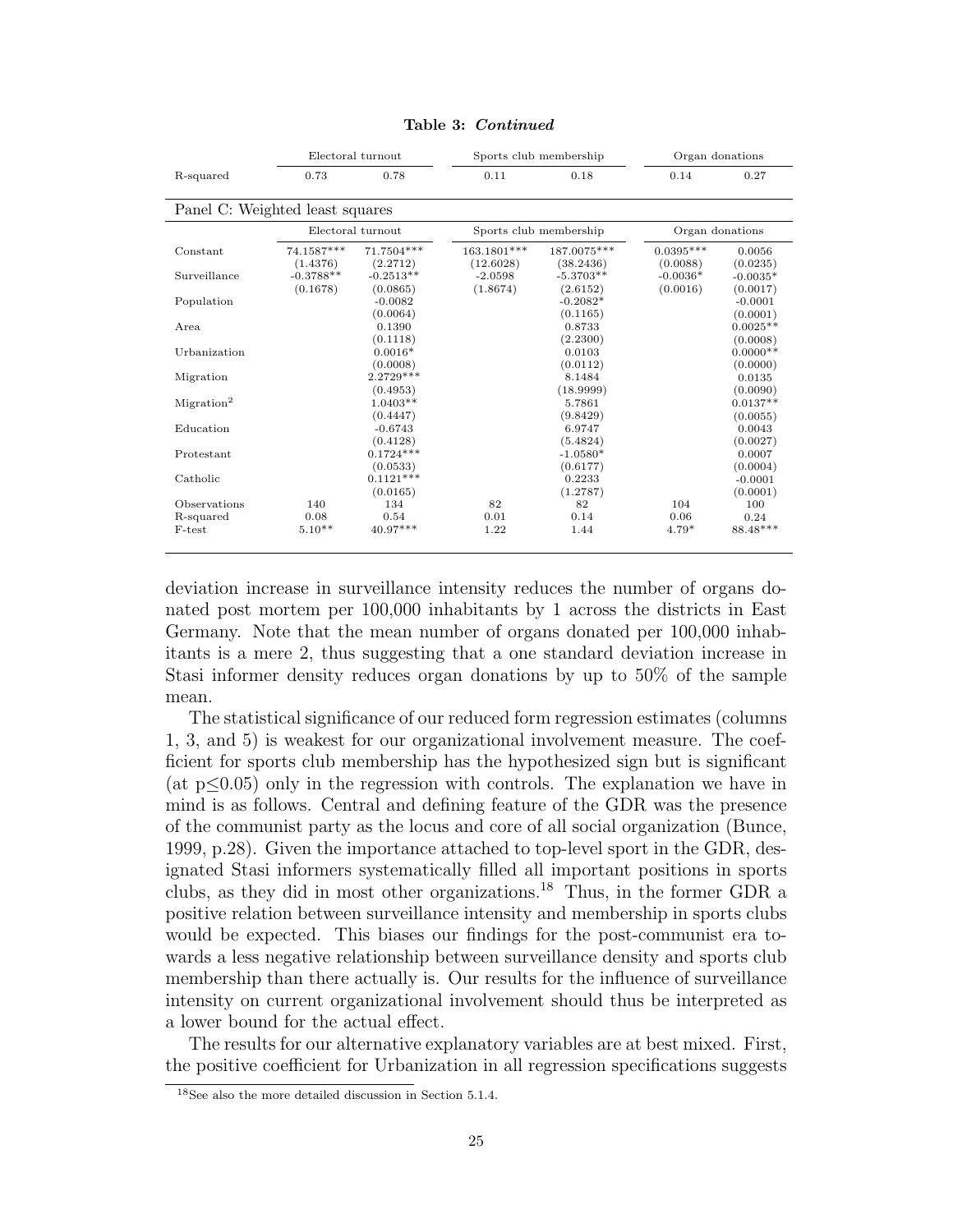higher electoral turnout, organ donation activity and organizational involvement in more urban areas. Second, sign and statistical significance of control variable Migration indicate that, in line with Glaeser and Redlick (2009), the prospect of out-migration reduces individuals' returns to social capital and thus the local stock of civic spiritedness. According to our evidence, individuals in regions with higher degrees of out-migration (negative values of  $Migration$ ) are less likely to vote, less likely to be members in local sports clubs, and less likely to donate organs post mortem. The positive coefficients for the square of Migration, however, does not support evidence presented by Sampson (1988) that demographic instability may dissolve social solidarity and disrupt existing community ties. The results for *Education* are twofold. On the one hand, electoral participation seems lower in districts with higher levels of education. On the other hand, individuals in districts with higher education levels are more active in sports organizations and more active organ donors. The latter effects, however, are statistically insignificant. Finally, in accordance with existing evidence in the literature we find a strong and positive relation between religiosity and two of our measures of civic involvement, electoral turnout and organ donations. The coefficients for Protestant and Catholic, however, have negative signs in column 4, which may reflect that active involvement in religious groups and membership in sports clubs are substitutes for time-constrained individuals.

In Panel B we estimate the relationship between surveillance intensity and social capital controlling for regional fixed effects in the form of federal state dummies. This addresses the concern that our relationship between surveillance intensity and social capital is driven by the presence of a confounding factor that differs (or even historically always differed) across regions and is positively correlated with surveillance and negatively related to our dependent variable. Using federal state fixed effects has the advantage that the regression coefficients only capture within-federal-states variation. The results are strong confirming evidence for our results obtained in Panel A.

One related concern about our results in Panel A is that they may be infected by possible measurement errors. As a result of redistricting current districts in East Germany are only imperfect matches with their 1989 counterparts. In Panel C, we therefore weight all observations by the relative similarity between current and historical district size. The results are very similar using this alternative specification strategy. We also rerun the regressions in Panel C based on observations weighted by the difference in current and historical district population and the results are even stronger evidence in favor of our central hypothesis (not reported).

Finally, it may be that our control variables insufficiently well capture the alternative explanations for social capital put forward in the literature. To address this concern we obtain from Destatis alternative measures for our control variables Urbanization and Migration, and rerun all our regressions. We use the fraction of the total district area that is not forest or agricultural area relative to the total district area as an alternative measure of Urbanization. For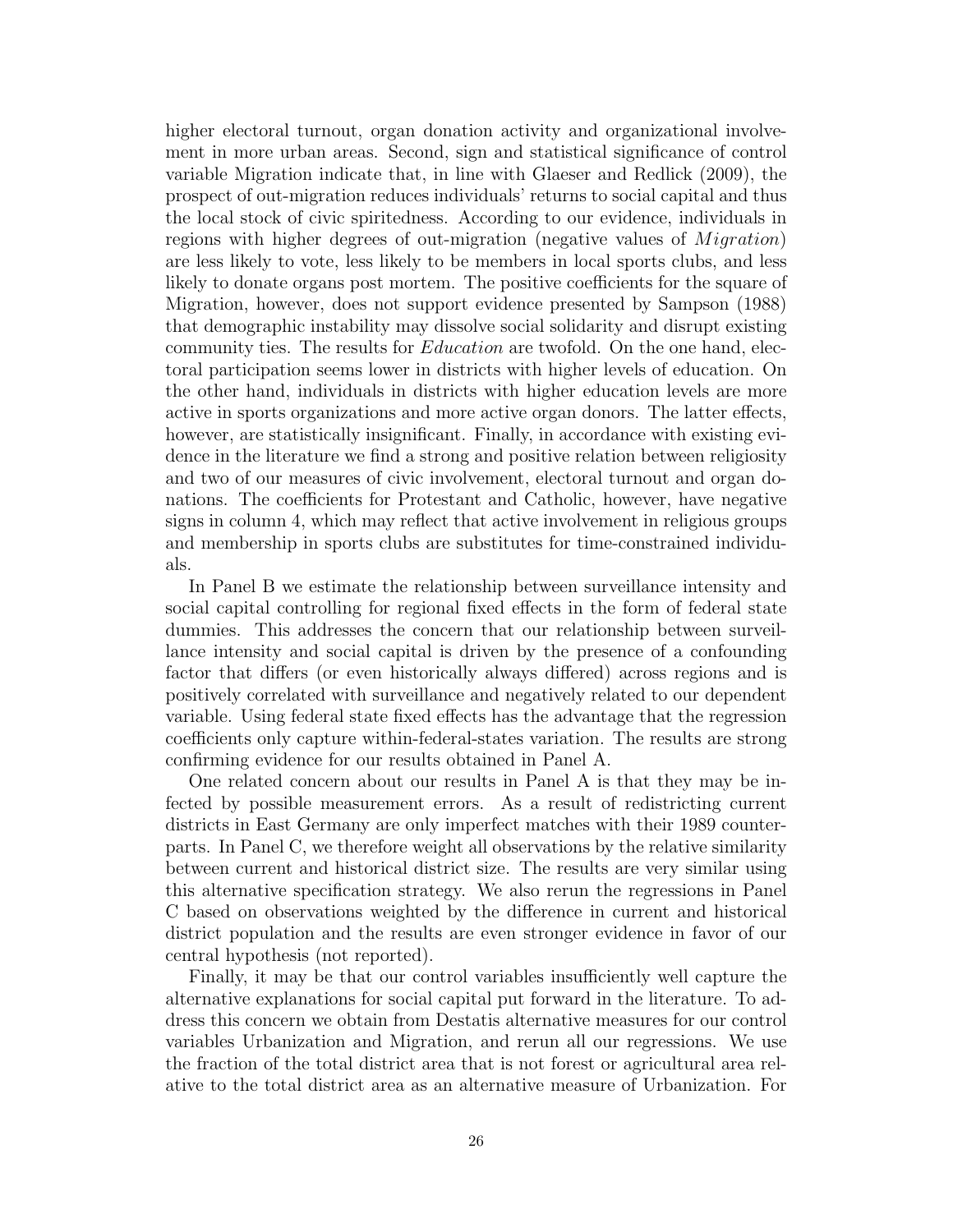Migration we test the robustness of our results using three additional proxies. First, we obtain the percentage of the net migration across district borders relative to the total district population in 2007. Second, on the assumption that a brain drain of young, talented individuals is particularly consequential for local productivity, we use the percentage of the average annual net migration of individuals aged 18 to 29 across district borders in 2000-2005 relative to the district population of 18 to 29 year-olds. Third, we obtain a similar measure for young out-migration for 2007. Finally, we rerun all our regressions including the square of the district population as an additional regressor. The thrust of our results does not change using these alternative measurement and specification strategies.<sup>19</sup>

#### 5.1.4 The exogeneity of surveillance intensity

Any causal relation from surveillance intensity to social capital erosion would be called into question if a) social capital patterns in the East German lands of the 1940s/1950s had a significant influence on the Stasi's choice of scale and depth of penetration of people's private lives across districts (thus causing reverse causality), b) social capital patterns before the surveillance "treatment" are highly correlated with current social capital (thus resulting in spurious effects of surveillance density), or c) high surveillance districts are systematically different from low surveillance intensity districts in another way that is directly or indirectly correlated with social capital.

Table 4 shows that this possibility is rejected. In this table, we analyze the explanatory power of 25 potential covariates of surveillance intensity (Staatliche Zentralverwaltung für Statistik, 1989; Grundmann, 1997), and also investigate the effect of social capital before the communist regime shock on surveillance intensity in the GDR. As our key check that our districts did not already have dissimilar levels of social capital before the surveillance "treatment" we use electoral turnout in the 1946 state elections held in the German territories then occupied by the Soviet Union. The data are available from Broszat and Weber  $(1993).^{20}$  These elections were the first state elections after the collapse of the Third Reich and are considered the last elections that were still reasonably free and fair (Schmitt, 1993; Hajna, 2000).<sup>21</sup> The dependent variable in Table 4 is the district level surveillance intensity in 1989.

<sup>&</sup>lt;sup>19</sup>For brevity the results are not reported but are available from the authors.

<sup>20</sup>We adjust the data for redistricting and exclude East Berlin because West German parties could run their own candidates in East Berlin at that time.

<sup>&</sup>lt;sup>21</sup>For propaganda purposes, voter turnout data were manipulated in subsequent elections in the GDR to show significantly greater electoral participation than could realistically be achieved. We thus had to choose earlier data that were relatively free of such electoral fraud concerns.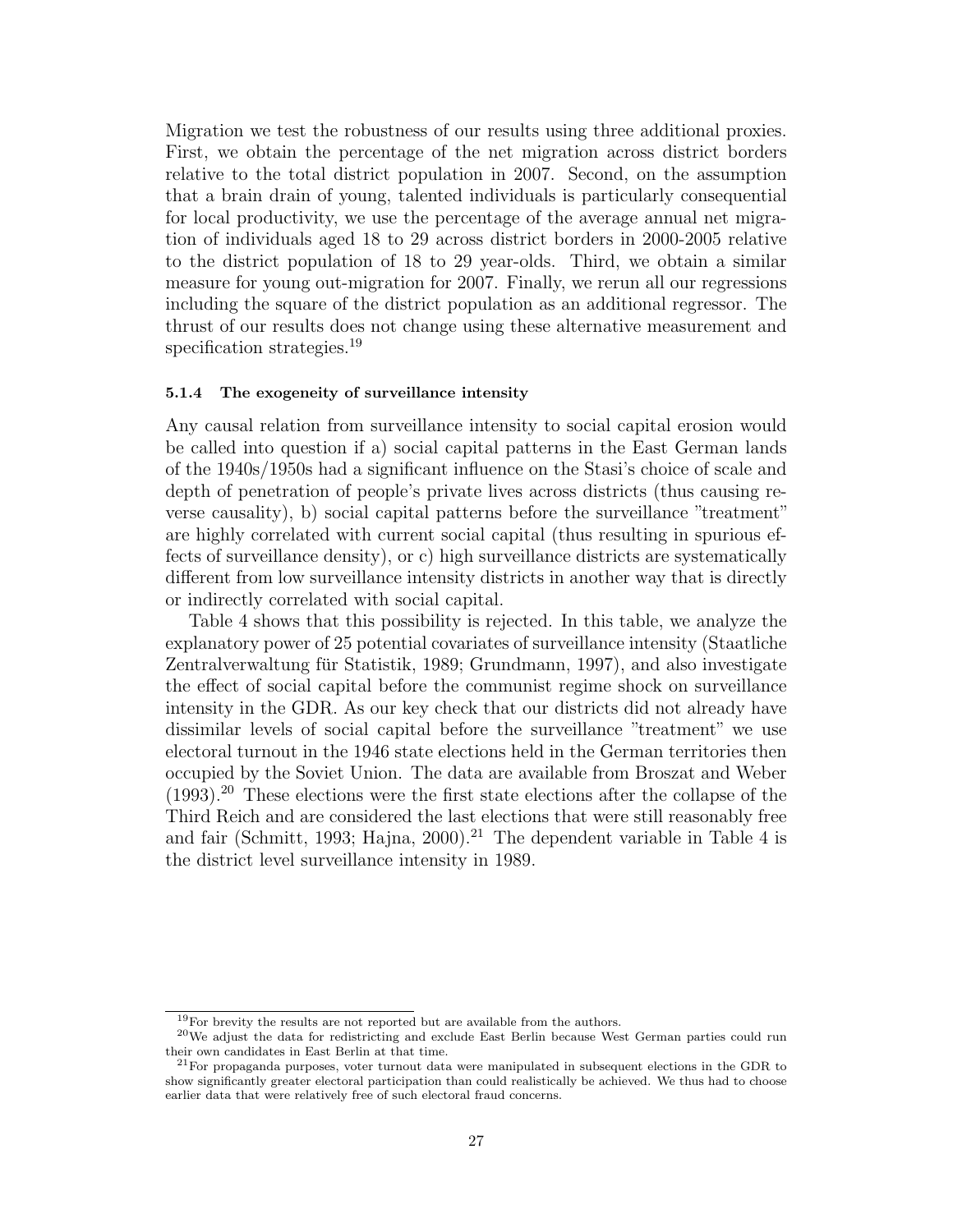#### Table 4: Test of Exogeneity of Stasi Surveillance

This table shows estimates of the effect of 25 district characteristics and social capital in 1946 on the concentration of Stasi personnel in the GDR. The dependent variable is Surveillance, the fraction of Stasi informers active in the district relative to the district population (in thousand people). Robust standard errors clustered at the regional level are reported in parentheses. \*\*\*, \*\*, and \* denote significance at the 1%, 5%, and 10% level respectively. Constant is the intercept of the regression equation. Pop. Density is the population density, measured by total district population relative to the territorial area in square kilometers. Foreigners measures the percentage of foreigners relative to the district population. Sports facilities is the number of gymnasia and sports halls per ten thousand people. Schools measures the number of GDR standard schools up to 10th grade per ten thousand people.  $\hat{Cl}$  as *srooms* is the number of classrooms per ten thousand people.  $\hat{Cl}$  *ubhouses* is the number of culture and cub houses per ten thousand people. Apartm. blocks is the number of apartment blocks per capita. W orking age measures the percentage of population in working age. Retired is the percentage of population in retirement age. Industry empl. measures industrial employment and is defined as the percentage of the employed population that is employed in the industrial sector.  $\overrightarrow{April}$  is the percentage of employed population that is employed in the agricultural and forestry sector. High qualification is the percentage of working population that has a university degree. Skilled workers measures the percentage of the working population that has vocational school education. Research is the percentage of the working population employed in research. Male is the percentage of the male population relative to the total population. Age  $18 - 50$  is the percentage of the population aged 18 to 50. Housing space measures the living space in sqm per inhabitant. Modern heating is the percentage of apartments equipped with modern heating. Private housing is the percentage of housing stock that is privately owned. Medical doctors measures the ratio of people per medical doctor. Hospitals is the number of hospitals per ten thousand people. Hospital beds measures the number of hospital beds per capita. Dust emission measures dust emission intensity in tons per sqkm. Sulf. emission measures sulfure dioxide emission intensity in tons per sqkm. Nitr. emission measures nitrogen monoxide emission intensity in tons per sokm. Turnout 1946 is the electoral turnout in the 1946 state elections held in the German territories then occupied by the Soviet Union. Turnout 2002 is the electoral turnout in the German federal elections in 2002. Turnout 2005 is the electoral turnout in the German federal elections in 2005. Fed. states indicates that regional fixed effects in the form of federal state dummies are included. Observations is the number of districts for which all information was available.  $R - squared$  is the coefficient of determination of the equation.

|                    |                       | Economics  |               | Social     | Social       | Social       |
|--------------------|-----------------------|------------|---------------|------------|--------------|--------------|
| Covariate          | Infrast./<br>ideology |            | Other         | capital    | capital      | capital      |
|                    |                       |            |               | 1946       | 2002         | 2005         |
| Constant           | 0.5882                | $-12.7130$ | $-65.8820***$ | 29.8899    | 32.4707      | 43.1496      |
|                    | (3.4882)              | (34.4119)  | (18.2778)     | (65.9764)  | (45.4708)    | (47.7561)    |
| Pop. density       | $-0.0012$             |            |               | 0.0010     | $-0.0006$    | $-0.0007$    |
|                    | (0.0007)              |            |               | (0.0011)   | (0.0010)     | (0.0010)     |
| Foreigners         | 0.2767                |            |               | $-0.1040$  | $-0.1934$    | $-0.0467$    |
|                    | (0.2776)              |            |               | (0.3674)   | (0.3248)     | (0.3325)     |
| Sports facilities  | 0.0953                |            |               | 0.0862     | 0.2664       | 0.2220       |
|                    | (0.4070)              |            |               | (0.1944)   | (0.1957)     | (0.1969)     |
| Schools            | $-0.4757$             |            |               | $-0.9372$  | $-0.5787$    | $-0.7255$    |
|                    | (0.4942)              |            |               | (0.7018)   | (0.4827)     | (0.4343)     |
| Classrooms         | 0.1402                |            |               | $0.1137*$  | 0.0185       | 0.0333       |
|                    | (0.0911)              |            |               | (0.0542)   | (0.0375)     | (0.0358)     |
| Clubhouses         | 0.6488                |            |               | 0.5294     | $-0.0358$    | 0.0738       |
|                    | (0.6115)              |            |               | (0.5865)   | (0.6656)     | (0.6368)     |
| Apartm. blocks     | $-9.9371$             |            |               | 49.4790**  | 58.3335**    | 56.7521**    |
|                    | (18.5794)             |            |               | (18.2239)  | (20.5007)    | (19.8865)    |
| Working age        |                       | 0.4069     |               | $-0.9960$  | $-0.5727$    | $-0.6431*$   |
|                    |                       | (0.3844)   |               | (0.5898)   | (0.3188)     | (0.3254)     |
| Retired            |                       | $-0.2640$  |               | $-0.3060$  | $-0.0595$    | $-0.0742$    |
|                    |                       | (0.3621)   |               | (0.3342)   | (0.1556)     | (0.1706)     |
| Industry empl.     |                       | 0.0279     |               | $0.0388*$  | 0.0148       | 0.0187       |
|                    |                       | (0.0507)   |               | (0.0176)   | (0.0175)     | (0.0190)     |
| Agric. empl.       |                       | $0.0631*$  |               | $-0.0443$  | 0.0040       | 0.0055       |
|                    |                       | (0.0304)   |               | (0.0556)   | (0.0365)     | (0.0458)     |
| High qualification |                       | 0.0077     |               | $-0.6853$  | $-0.4422$    | $-0.4786$    |
|                    |                       | (0.3807)   |               | (0.4026)   | (0.5092)     | (0.4508)     |
| Skilled workers    |                       | $-0.0621$  |               | $-0.0968$  | $-0.0548$    | $-0.0853$    |
|                    |                       | (0.1537)   |               | (0.1437)   | (0.1880)     | (0.1758)     |
| Research           |                       | $-0.2968$  |               | 0.0797     | $-0.0335$    | $-0.0003$    |
|                    |                       | (0.3785)   |               | (0.3428)   | (0.2436)     | (0.2192)     |
| Male               |                       |            | 1.3163**      | 1.1284     | 0.6135       | 0.6896       |
|                    |                       |            | (0.5058)      | (0.7509)   | (0.5566)     | (0.5518)     |
| Age 18-50          |                       |            | $-0.1556$     | $-0.3472$  | $-0.0224$    | $-0.0606$    |
|                    |                       |            | (0.2241)      | (0.2278)   | (0.2131)     | (0.2017)     |
| Housing space      |                       |            | $0.5807**$    | 0.3211     | 0.3963       | 0.3863       |
|                    |                       |            | (0.2395)      | (0.2550)   | (0.2469)     | (0.2237)     |
| Modern heating     |                       |            | 0.0303        | $0.0853*$  | $0.1004***$  | $0.1155***$  |
|                    |                       |            | (0.0492)      | (0.0424)   | (0.0239)     | (0.0230)     |
| Private housing    |                       |            | 0.0164        | $-0.1326*$ | $-0.1240*$   | $-0.1121*$   |
|                    |                       |            | (0.0311)      | (0.0634)   | (0.0583)     | (0.0539)     |
| Medical doctors    |                       |            | 0.0000        | $-0.0028$  | $-0.0065***$ | $-0.0065***$ |
|                    |                       |            | (0.0018)      | (0.0027)   | (0.0017)     | (0.0017)     |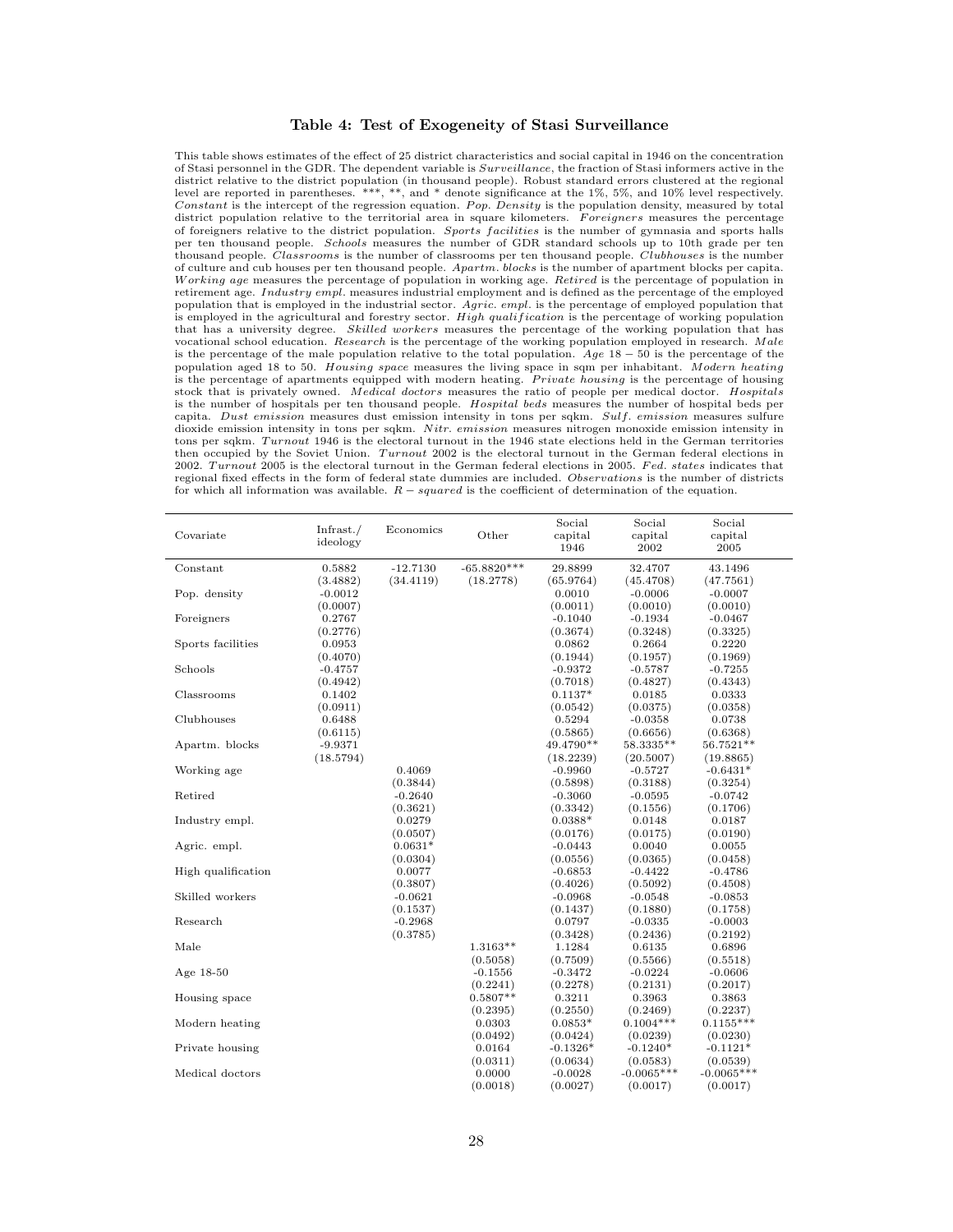| Covariate                                | Infrast. $/$<br>ideology | Economics          | Other                              | Social<br>capital<br>1946          | Social<br>capital<br>2002           | Social<br>capital<br>2005           |
|------------------------------------------|--------------------------|--------------------|------------------------------------|------------------------------------|-------------------------------------|-------------------------------------|
| Hospitals                                |                          |                    | $-0.2124$                          | $-1.5540$                          | $-1.8422$                           | $-1.7249$                           |
| Hospital beds                            |                          |                    | (1.3210)<br>$-0.0078*$<br>(0.0039) | (1.8670)<br>$-0.0136*$<br>(0.0061) | (1.1756)<br>$-0.0088**$<br>(0.0034) | (1.1034)<br>$-0.0107**$<br>(0.0033) |
| Dust emission                            |                          |                    | $0.0107***$<br>(0.0026)            | $0.0277**$<br>(0.0091)             | $0.0329**$<br>(0.0115)              | $0.0314**$<br>(0.0110)              |
| Sulf. emission                           |                          |                    | $-0.0101***$<br>(0.0027)           | $-0.0032$<br>(0.0080)              | 0.0018<br>(0.0017)                  | 0.0020<br>(0.0016)                  |
| Nitr. emission                           |                          |                    | $0.2032**$                         | $-0.1714$                          | $-0.1664*$                          | $-0.1699*$                          |
| Turnout 1946                             |                          |                    | (0.0626)                           | (0.1663)<br>$-0.0026$              | (0.0827)                            | (0.0834)                            |
| Turnout 2002                             |                          |                    |                                    | (0.0956)                           | $-0.3717**$<br>(0.1163)             |                                     |
| Turnout 2005                             |                          |                    |                                    |                                    |                                     | $-0.4643***$<br>(0.1094)            |
| Fed. states<br>Observations<br>R-squared | Yes<br>111<br>0.24       | Yes<br>121<br>0.22 | Yes<br>109<br>0.50                 | Yes<br>65<br>0.69                  | Yes<br>92<br>0.59                   | Yes<br>92<br>0.59                   |

Table 4: Continued

Regression estimates show that with a few exceptions the potential covariates for surveillance intensity have little explanatory power. In fact, surveillance intensity seems most associated with district characteristics in the 'Other' category. When we include all 25 characteristics only the number of apartment blocks per capita, the number of classrooms per thousand people, the percentage of apartments with modern heating, the percentage of the housing stock that is privately owned, the number of hospital beds per capita, and the dust emission intensity are statistically significantly associated with surveillance intensity. The nature of these district characteristics, however, is such that they are improbably related to social capital directly or indirectly. This precludes the possibility that systematic differences between high and low surveillance intensity districts that are directly or indirectly correlated with social capital drive our results. Rather, the positive coefficients on Sports f acilities, Classrooms, Clubhouses, Dust emission, and Apartm. blocks, in particular, suggest that in line with anecdotal evidence it was primarily ideological motivations, infrastructural considerations, population, and also a district's political importance that determined the size, structure and personnel intensity of the surveillance apparatus in a district. Primary task of the MfS was to locate and arrest all forms of domestic opposition or political-ideological subversion, and to routinely indoctrinate people in orthodox communism. This was to be carried out in all areas of the society. The MfS thus systematically installed designated Stasi informers in every, for example, school, university, sports organization, political party, apartment block, church and religious group, youth organization, Workers' and Farmers' Inspection (Arbeiter- und Bauerninspektion), and clubhouse and cultural facility (Ammer and Memmler, 1991; Provisional People's Chamber, 1950; Giesecke, 2006, p.213). This also implies that Stasi surveillance was higher where people gathered, pursued group activities and exchanged socially and economically. Thus, anecdotal evidence and estimates in Table 4 suggests that at best a positive relationship between surveillance intensity, on the one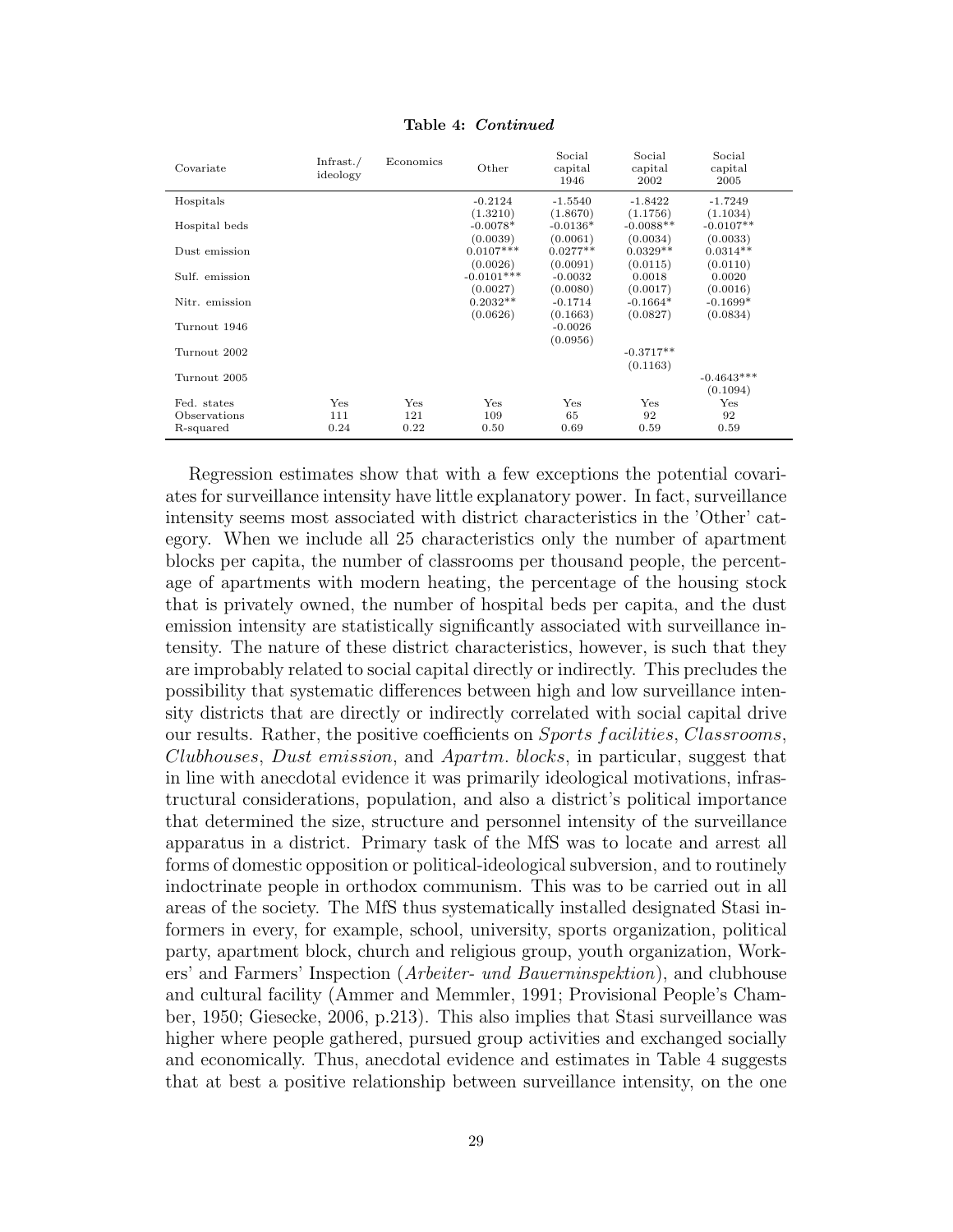hand, and social capital and economics, on the other hand, would be expected.

More importantly, after controlling for potential covariates of surveillance the coefficient for social capital in 1946 is indistinguishable from zero (column 4). This is not to suggest that contrary to evidence in the literature there is no long-term persistence in social capital in East Germany. However, we detect only a weakly positive correlation between current and historical turnout ( $\rho$ =0.12 for the 2002 election, and  $\rho$ =0.18 for 2005), and a weakly negative relation between historical social capital and surveillance intensity. This suggests that while there may have existed mildly similar social capital patterns at around the time when the GDR was founded as there are today, those were at best weakly related to the intensity of Stasi presence in a district later chosen. In fact, when instead of state election results we use municipality election results from 1946, for which we find a higher number of observations in Broszat and Weber (1993), then the correlation coefficients between current and historical turnout even become negative ( $\rho = 0.18$  for the 2002 election, and  $\rho = 0.09$ for 2005). To show that near-orthogonality of social capital and surveillance intensity is indeed specific to social capital before the 40-year communist regime shock we also show regression results for inclusion of current electoral turnout (columns 5 and 6).<sup>22</sup> In contrast to social capital in 1946, electoral participation in both 2002 and 2005 is highly statistically significant and negatively associated with surveillance intensity. These results show that a) surveillance intensity is unlikely the results of distinct social capital patterns at around the time the MfS established its surveillance apparatus, and b) surveillance is unlikely a spurious effect that merely captures the high correlation between current and historical social capital patterns in the East German regions. Thus we are sufficiently confident about the exogeneity of our surveillance "treatment".

### 5.1.5 Concerns about omitted districts

A related concern is that inclusion of only those districts for which we could obtain data for all seven informer categories may have resulted in a reduction of the total number of districts to a subset that is biased towards finding a stronger relation between surveillance density and social capital than there actually is. That is, the fact that the Stasi files containing surveillance information for these particular districts were partly or fully destroyed may reflect unobserved characteristics of districts that are in some sense special. For example, the omitted districts may have been home to a particularly well-organized, professional local surveillance unit that, in line with the highest standards of conspiracy, was quick enough to wipe out the regime's traces before they could be discovered after the regime's collapse. The nature of our omitted districts, however, suggests that this is not the case. In fact, in the majority of cases district data for whole regions is missing, but rarely for individual districts in otherwise well covered regions. For example, for regions Potsdam and Dres-

 $^{22}$ These regression specifications are for illustrative purposes only. As shown earlier, causality must run from surveillance to electoral turnout.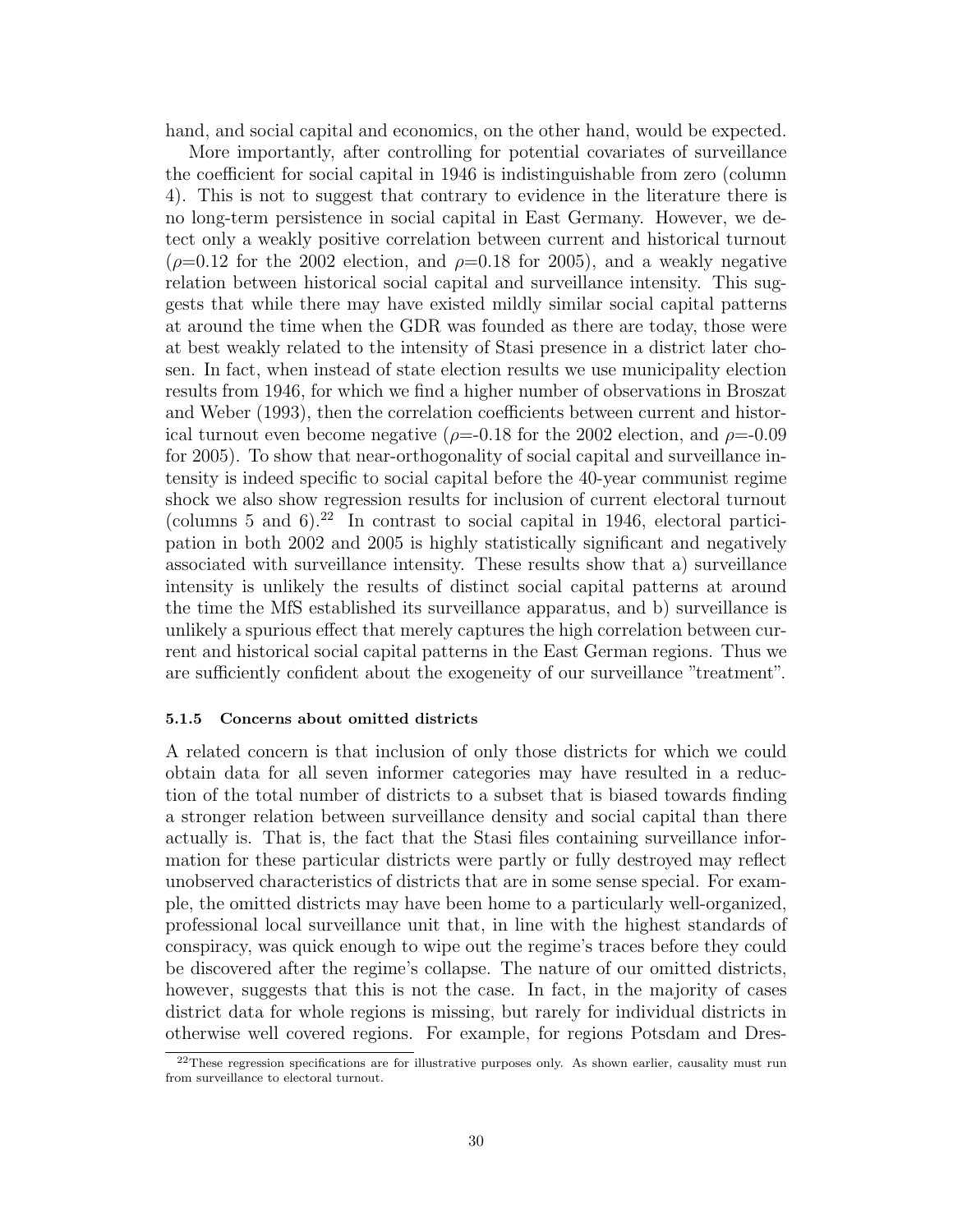den we are missing information on social informers for security for all districts. Thus for these two regions our surveillance intensity measure could not be computed. Therefore, in Panel A of Table 5 we repeat our analysis using a measure of surveillance density that contains only the first four categories of informers (see Table 1), for which data coverage is much better allowing inclusion of all observations from regions Potsdam and Dresden. The results using this reduced form measure of Stasi penetration are slightly weaker but very similar to those presented in Table 3. Statistical significance is weakest for regressions with dependent variable sports club membership (columns 3 and 4), where as a result of limited data availability for organizational membership a less precise surveillance measure is applied to an unchanged number of observations.

We were furthermore unable to obtain any surveillance data for districts in the region Cottbus, for 10 of the 15 districts in the region Erfurt, and for 7 of the 11 districts in the region Schwerin. Consequently, we had to make sure that the omitted districts do not exhibit a combination of high surveillance and high social capital (or low surveillance and low social capital) that, if included, would weaken the negative relationship between Stasi penetration and social capital detected in Table 3. We use the aggregate regional level statistics for surveillance intensity which contain the figures for our omitted districts to make this assessment. Cottbus and Schwerin are among the regions with the highest overall surveillance intensity per capita. In line with our hypothesis, we find that for two of our three measures Cottbus and Schwerin also have much lower than average social capital. Furthermore, Cottbus is the district with the second highest unemployment rate, and among the regions with the lowest per capita income and wage and income tax paid. Similarly, Schwerin exhibits an above average unemployment rate. By contrast, Erfurt is one of the regions with the least dense Stasi presence, and ranks among the regions with highest social capital and economic performance across all our measures. Overall, this suggests that inclusion of the omitted districts would have only strengthened our findings in this section and the next. Our results should thus be considered lower bounds of the actual effect of surveillance.

As an additional check we create imputes to substitute for missing data items. We rely on Rubin's (1987) multiple imputation procedure and make use of all dependent and independent variables from Table 3, and all potential covariates of surveillance intensity from Table 4 to impute missing data items. We create 10 imputed data sets. Panel B of Table 5 reports OLS estimates obtained using the imputed data set that delivered the overall weakest p-values for the surveillance intensity regressor. Our results for electoral turnout and organizational membership are robust to this additional robustness check. The substantial increase in the number of observations for sports club membership considerably increases the statistical significance of the negative relation between Stasi penetration and this measure of social capital. Coefficient estimates in columns 5 and 6 are statistically less significant than those presented earlier. This is probably because it is more difficult to impute organ donation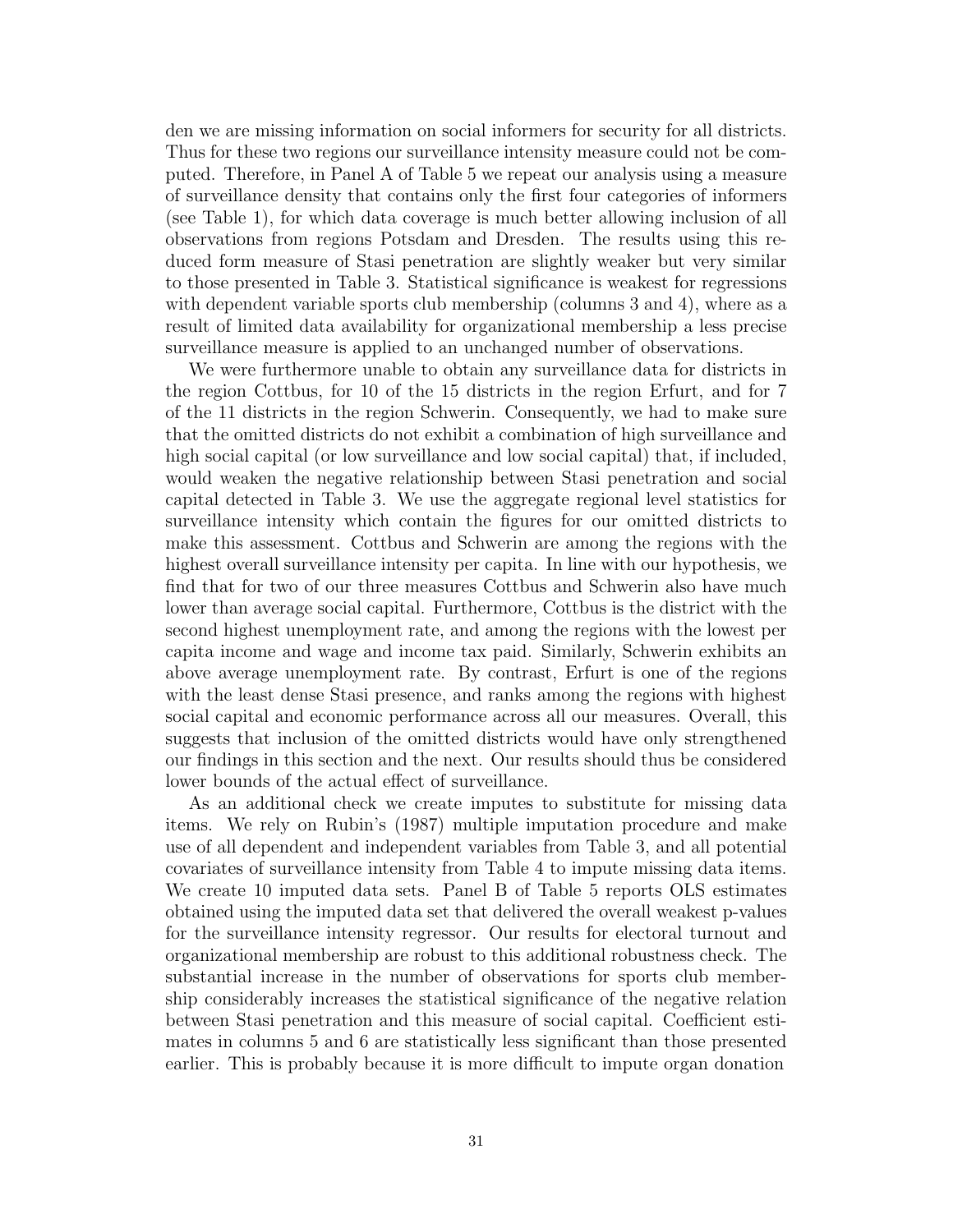#### Table 5: Digging Deeper into Omitted Districts

This table shows estimates of the effect of Stasi surveillance intensity in the districts of the former GDR on current levels of social capital in East Germany. Panel A reports OLS estimates using Surveill. (red.), a reduced form measure of surveillance intensity that contains only the first four informer categories from Table 1. Panel B reports OLS estimates imputing for missing data ten times. Multiple imputation is performed using all dependent and independent variables in from Table 3 and all potential covariates of surveillance intensity from Table 4. OLS estimates based on the imputed data set that delivered the weakest results for surveillance intensity are reported. The dependent variable in columns 1-2 is the percentage electoral turnout in the German federal election. In columns 3-4, the dependent variable is sports club membership relative to the district population (in thousand people). The dependent variable in columns 5-6 is the fraction of the number of organs donated in the district relative to the district population (in thousand people). Robust standard errors clustered by region are reported in parentheses. \*\*\*, \*\*, and \* denote significance at the  $1\%$ , 5%, and  $10\%$  level respectively. Constant is<br>the intercept of the regression equation. Surveill. IMP is the fraction of Stasi informers active in the dist values are imputed using Rubin's (1987) multiple imputation procedure. Population is the district population (in thousand people). Area is defined as the size of the district in hundred square kilometers. Urbanization is the population density, measured by total district population relative to the territorial area in square kilometers. *Migration* is defined as the percentage of the average annual net migration across district borders relative to the total district population. *Migration*<sup>2</sup> is defined as the square of *Migration*. *Education* is the pe of the district population aged 18 to 29 that graduated from school with a degree that qualifies for tertiary education. Protestant is the percentage of the population that is Protestant. Catholic measures the percentage of the population that is Roman Catholic. Observations is the number of districts for which all information was available.  $R$  – squared is the coefficient of determination of the equation.  $F$  – test is the F statistic and indicates the significance of the equation.

| Panel A: Adjusted surveillance intensity |             |                   |                        |             |                 |              |
|------------------------------------------|-------------|-------------------|------------------------|-------------|-----------------|--------------|
|                                          |             | Electoral turnout | Sports club membership |             | Organ donations |              |
| Constant                                 | 74.5283***  | 72.2059***        | 162.9828***            | 191.6910*** | $0.0352***$     | 0.0055       |
|                                          | (1.4324)    | (2.0342)          | (13.7327)              | (42.1514)   | (0.0069)        | (0.0207)     |
| Surveill. (red.)                         | $-0.6377**$ | $-0.3187*$        | $-3.0036$              | $-7.1048$   | $-0.0041**$     | $-0.0039$    |
|                                          | (0.2533)    | (0.1735)          | (3.4145)               | (5.1797)    | (0.0018)        | (0.0023)     |
| Population                               |             | $-0.0036$         |                        | $-0.1810$   |                 | $-0.0001$    |
|                                          |             | (0.0042)          |                        | (0.1315)    |                 | (0.0001)     |
| Area                                     |             | 0.0548            |                        | $-0.8910$   |                 | 0.0030       |
|                                          |             | (0.1345)          |                        | (2.6638)    |                 | (0.0017)     |
| Urbanization                             |             | $0.0011*$         |                        | 0.0085      |                 | $0.0000$ *** |
|                                          |             | (0.0005)          |                        | (0.0123)    |                 | (0.0000)     |
| Migration                                |             | 2.0954***         |                        | 5.8300      |                 | 0.0050       |
|                                          |             | (0.2395)          |                        | (21.5157)   |                 | (0.0061)     |
| Migration <sup>2</sup>                   |             | 0.6844            |                        | 6.4055      |                 | $0.0084*$    |
|                                          |             | (0.4056)          |                        | (11.8373)   |                 | (0.0042)     |
| Education                                |             | $-0.8122*$        |                        | 5.0268      |                 | 0.0027       |
|                                          |             | (0.3894)          |                        | (5.6258)    |                 | (0.0030)     |
| Protestant                               |             | $0.1621***$       |                        | $-1.1750*$  |                 | 0.0005       |
|                                          |             | (0.0399)          |                        | (0.6519)    |                 | (0.0004)     |
| Catholic                                 |             | $0.0973***$       |                        | $-0.2582$   |                 | $-0.0001$    |
|                                          |             | (0.0216)          |                        | (1.3305)    |                 | (0.0002)     |
| Observations                             | 178         | 168               | 82                     | 82          | 141             | 133          |
| R-squared                                | 0.08        | 0.56              | 0.01                   | 0.13        | 0.02            | 0.13         |
| F-test                                   | $6.34**$    | $17.17***$        | 0.77                   | 1.12        | $5.34**$        | $12.18***$   |

|                        | Electoral turnout      |                                   | Sports club membership  |                                   | Organ donations         |                                |
|------------------------|------------------------|-----------------------------------|-------------------------|-----------------------------------|-------------------------|--------------------------------|
| Constant               | 73.5891***<br>(1.1175) | 70.1505***<br>(1.8077)            | 172.4291***<br>(8.2668) | 197.1435***<br>(20.3907)          | $0.0282***$<br>(0.0088) | 0.0246<br>(0.0176)             |
| Surveill. IMP          | $-0.2236$              | $-0.1545*$                        | $-3.5265***$            | $-3.8633***$                      | $-0.0011$               | $-0.0002$                      |
| Population             | (0.1594)               | (0.0758)<br>0.0007<br>(0.0019)    | (1.2217)                | (1.4218)<br>$-0.0764$<br>(0.0519) | (0.0017)                | (0.0018)<br>0.0000<br>(0.0000) |
| Area                   |                        | 0.0791                            |                         | 0.0740                            |                         | 0.0010                         |
| Urbanization           |                        | (0.0642)<br>$0.0006***$           |                         | (1.0255)<br>$0.0055*$             |                         | (0.0008)<br>0.0000             |
| Migration              |                        | (0.0002)<br>$2.1816***$           |                         | (0.0029)<br>$-8.1485*$            |                         | (0.0000)<br>0.0007             |
| Migration <sup>2</sup> |                        | (0.2630)<br>$1.1068***$           |                         | (4.4712)<br>$-1.2396$             |                         | (0.0049)<br>0.0017             |
| Education              |                        | (0.2597)<br>$-0.4862$<br>(0.3691) |                         | (3.2828)<br>0.4749<br>(3.7949)    |                         | (0.0032)<br>$-0.0021$          |
| Protestant             |                        | $0.1977***$<br>(0.0394)           |                         | $-1.3931***$                      |                         | (0.0030)<br>$-0.0001$          |
| Catholic               |                        | $0.1220***$                       |                         | (0.4153)<br>0.3040                |                         | (0.0004)<br>0.0000             |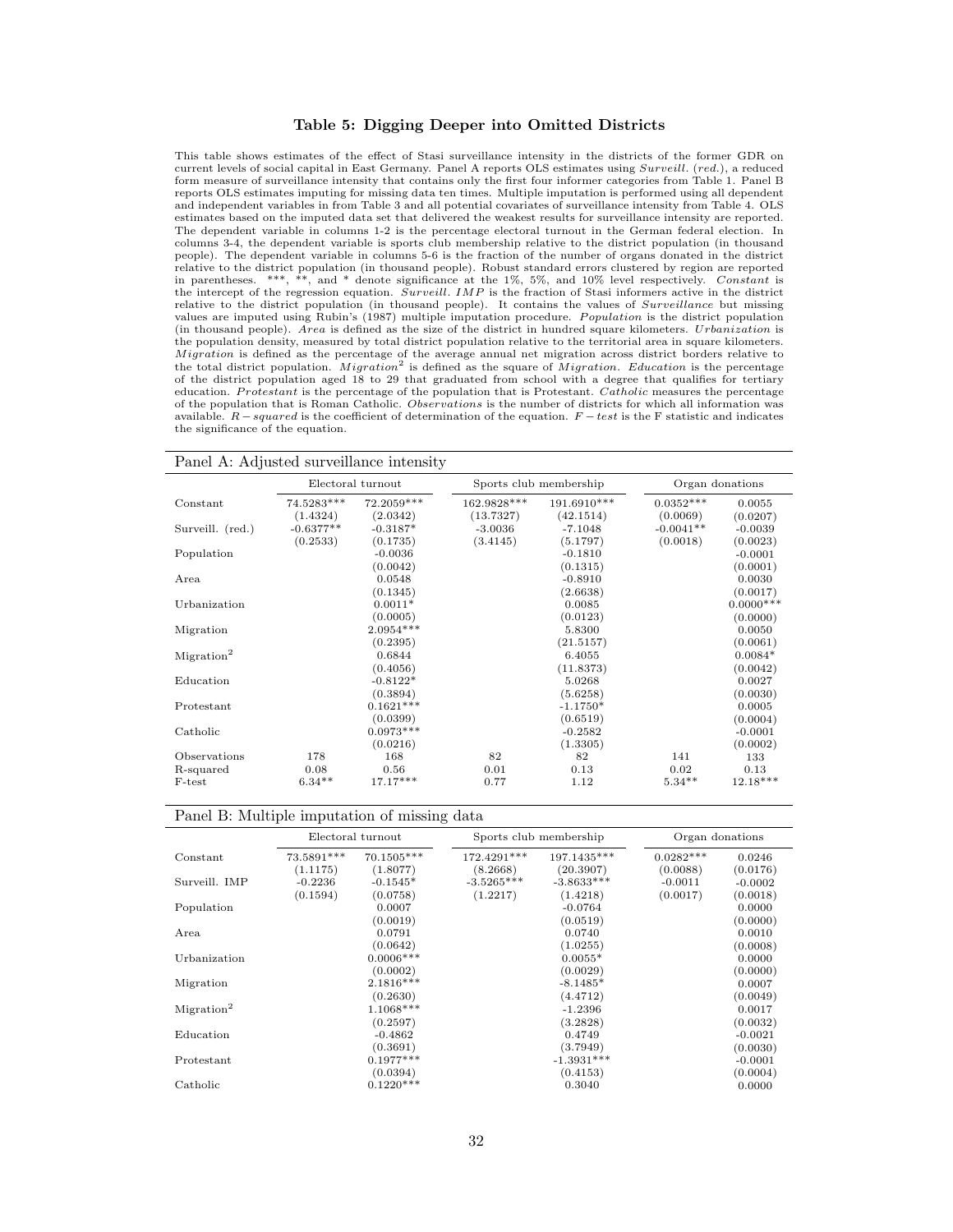|  | Table 5: Continued |
|--|--------------------|
|  |                    |

|              | Electoral turnout |            |           | Sports club membership | Organ donations |          |
|--------------|-------------------|------------|-----------|------------------------|-----------------|----------|
|              |                   | (0.0106)   |           | (0.2239)               |                 | (0.0002) |
| Observations | 224               | 224        | 222       | 222                    | 184             | 186      |
| R-squared    | 0.03              | 0.57       | 0.03      | 0.13                   | 0.00            | 0.05     |
| F-test       | 1.97              | $56.03***$ | $8.33***$ | $4.28***$              | 0.38            | 1.05     |

activity that is characterized by a high share of zero values, a very low mean, and high standard deviation.

In sum, the preceding analyses established that differences in Stasi surveillance intensity across the districts in the former GDR have significant explanatory power for the social capital patterns observed in these regions today. This confirms earlier evidence presented by Howard (2003) on the weakness of postcommunist civil societies that inheres in the climate of mistrust and anxiety created under these oppressive regimes. To test our second key conjecture that Stasi surveillance and the resulting social capital erosion in the GDR may help explain the persistent differences in economic prosperity between East and West Germany we analyze next the relation between social capital and economic performance in the districts in East Germany.

### 5.2 Social capital and economic performance

The causal relation between social capital and economic performance is inherently difficult to establish, for it can be argued for causality running both ways. However, an impressive body of scholarly research suggests that where trust and cooperation thrive, individuals, firms, communities and nations prosper (Knack and Keefer, 1997; La Porta, Lopez-de Silanes, Shleifer, and Vishny, 1997; Guiso, Sapienza, and Zingales, 2004; Guiso, Sapienza, and Zingales, 2006). We use instrumental variable 2SLS regressions to preclude reverse causality and estimate the effect from social capital to economics. To qualify as instruments for the potentially endogenous regressor social capital, our instrumental variables in the first stage of the IV 2SLS regressions had to fulfill two criteria. The first important characteristic our instruments had to fulfill was high correlation with social capital. Section 5.1 showed that surveillance intensity was far from uniform across the East German lands and that it has significant explanatory power for current social capital. Surveillance intensity thus provides us with the necessary identifying variation to instrument for social capital. Our analysis further yields that because border protection was one of the main tasks of the MfS necessitating a denser surveillance apparatus in border districts, two geographical accidents can furthermore be usefully employed as instruments for social capital. Those are a) *Border*, a dummy that takes the value of one if the district in the former GDR had a border with another country, and zero otherwise, and b) Border (sea), a dummy that takes the value of one if the district in the former GDR had a sea border, and zero otherwise.

The other important characteristic of useful instruments is lack of correlation with the disturbance  $\epsilon$  in the second stage regressions. That is, our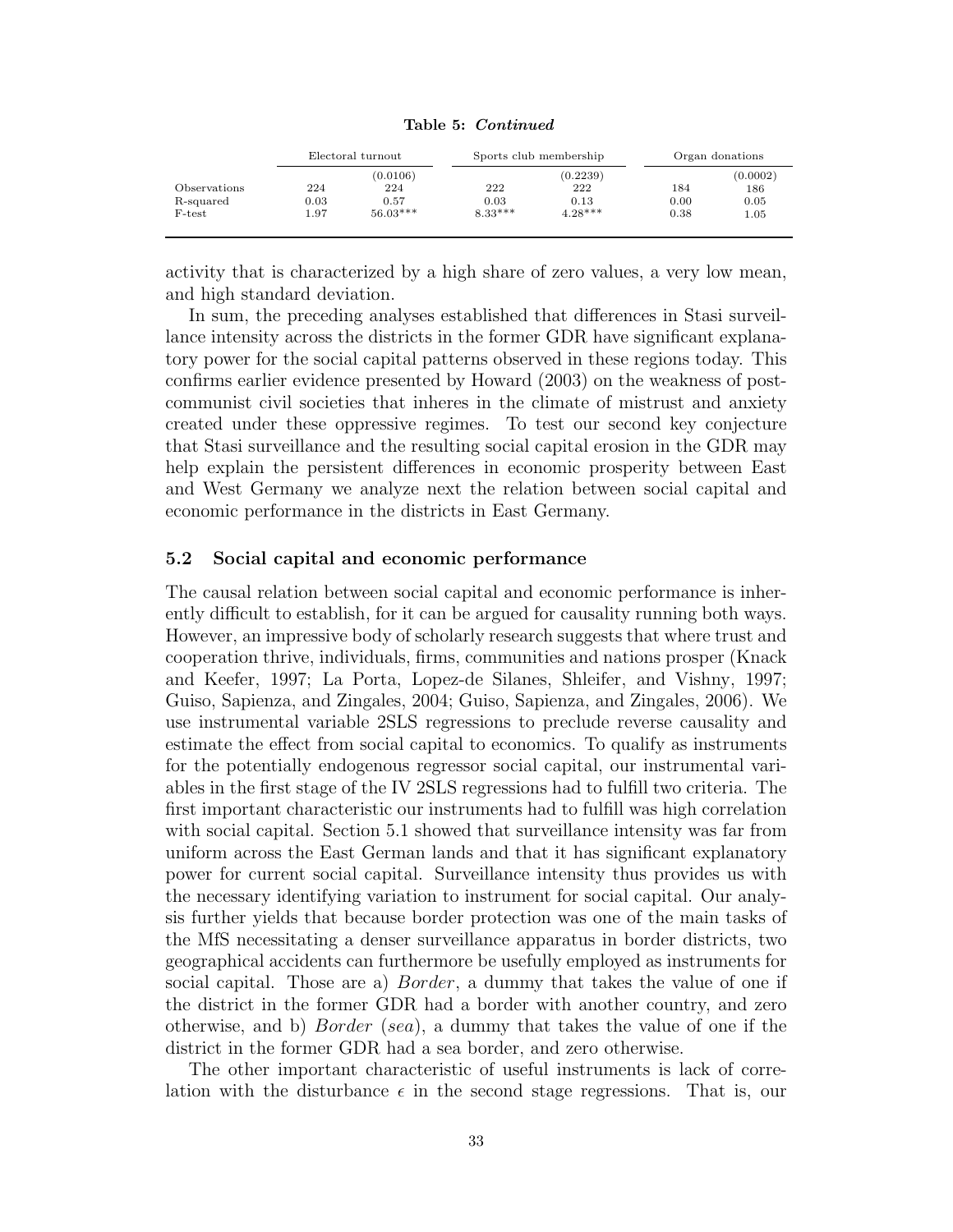instruments must have "accidental" characteristics that make them orthogonal to economic performance. For surveillance intensity to fulfill the characteristics of a historical accident that can serve as a powerful instrument for social capital we must ask whether Stasi surveillance was somehow more intensively targeted towards regions in East Germany that were more likely to have lower economic performance. This does not seem to be the case for at least two reasons. First, Stasi IMs did not receive a regular salary from the Ministry of State Security – instead they were unpaid, unofficial informers who only received seeming privileges and occasional pecuniary perks for assignments completed successfully (Ammer and Memmler, 1991; Bürgerkomitee Leipzig, 1991). Analysis of the Stasi records yields that political and ideological conviction, coercion and fear, personal advantage, emotional needs, and a desire to influence official policy were the main motives for collaboration (Dennis, 2003). This discards the possibility that in districts where economic prosperity was lower, more people had economic incentives to work for the Ministry of State Security as an additional source of income.<sup>23</sup> It also precludes that income per capita differed systematically across districts depending on the fraction of the population that received income from the MfS for surveillance activities. Second, more generally, as we have shown in more detail in Section 5.1.4, anecdotal and empirical evidence strongly suggests that not patterns of economic performance but ideological motivations, infrastructural considerations, and a district's political importance determined the size, structure and personnel intensity of the surveillance apparatus across regions. This makes us confident that we can take surveillance to be exogenous.

There is a related concern about our border dummies. Standard economic theory would suggest that border regions benefit from trade activity across borders more than other districts, thus exhibiting better economic performance. Yet, the borders of the GDR are the result of zones of occupation demarcated by the Allies after World War II. Before World War II, the districts that later in the GDR became border districts were located in the heartland of the German territories. More so, the new GDR borders under Soviet occupation were often located such that they did not follow existing district demarcations. Hence, border districts in the GDR became border districts as the result of a historical accident par excellence. Correlation coefficients between our border dummies and the economic measures employed in this study confirm a near orthogonal relationship.<sup>24</sup>

<sup>23</sup>More importantly, it was not possible to offer one's services to the MfS, which further discards concerns over self-selection into collaboration with the Stasi. Instead, designated Stasi personnel responsible for IM recruitment selected and approached potential new informants. Before the MfS made formal contact to a prospective IM, it carefully unvovered the potential recruit's personal background and history, her relationships and usefulness for future assignments, her ideological conformity, and any problems (debts, discontentment, etc.) which might facilitate recruitment (Gill and Schröter, 1991; Dennis, 2003).

 $24$ We do not use a dummy for districts which had a border with West Germany because our pre-analysis showed that those exhibit a sufficiently high positive relationship with current economic outcomes.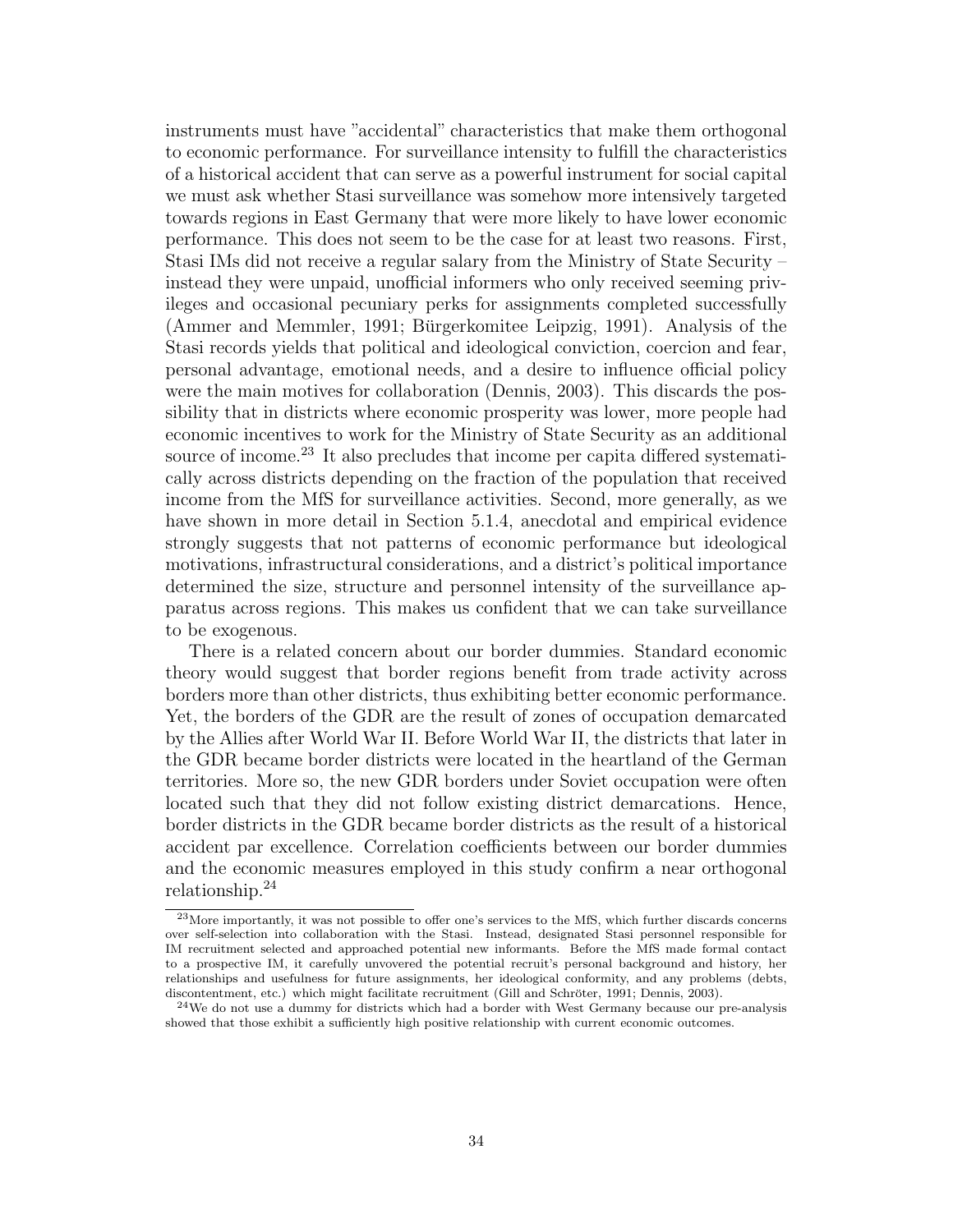#### 5.2.1 Dependent variables

Having established a number of instruments for social capital with unique accidental features we can estimate the relationship between social capital and economic performance that is free of reverse causality concerns. We obtain two indicators of economic performance at the district level from Destatis. In Panel A of Table 6 the dependent variable is the fraction of the total per capita income in the district (in thousand  $\epsilon$ ) in 2004.<sup>25</sup> The dependent variable in Panel B is the district level average unemployment rate in 2007.

#### 5.2.2 Explanatory variables

Our central explanatory variable in the second stage regressions in Table 6 is the level of social capital. We use the three social capital indicators established in the preceding analyses (Table 3), namely electoral turnout (column 2), sports club membership (column 4), and organ donation activity (column 6).

To be sure, while we posit a significant positive relation between social capital and economic performance, any single-factor interpretation that suggests that social capital is the only – or even most important – determinant of differences in economic performance across the regions in East Germany is surely wrong. Consequently, we control for and discuss a set of possible alternative explanations for differences in regional economic performance, namely a) urbanization, b) human capital out-migration and personnel stability, c) education, and d) productivity. We will consider each in turn.

One central argument presented in the literature (see, for example Putnam, 1993; Acemoglu, Cantoni, Johnson, and Robinson, 2010) is that in the modern world urbanization in highly correlated with economic performance. As a result, we control for urbanization at the district level using our control Urbanization that measures the population density in a district.

Another argument for economic disparity across the regions in East Germany is that of varying levels of human capital out-migration and personnel stability. After all, human capital out-migration may deprive districts of key talent which, in turn, impinges on average education and skills levels, and, ultimately, economic performance. Since German re-unification hundreds of thousands out-migrated from East Germany for better job opportunities and pay in the West. Despite the swell in high-tech, high-paying jobs, emigration from East Germany has even accelerated in recent years, with one percent of the 18- 29 year-olds emigrating each year (Uhlig, 2008). That said, some scholars have furthermore suggested that East Germany's future may well be one in which a few metropolitan areas such as Berlin, Dresden, Frankfurt (Oder), Leipzig, and Halle reach parity with the West, while vast rural stretches continue to depopulate. It may thus be that those districts which have experienced particularly severe brain-drains exhibit worse economic performance. Consequently, we control for human capital out-migration using  $Migration$ , the percentage

<sup>25</sup>Income data for 2004 are the latest available at the district level. Destatis publishes theses data triennially. 2007 figures will be available from 2011.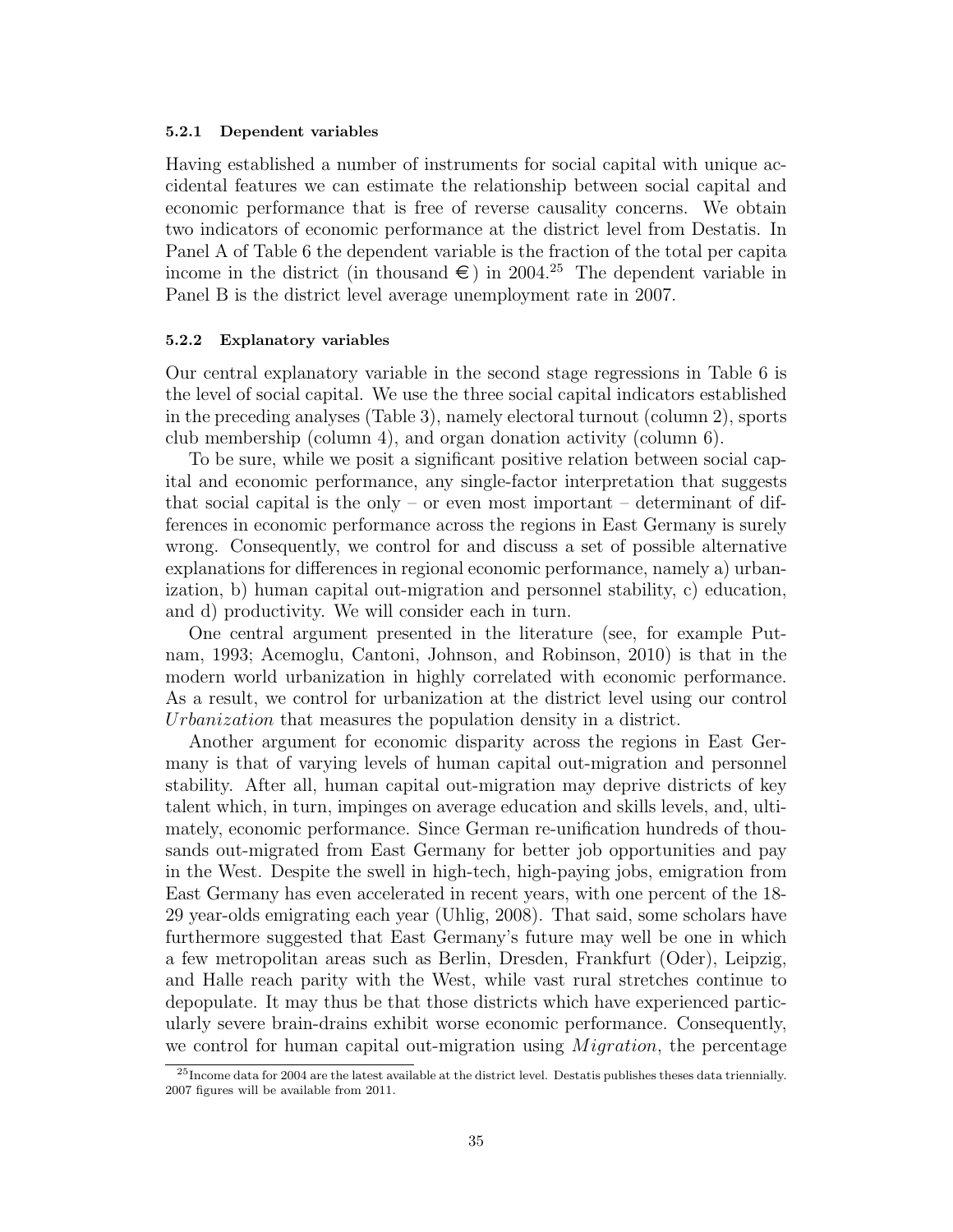of the average annual net migration across district borders. To control for differences in personnel stability across the districts in our sample we include the square of Migration,  $Migration^2$ .

A related argument is that district level economic performance may be positively related to local education levels and labor productivity. Naturally, where people are more qualified and thus more productive, economic performance should flourish. As a result, we use *Education* and *Productivity* to control for qualification and production differentials across districts. Education is the percentage of the district population aged 18 to 29 that graduated from school in 2007 with a degree that qualifies for tertiary education. District level statistics on productivity are difficult to obtain, and we have to rely on best possible approximations. We opt for labor productivity which we measure as the ratio of produced goods and services relative to labor input (in thousand man-hours) in the manufacturing industry. The latest available information on labor productivity is from Destatis and for 2002.

Finally, as in the first stage we include district level population ( $Population$ ) and size of the district (Area) controls.

### 5.2.3 Results

The results in Table 6 are strong confirming evidence of a significant positive relation between social capital and economic performance in East Germany. The positive relation is consistent across alternative measures of social capital and economic performance. In Panel A, the coefficient for *Social capital* is significant (at  $p<0.10$  in column 2 and 4) and has the hypothesized positive sign, which is suggestive that social capital has a positive impact on income per capita in East Germany. In Panel B, the coefficient estimates are in line with our hypothesis and show a significant (at  $p \leq 0.05$  in column 2, and at  $p \leq 0.10$  in column 4) and negative relation between electoral turnout and unemployment. Naturally, in column 6 of Panel B where the power of the excluded instruments is lowest, we find the only instance in Table 6 where the coefficient for organ donations is insignificant in the second stage regression.

Columns 1, 3, and 5 in Table 6 report the first stage estimates of our IV regressions. Hansen J statistics confirm orthogonality of our instruments to the error process in the second stage regressions. As the F-test of excluded instruments shows, statistical significance of our social capital measures is higher in the second stage where surveillance intensity and our border dummies are better instruments for social capital in the first stage regressions in Table 6.

Overall, our results strongly suggest that we have identified a key determinant of economic disparities among the regions in East Germany. Regression coefficients indicate that a one standard deviation increase in social capital – equivalent to a 2.92 percentage point increase in voter turnout, or 55 additional members in sports clubs per thousand people, or an increase of 4 organ donations per 100,000 people – is associated with a  $\epsilon$  204 to  $\epsilon$  759 increase in income per capita, or about 2.4% to 9.0% of the sample mean. Similarly, a one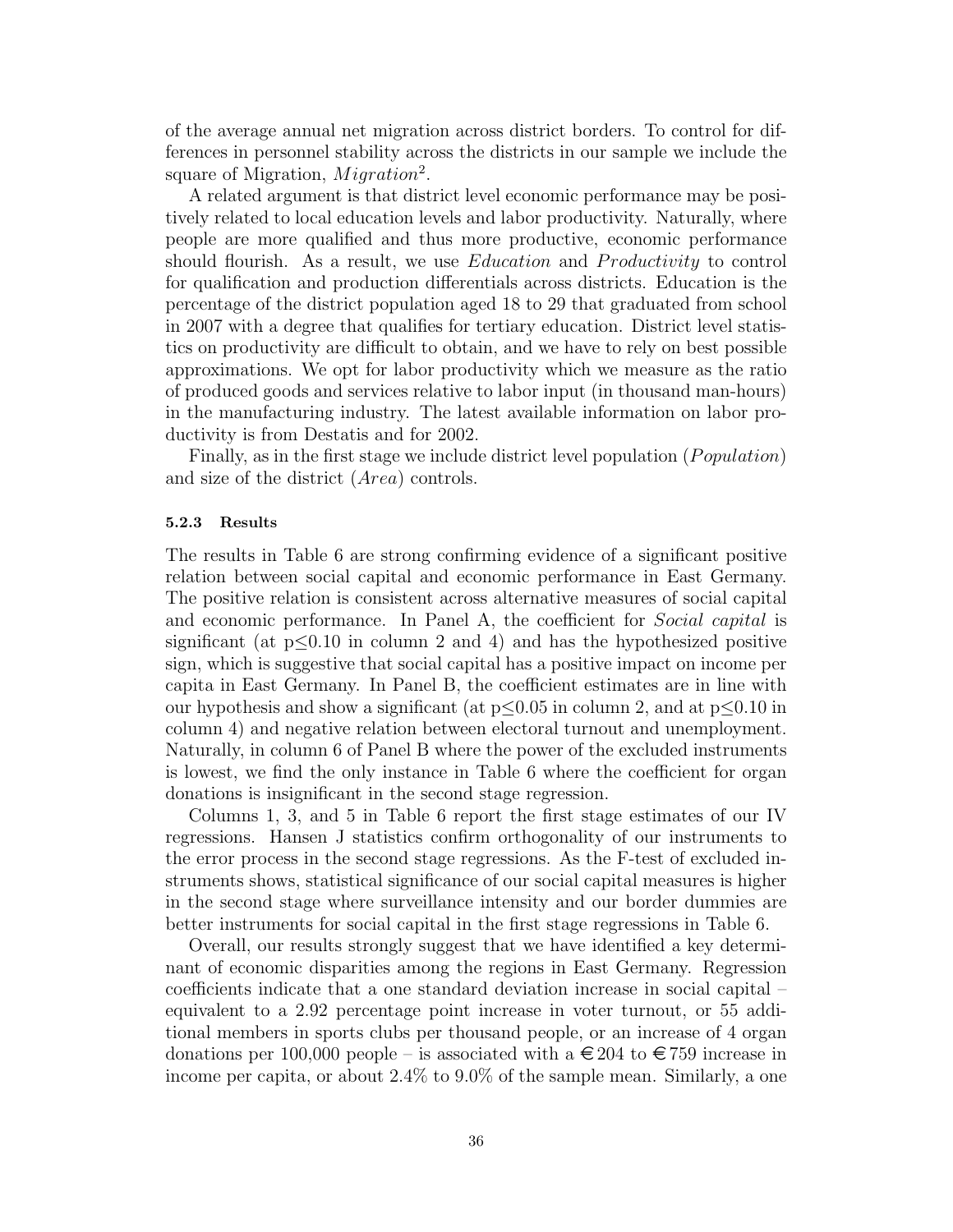#### Table 6: Social Capital and Economic Performance

This table reports IV (2SLS) regression estimates of the effect of social capital on current economic performance across the districts in East Germany. The dependent variable in Panel A is the total per capita income in the district (in thousand  $\epsilon$ ). In Panel B, the dependent variable is the district's average unemployment rate. Columns 1, 3, and 5 present the first stage IV regression estimates. Columns 2, 4, and 6 show the estimates from the second stage of the IV regressions. Regressions are weighted using the relative similarity between current and historical district size. Robust standard errors are reported in parentheses. \*\*\*, \*\*, and \* denote significance at the 1%, 5%, and 10% level respectively. Constant is the intercept of the regression equation. In columns 1-2, Social capital is the percentage electoral turnout in the German federal election. In columns 3-4, Social capital is defined as the membership in sports clubs relative to the district population (in thousand people). Social capital in columns 5-6 is measured by the fraction of the number of organs donated in the district relative to the district population (in thousand people). Population is the district population (in thousand people). Area is defined as the size of the district in hundred square kilometers. *Urbanization* is the population density, measured by total district<br>population relative to the territorial area in square kilometers. *Migration* is defined as the percentage square of *Migration. Education* is the percentage of the district population aged 18 to 29 that graduated from school with a degree that qualifies for tertiary education. Productivity is the district-level labor productivity, measured by the ratio of produced goods and services to labor input (in thousand man-hours) in the manufacturing industry. Surveillance is fraction of Stasi informers active in the district relative to the district population (in thousand people). Border is a dummy that takes the value of one if the district in the GDR had a border with another country, and zero otherwise. Border (sea) is a dummy that takes the value of one if the district in the GDR had a sea border, and zero otherwise. Observations is the number of districts for which all information was available.  $F-test$  refers to the test of excluded instruments. First stage F statistics are heteroskedasticity-robust. HansenJ − test is the Hansen J statistic for the overidentification test of all instruments.

#### Panel A: Income per capita

|                        | Electoral turnout       |                     |                          | Sports club membership   |                     | Organ donations          |  |
|------------------------|-------------------------|---------------------|--------------------------|--------------------------|---------------------|--------------------------|--|
| Constant               | 1st stage<br>77.3999*** | 2nd stage<br>2.6265 | 1st stage<br>150.5047*** | 2nd stage<br>$6.0532***$ | 1st stage<br>0.0274 | 2nd stage<br>$7.5140***$ |  |
|                        | (0.8728)                | (3.0441)            | (45.0053)                | (1.0291)                 | (0.0175)            | (0.3532)                 |  |
| Social capital         |                         | $0.0698*$           |                          | $0.0138*$                |                     | 13.5193                  |  |
|                        |                         | (0.0409)            |                          | (0.0074)                 |                     | (9.4334)                 |  |
| Population             | $-0.0233***$            | $-0.0006$           | $-0.4024**$              | 0.0037                   | 0.0001              | $-0.0041$                |  |
|                        | (0.0082)                | (0.0018)            | (0.1788)                 | (0.0031)                 | (0.0002)            | (0.0034)                 |  |
| Area                   | 0.0915                  | 0.0157              | 1.5574                   | 0.0154                   | 0.0011              | 0.0042                   |  |
|                        | (0.0740)                | (0.0177)            | (2.1964)                 | (0.0267)                 | (0.0011)            | (0.0236)                 |  |
| Urbanization           | $0.0022***$             | $0.0005**$          | $0.0246*$                | 0.0002                   | 0.0000              | 0.0005                   |  |
|                        | (0.0005)                | (0.0002)            | (0.0138)                 | (0.0003)                 | (0.0000)            | (0.0004)                 |  |
| Migration              | $1.0934***$             | 0.2789              | 10.4479                  | $0.8361***$              | 0.0117              | 0.4240                   |  |
|                        | (0.4009)                | (0.2243)            | (20.9892)                | (0.2736)                 | (0.0101)            | (0.3727)                 |  |
| Migration <sup>2</sup> | $-0.6748$               | $-0.0205$           | 7.1620                   | 0.2789                   | $0.0109*$           | $-0.1127$                |  |
|                        | (0.5362)                | (0.1774)            | (12.7957)                | (0.2016)                 | (0.0062)            | (0.2473)                 |  |
| Education              | $-0.7739***$            | $0.2929***$         | 11.5022                  | 0.0252                   | $-0.0025$           | $0.3735***$              |  |
|                        | (0.2727)                | (0.0964)            | (12.2302)                | (0.2172)                 | (0.0055)            | (0.1240)                 |  |
| Productivity           | $0.0186**$              | 0.0008              | 0.1845                   | 0.0058                   | 0.0001              | 0.0019                   |  |
|                        | (0.0079)                | (0.0042)            | (0.3874)                 | (0.0052)                 | (0.0002)            | (0.0046)                 |  |
| Surveillance           | $-0.4042***$            |                     | $-7.2715$                |                          | $-0.0044*$          |                          |  |
|                        | (0.1039)                |                     | (4.5966)                 |                          | (0.0024)            |                          |  |
| Border                 | $1.0361**$              |                     | 19.2100                  |                          | $0.0226**$          |                          |  |
|                        | (0.4434)                |                     | (15.1005)                |                          | (0.0099)            |                          |  |
| Border (sea)           | $-5.5922***$            |                     | 7.9512                   |                          | $-0.0213*$          |                          |  |
|                        | (0.9038)                |                     | (21.5490)                |                          | (0.0108)            |                          |  |
| Observations           | 86                      | 86                  | 46                       | 46                       | 61                  | 61                       |  |
| F-test                 | $27.43***$              |                     | $2.45*$                  |                          | $2.93^{\ast\ast}$   |                          |  |
| Hansen J-test          |                         | 1.64                |                          | 2.03                     |                     | 1.09                     |  |
| P-value Hansen J       |                         | (0.4410)            |                          | (0.3628)                 |                     | (0.5804)                 |  |

#### Panel B: Unemployment rate

|                |             | Electoral turnout       | Sports club membership |                        |           | Organ donations         |  |
|----------------|-------------|-------------------------|------------------------|------------------------|-----------|-------------------------|--|
| Constant       | 1st stage   | 2nd stage               | 1st stage              | 2nd stage              | 1st stage | 2nd stage               |  |
|                | 76.1670***  | 60.0179***              | 163.3691***            | 33.4701***             | 0.0208    | 25.8611***              |  |
|                | (0.9402)    | (18.1671)               | (56.0149)              | (6.3398)               | (0.0186)  | (2.4646)                |  |
| Social capital |             | $-0.4923**$<br>(0.2509) |                        | $-0.0643*$<br>(0.0372) |           | $-82.8919$<br>(92.5872) |  |
| Population     | $-0.0162$   | $-0.0028$               | $-0.1663$              | $-0.0164$              | 0.0001    | 0.0118                  |  |
|                | (0.0115)    | (0.0102)                | (0.2315)               | (0.0205)               | (0.0002)  | (0.0289)                |  |
| Area           | 0.0604      | $-0.7773***$            | $-3.4168$              | $-0.9948**$            | $-0.0011$ | $-0.9895**$             |  |
|                | (0.2292)    | (0.2707)                | (2.7279)               | (0.4469)               | (0.0022)  | (0.4437)                |  |
| Urbanization   | $0.0020***$ | $-0.0022**$             | 0.0147                 | $-0.0009$              | 0.0000    | $-0.0019$               |  |
|                | (0.0007)    | (0.0010)                | (0.0161)               | (0.0015)               | (0.0000)  | (0.0019)                |  |
| Migration      | $1.2979***$ | $-0.4352$               | 15.5631                | $-3.6548***$           | 0.0111    | $-1.5213$               |  |
|                | (0.3924)    | (1.2157)                | (22.5935)              | (1.3632)               | (0.0111)  | (2.0462)                |  |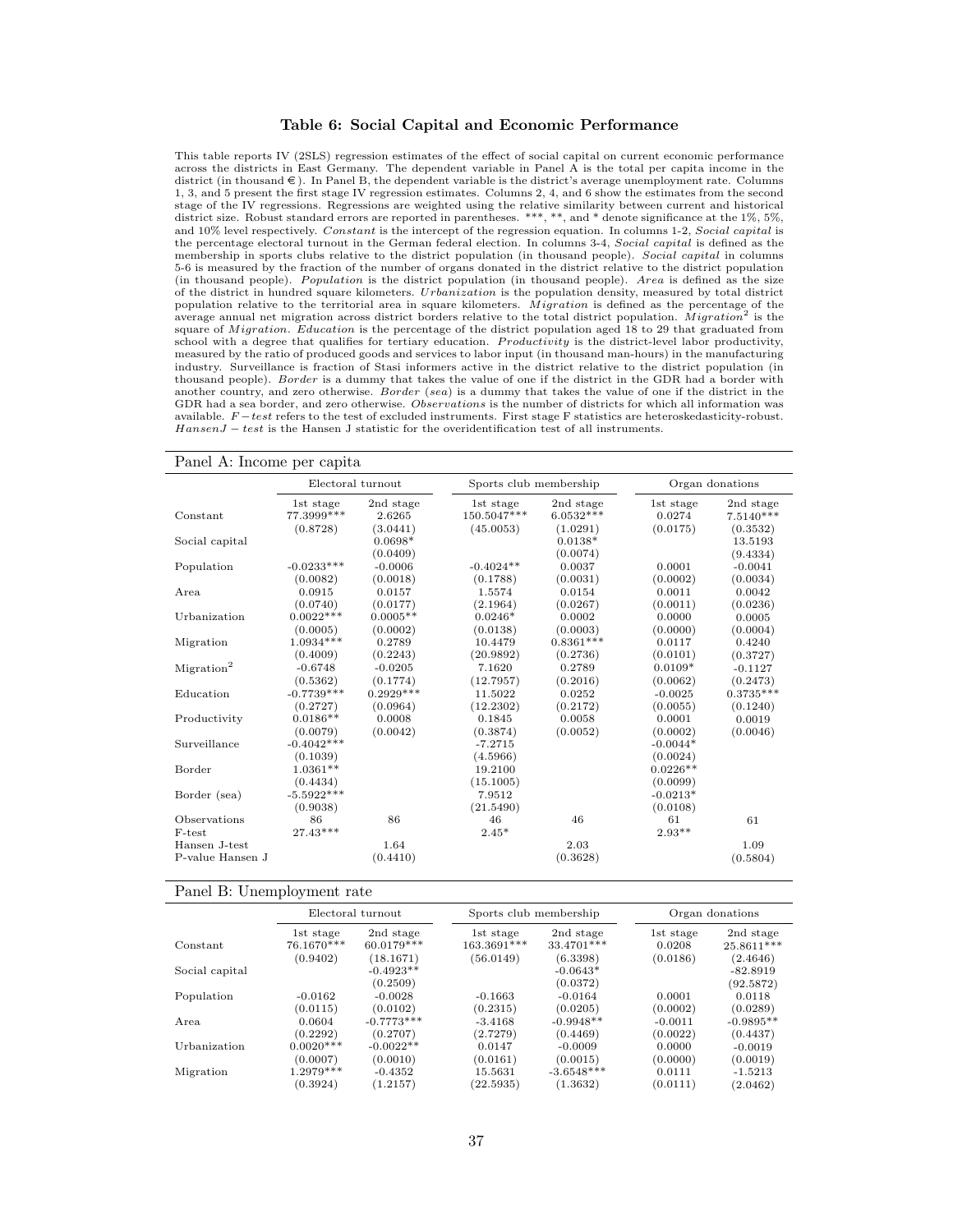|                        | Electoral turnout |            | Sports club membership |           |           | Organ donations |
|------------------------|-------------------|------------|------------------------|-----------|-----------|-----------------|
| Migration <sup>2</sup> | $-0.3484$         | 0.9765     | 12.8870                | $-0.1867$ | $0.0120*$ | 1.3421          |
|                        | (0.4891)          | (1.0442)   | (14.1903)              | (1.2260)  | (0.0066)  | (1.8378)        |
| Education              | $-0.8238***$      | $-1.0605*$ | 4.7281                 | $-0.5244$ | $-0.0002$ | $-1.0494$       |
|                        | (0.2634)          | (0.5764)   | (17.9552)              | (1.6027)  | (0.0054)  | (0.8587)        |
| Productivity           | $0.0205**$        | $0.0417**$ | 0.1675                 | 0.0101    | 0.0000    | 0.0184          |
|                        | (0.0088)          | (0.0205)   | (0.3697)               | (0.0270)  | (0.0002)  | (0.0249)        |
| Surveillance           | $-0.2992***$      |            | $-7.9982$              |           | $-0.0034$ |                 |
|                        | (0.1032)          |            | (5.4310)               |           | (0.0024)  |                 |
| Border                 | $0.8863**$        |            | 30.9485                |           | 0.0177    |                 |
|                        | (0.4352)          |            | (22.0275)              |           | (0.0137)  |                 |
| Border (sea)           | $-5.0485***$      |            | 11.4327                |           | $-0.0124$ |                 |
|                        | (0.9182)          |            | (29.2149)              |           | (0.0159)  |                 |
| Observations           | 69                | 69         | 36                     | 36        | 50        | 50              |
| F-test                 | $18.93***$        |            | $3.57**$               |           | 1.25      |                 |
| Hansen J-test          |                   | 0.88       |                        | 3.39      |           | 0.84            |
| P-value Hansen J       |                   | (0.6454)   |                        | (0.1839)  |           | (0.6558)        |

Table 6: Continued

standard deviation increase in social capital reduces unemployment by 1.4 to 3.5 percentage points, which is about 6.4% to 15.9% of the sample mean. Since West Germany during the same historical period did not suffer from a state security body that invaded every aspect of people's lives and all spheres of state and society, our results suggest that surveillance intensity and the ensuing social capital erosion in East Germany may be an important explanatory factor for the persistent differences in economic prosperity between East and West Germany. In fact, when we set the surveillance density to zero for West Germany and to the mean value of 6.12 observed across the districts in our sample for East Germany, then following the regression estimates in Tables 3 and 6 surveillance in the former GDR explains 0.7 to 2.3 percentage points of the difference in the unemployment rate between East and West Germany. Using the figures set out at the beginning of this paper, this is a sizable effect and accounts for approximately 10.9% to 36.3% of the unemployment differential between East and West Germany. The mean difference in unemployment rate explained across our social capital measures is 1.6 percentage points, or 25.6% or the unemployment disparity. Similarly, following our regression results the difference in surveillance between East and West explains  $\epsilon \in \{97, 100\}$  of the  $\epsilon$  4,500 difference in income per capita. This corresponds to between 2.2% and 10.9% of the overall gap, with a mean difference explained of 6.6% ( $\in$  298).

Our results complement the impressive range of economic phenomena scholars have successfully explained using social capital: economic growth (Knack and Keefer, 1997), financial development (Guiso, Sapienza, and Zingales, 2004, 2006), size of firms (La Porta, Lopez-de Silanes, Shleifer, and Vishny, 1997), and innovation (Fountain, 1997). We also find supportive evidence for most of our control variables. First, for all of our three social capital variables the coefficients for Urbanization have the 'correct' positive (Panels A) and negative (Panel B) signs, respectively, indicating that urbanization is positively related to economic performance. The coefficients are statistically significant in column 2 across both panels.

Second, consistently across all regression specifications Migration has the expected positive sign in Panel A, and the expected negative sign in Panel B.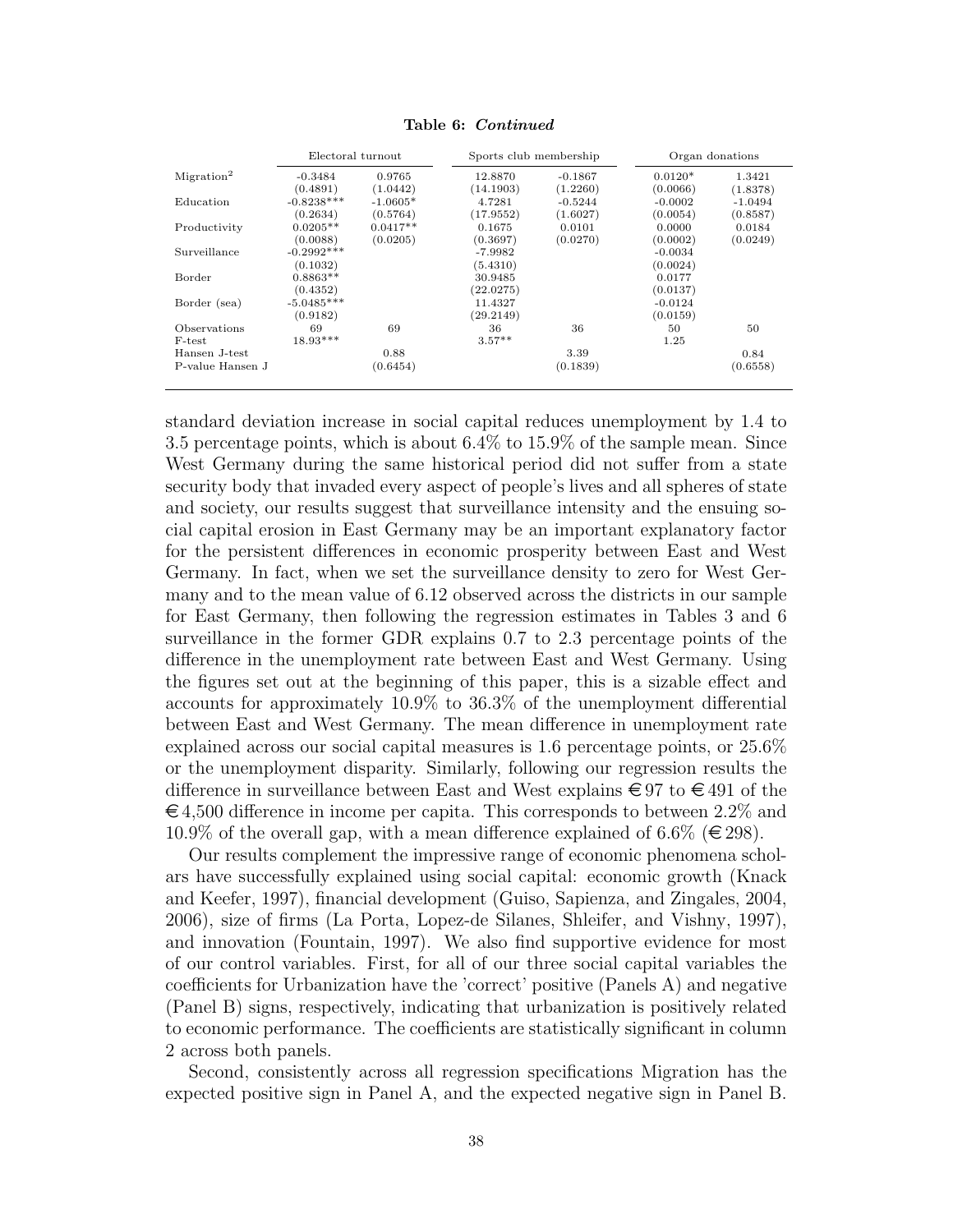This suggests that in line with earlier evidence presented in the literature, outmigration is negatively related to economic prosperity in a district. Similarly, the square of Migration has the expected negative sign in columns 2 and 6 of Panel A, and the correct positive sign in columns 2 and 6 in Panel B. This confirms our conjecture that low labor turnover (high residential stability) is associated with local skill formation and higher economic performance. The  $coefficients$  for Migration<sup>2</sup> in column 4, however, are not statistically significant and have contradictory signs.

Finally, both Education and Productivity carry the correct positive sign in Panel A, and Education has the expected negative sign in Panel B, thus supporting the notion in the literature that local skill levels and labor productivity are powerful correlates of economic performance. The coefficients for Education are highly statistically significant or have p-values at borderline levels of significance in two of the three second stage regression specifications.

# 6 CONCLUSION

In this paper we present rare empirical evidence of social capital destruction through state action. Putting forward a formal model and investigating empirical evidence from the districts of the former GDR, we find that people's experience of living in a regime in which state security informers had their tentacles in every aspect of people's lives has resulted in a strong and lingering sense of mistrust of members of society outside the immediate family circle. The erosion of trust and cooperativeness in the former GDR is manifest in lower current levels of social capital in post-communist East Germany. We furthermore find robust evidence that surveillance intensity has a strong negative effect via social capital on current economic performance in these regions. Since West Germany did not experience an oppressive regime shock and intense secret police surveillance during the same historical period, our results suggest that Stasi surveillance and the ensuing social capital erosion in East Germany may be important explanatory factors for the persistent differences in economic prosperity between East and West Germany.

The results presented in this paper invite scholarly research on other postcommunist economies with substantial secret police activities to confirm the relationship between surveillance intensity, social capital and economic performance detected in this paper. Also, the coming to terms with the secret police past considerably differs across the transition economies in Eastern Europe. In Germany the management of the Stasi archives was soon after the collapse of the communist regime put under the authority of a Special Commissioner, and personal Stasi files were made accessible to the public. This has in many cases led to the rigorous unmasking of former Stasi informers. By contrast, Russia archives, for example, have proved far less accessible to scholars and the public than the files of the former GDR agency. In fact, even today access to the highly sensitive KGB files is is limited at best (Dennis, 2003). This encourages comparativist scholarship that investigates how these different processing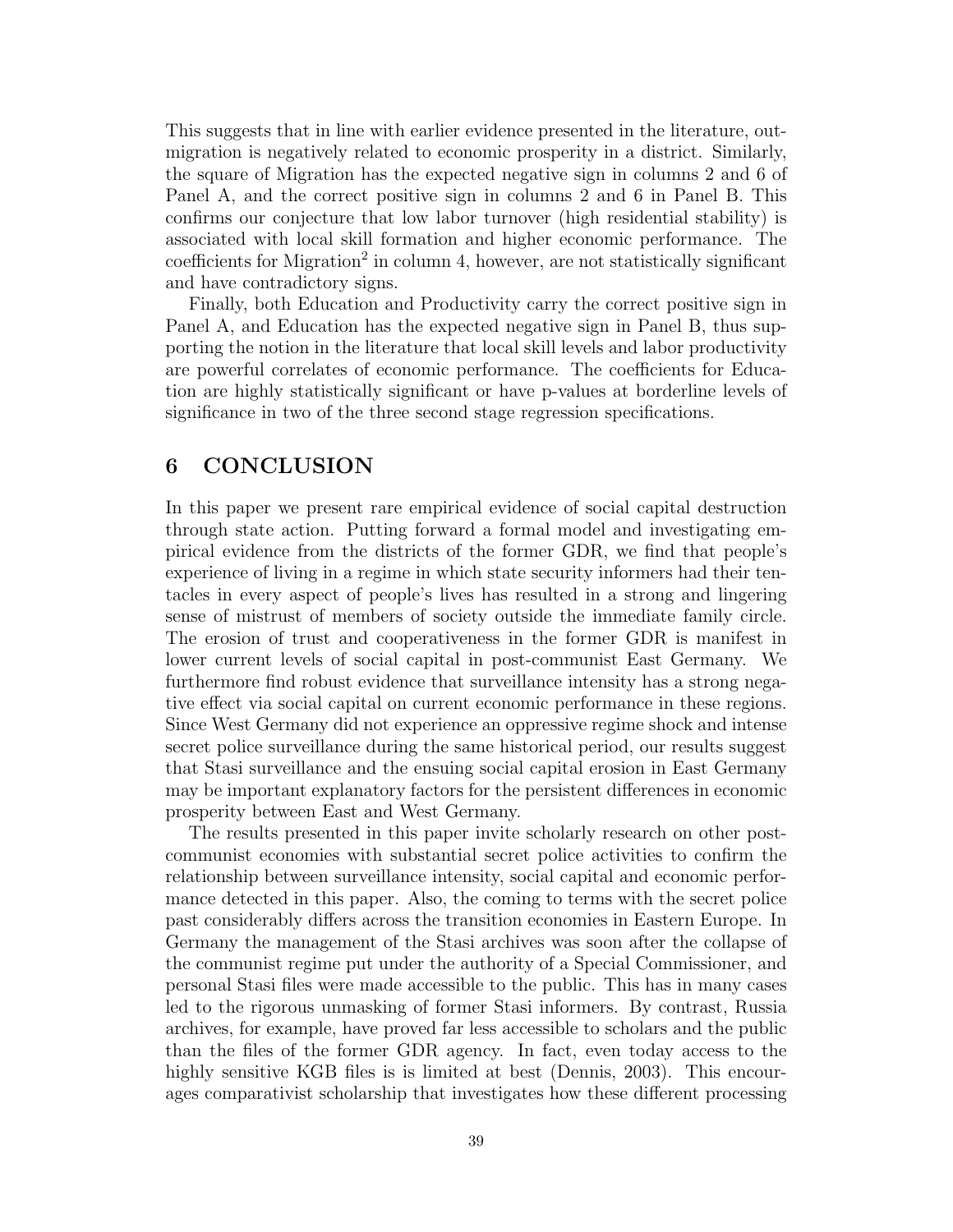strategies facilitate or hinder social capital building and economic recovery in post-communist societies.

Finally, at a more general level, our paper makes a strong case for democratic institutions, and strongly suggests that investments in social capital are worthwhile because a vibrant civil society can foster better economic performance. This has relevance for all economies around the world, and for post-communist countries and those that have experienced other forms of oppressive regimes, in particular. Autocratic and hierarchical regimes that perpetuate thanks to a repressive State Security apparatus, imposition or brutal force as opposed to consensus are natural vehicles of creation of a culture of mistrust. By contrast, democracy equips individuals with self determination and individual autonomy. This encourages individual initiative and willingness to collaborate and join forces with others outside the narrow family and friends circle. The persistent differences in social capital and economic prosperity between East and West Germany are a telling case for policy-makers: the formal model put forward in this paper indicates that, absent positive external shocks, it could probably require another several generations until the scope of cooperation in East Germany converges on the level characteristic of West Germany.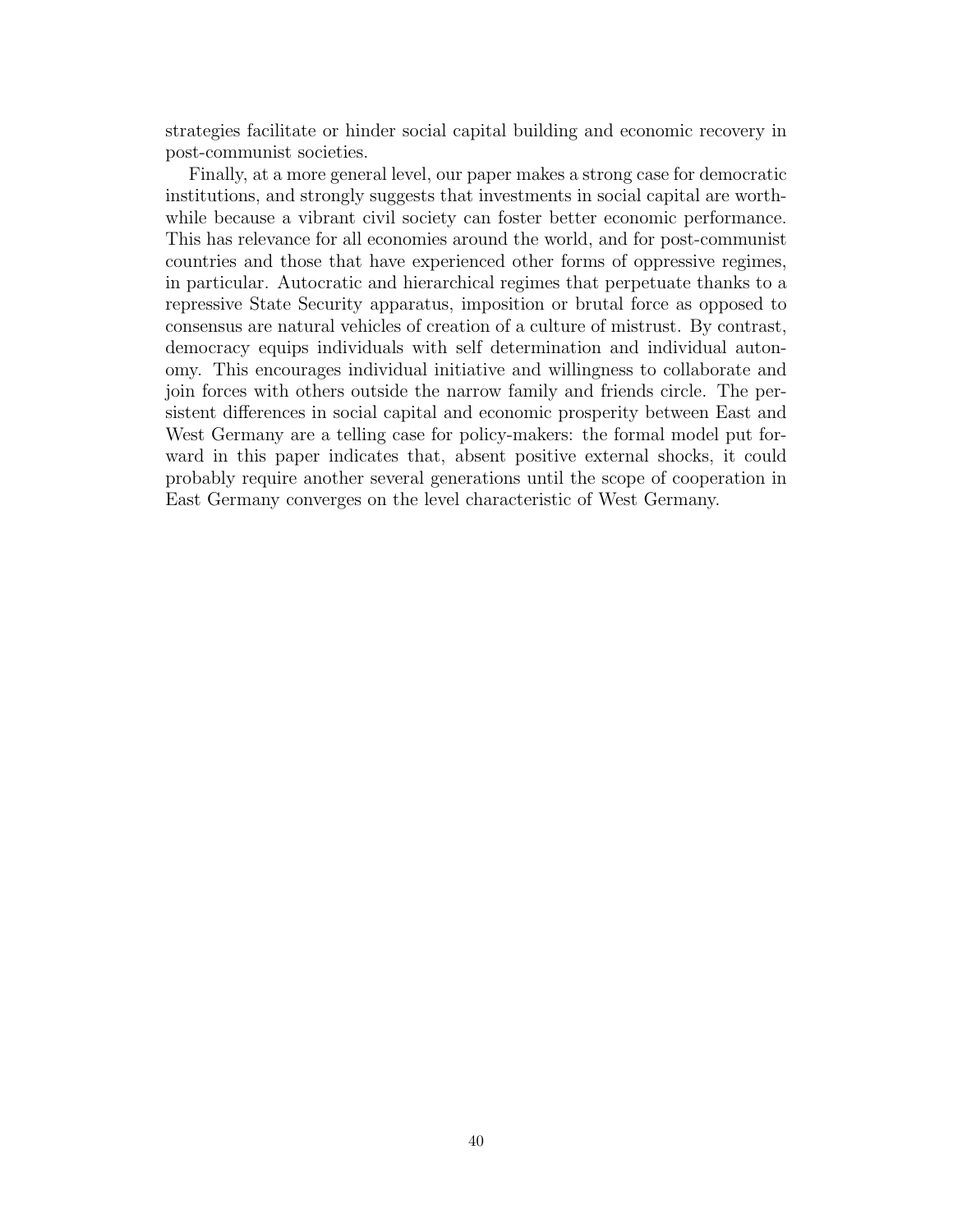# A APPENDIX

# A.1 Summary statistics

|                        | N   | Min     | Max    | Mean    | Median  | StDev. |
|------------------------|-----|---------|--------|---------|---------|--------|
| Surveillance density   | 147 | 0.23    | 21.53  | 6.12    | 5.88    | 2.73   |
| Electoral turnout      | 209 | 64.30   | 78.10  | 73.82   | 72.80   | 2.92   |
| Sports club membership | 129 | 50.01   | 596.27 | 154.16  | 148.05  | 55.05  |
| Organ donations        | 169 | 0.00    | 0.27   | 0.02    | 0.00    | 0.04   |
| Income per capita      | 199 | 6.13    | 11.77  | 8.43    | 8.38    | 0.85   |
| Unemployment rate      | 185 | 11.57   | 34.38  | 22.04   | 21.75   | 4.95   |
| Population             | 210 | 2.59    | 510.51 | 53.49   | 21.42   | 83.53  |
| Area                   | 205 | 0.11    | 25.75  | 1.37    | 0.77    | 2.38   |
| Urbanization           | 205 | 5.31    | 95.74  | 19.49   | 15.35   | 14.35  |
| Migration              | 199 | $-2.83$ | 1.29   | $-0.50$ | $-0.60$ | 0.63   |
| Migration <sup>2</sup> | 199 | 0.00    | 8.02   | 0.65    | 0.42    | 0.81   |
| Education              | 199 | 1.33    | 5.93   | 2.86    | 2.53    | 0.88   |
| Protestant             | 199 | 7.37    | 42.12  | 19.66   | 18.31   | 7.59   |
| Catholic               | 199 | 1.44    | 71.57  | 3.99    | 2.80    | 7.13   |
| Productivity           | 142 | 13.32   | 110.84 | 48.25   | 43.17   | 17.67  |
| Border                 | 227 | 0.00    | 1.00   | 0.35    | 0.00    | 0.48   |
| Border (sea)           | 227 | 0.00    | 1.00   | 0.06    | 0.00    | 0.24   |

# A.2 Prior updating

Suppose the individual invests in the first period and therefore can learn and update his priors in the second. Using Bayes' theorem, we have

$$
\pi((1-p_1)|R) = \frac{\pi(R|(1-p_1))\hat{\pi}}{\pi(R|(1-p_1))\hat{\pi} + \pi(R|(1-p_2))(1-\hat{\pi})} = \frac{(1-p_1)^{n_i}\hat{\pi}}{(1-p_1)^{n_i}\hat{\pi} + (1-p_2)^{n_i}(1-\hat{\pi})}
$$
(5)

and

$$
\pi((1-p_1)|\neg R) = \frac{(1-(1-p_1)^{n_i})\hat{\pi}}{(1-(1-p_1)^{n_i})\hat{\pi} + (1-(1-p_2)^{n_i})(1-\hat{\pi})}
$$
(6)

as the updated probabilities of drawing from the distribution of types in the "trustworthy" environment conditional on observing R or  $\neg R$ , respectively.

# A.3 Proof of Lemma 1

Following equations 1 and 2 we seek to find such  $n$  (size of the reciprocity game) as to maximize an individual's return denoted by the function

$$
P_i(p_i, n_i, \delta) = n_i^{\delta} \times (1 - p_1)^{n_i} \tag{7}
$$

and show that *n* depends only on  $\delta$  and  $p_i$ , and for each  $0 \leq p_i \leq 1$  and  $\delta \geq 1$ there exists a unique  $n_i(p_i, \delta)$  that maximizes equation 7.

The proof is straightforward. Applying logarithmic transformation the expression in 7 becomes

$$
P_i(p_i, n_i, \delta) = \delta \ln n_i + n_i \ln(1 - p_1)
$$
\n(8)

which yields the following first order condition for  $n$ :

f.o.c. 
$$
0 = \frac{\delta}{n_i} + \ln(1 - p_i)
$$
 (9)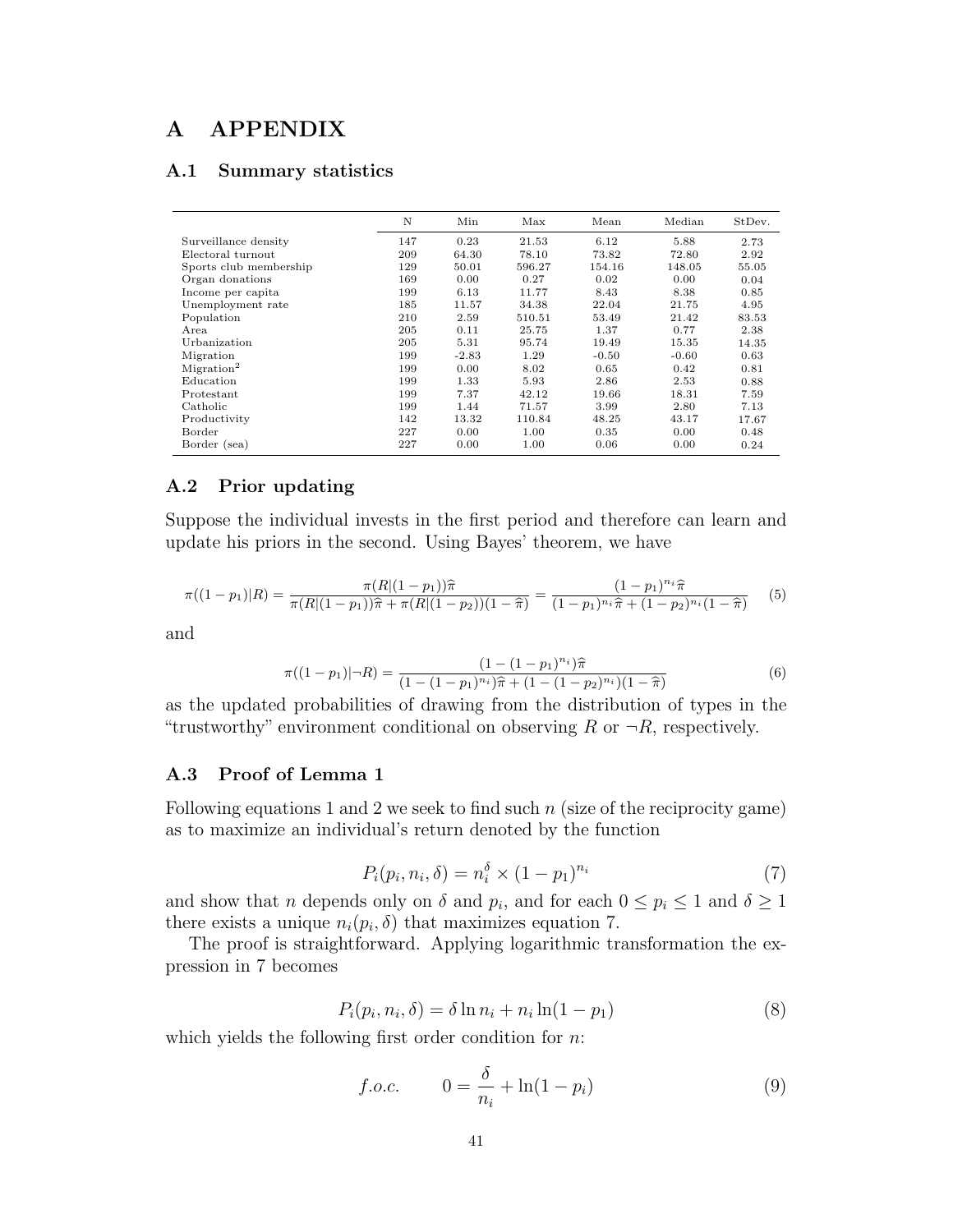and hence

$$
n_i = -\frac{\delta}{\ln(1 - p_i)}.\tag{10}
$$

The second order condition establishes that for any positive  $n_i$  we have indeed found a maximum for  $n_i$ :

s.o.c. 
$$
0 > -\frac{\delta}{n_i^2}
$$
. (11)

Q.e.d.

# **A.4** Prior threshold  $\bar{\pi}$

We want to find the threshold prior  $\bar{\pi}$  below which it is preferable for individuals to play reciprocity games at the limited scope of cooperation  $n_2$  that is optimal in the informer environment. For this threshold prior we need

$$
P(\overline{\pi}, p_1, p_2, n_1, \delta) \le P(\overline{\pi}, p_1, p_2, n_2, \delta).
$$
 (12)

Let

$$
P(\overline{\pi}, p_1, p_2, n_1, \delta) = \overline{\pi}A_1 + (1 - \overline{\pi})B_1
$$
\n(13)

and

$$
P(\overline{\pi}, p_1, p_2, n_2, \delta) = \overline{\pi}A_2 + (1 - \overline{\pi})B_2
$$
\n(14)

be the alternative, *n*-dependent expected payoffs where  $A_1 = n_1^{\delta} \times (1 - p_1)^{n_1}$ ,  $B_1 = n_1^{\delta} \times (1 - p_2)^{n_1}, A_2 = n_2^{\delta} \times (1 - p_1)^{n_2}, B_2 = n_2^{\delta} \times (1 - p_2)^{n_2}$  denote the partial returns under each strategy, and  $n_1 = -\frac{\delta}{\ln(1-\epsilon)}$  $\frac{\delta}{\ln(1-p_1)}$  and  $n_2 = -\frac{\delta}{\ln(1-p_1)}$  $ln(1-p_2)$ are the optimal reciprocity game sizes in the 'good' world and in the informer society, respectively. Then the threshold prior  $\bar{\pi}$  is equal to

$$
\overline{\pi} \le \frac{B_2 - B_1}{A_1 - A_2 + (B_2 - B_1)},\tag{15}
$$

and  $0 < \bar{\pi} < 1$  because  $A_1, B_1, A_2, B_2 > 0$  and  $p_2 > p_1$  (which implies  $n_1 > n_2$ , and thus  $A_1 > A_2$  and  $B_2 > B_1$ ).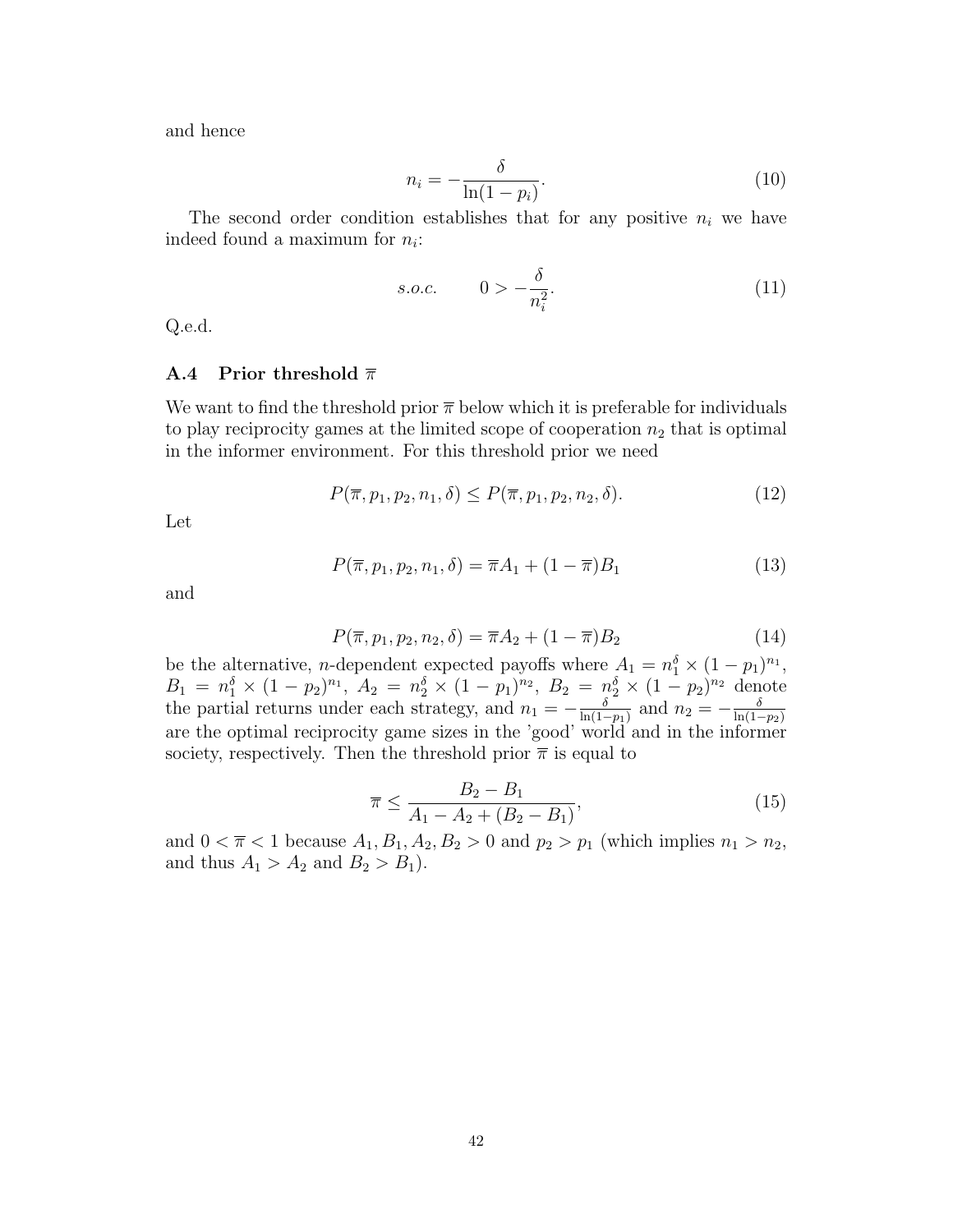# References

- Acemoglu, Daron, Davide Cantoni, Simon Johnson, and James A. Robinson  $(2010)$ : From Ancién Régime to Capitalism: The Spread of the French Revolution as a Natural Experiment. In Jared Diamond and James A. Robinson, editors, *Natural Experiments of History*. Cambridge, MA: Harvard University Press.
- Aghion, Philippe, Yann Algan, Pierre Cahuc, and Andrei Shleifer (2009): Regulation and Distrust, NBER Working Paper Series, Available at SSRN: http://ssrn.com/abstract=1324264.
- Algan, Y. and P. Cahuc (2007): Social Attitudes and Economic Development: An Epidemiological Approach, IZA Discussion Papers 2935, Institute for the Study of Labor (IZA).
- Ammer, Thomas and Hans-Joachim Memmler, editors (1991): Staatssicherheit in Rostock: Zielgruppen, Methoden, Auflösung. Cologne: Verlag Wissenschaft und Politik Claus-Peter von Nottbeck.
- Andreoni, James (1990): Impure altruism and donations to public goods: a theory of warm glow giving, Economic Journal, 100 (401): 464–477.
- Anheier, Helmut K., Eckhard Priller, Wolfgang Seibel, and Annette Zimmer, editors (1998): Der dritte Sektor in Deutschland: Organisationen im gesellschaftlichen Wandel zwischen Markt und Staat. Berlin: sigma-Verlag.
- Banfield, Edward C. (1958): The Moral Basis of a Backward Society. New York, NY: Free Press.
- Boltho, Andrea, Wendy Carlin, and Pasquale Scaramozzino (1997): Will East Germany Become a New Mezzogiorno?, Journal of Comparative Economics, 24 (3): 241–264.
- Bürgerkomitee Leipzig, editor (1991): Stasi intern. Macht und Banalität. Leipzig: Forum Verlag.
- Broszat, Martin and Hermann Weber (1993): SBZ-Handbuch: Staatliche Verwaltungen, Parteien, gesellschaftliche Organisationen und ihre Führungskräfte in der Sowjetischen Besatzungszone Deutschlands 1945-1949. Munich: Oldenbourg, 2nd edition.
- Bunce, Valerien (1999): Subversive institutions: the design and the destruction of socialism and the state. Cambridge, MA: Cambridge University Press.
- DeLong, J. Bradford and Andrei Shleifer (1993): Princes and Merchants: City Growth Before the Industrial Revolution, *Journal of Law and Economics*, 36 (5): 671–702.
- Dennis, Mike (2003): The Stasi: Myth and Reality. London: Pearson.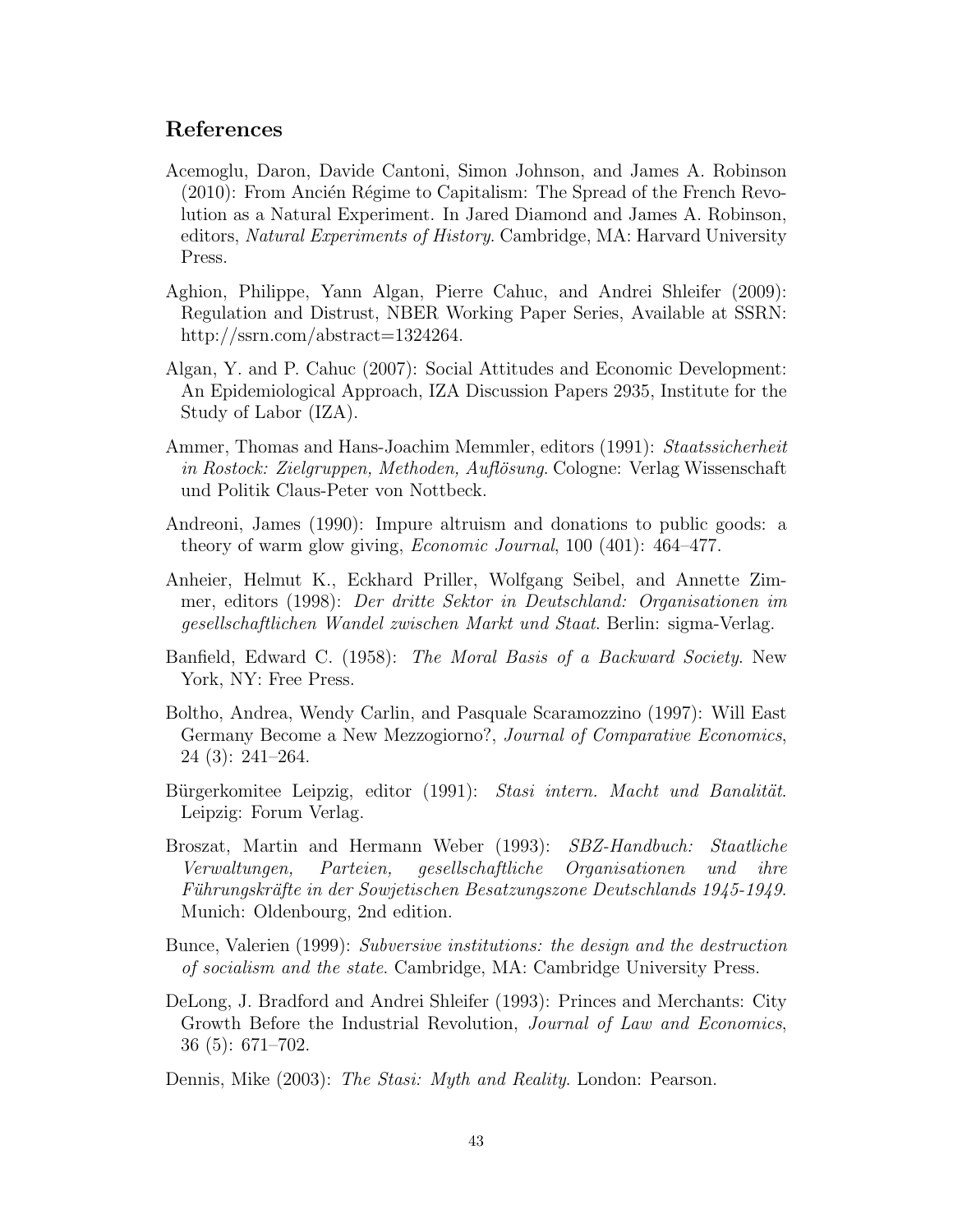- Deutsche Stiftung Organtransplantation, editor (2006): Jahresberichte 2005 Region Nord, Region Nord-Ost, Region Ost, Region Nordrhein-Westfalen, Region Mitte, Region Baden-Württemberg, Region Bayern. Frankfurt: Deutsche Stiftung Organtransplantation.
- Deutscher Städtetag, editor (2007): Statistisches Jahrbuch Deutscher Gemeinden, volume 94. Cologne: Deutscher Städtetag.
- Dixit, Avinash K. (2004): Lawlessness and Economics Alternative Modes of Governance. Princeton, NJ: Princeton University Press.
- Dohmen, Thomas, Armin Falk, David Huffmann, and Uwe Sunde (2006): The Intergenerational Transmission of Risk and Trust Attitudes, IZA Working Paper No. 2380.
- Fountain, Jane E. (1997): Social Capital: A Key Enabler of Innovation in Science and Technology. In Lewis M. Branscomb and James Keller, editors, Investing in Innovation: Toward a Consensus Strategy for Federal Technology Policy, pages 85–111. Cambridge, MA: MIT Press.
- Gans, Herbert J. (1962): The Urban Villagers: Group and Class in the Life of Italian-Americans. New York: Free Press.
- Geertz, Clifford (1962): The Rotating Credit Association: A "Middle Rung" in Development, Economic Development and Cultural Change, 10 (2): 241–263.
- Giesecke, Jens (2000): Die hauptamtlichen Mitarbeiter der Staatssicherheit: Personalstruktur und Lebenswelt 1950 - 1989/90. Berlin: Ch. Links Verlag.
- Giesecke, Jens (2006): The GDR State Security: Shield and Sword of the Party. Berlin: The Federal Commissioner for the Records of the State Security Service of the Former German Democratic Republic.
- Gill, David and Ulrich Schröter (1991): Das Ministerium für Staatssicherheit: Anatomie des Mielke-Imperiums. Berlin: Rowohlt.
- Glaeser, Edward L. and Charles Redlick (2009): Social Capital and Urban Growth, International Regional Science Review, 32 (3): 264–299.
- Grundmann, Siegfried (1997): Territorialplanung in der DDR: Indikatoren zur Analyse regionaler Disparitäten - Die sozial-räumliche Struktur der DDR in den 80er Jahren. In Annette Becker, editor, Regionale Strukturen im Wandel, pages 7–44. Opladen: Leske-Budrich.
- Guiso, Luigi, Paola Sapienza, and Luigi Zingales (2004): The Role of Social Capital in Financial Development, American Economic Review, 94 (3): 526– 556.
- Guiso, Luigi, Paola Sapienza, and Luigi Zingales (2006): Does Culture Affect Economic Outcomes?, Journal of Economic Perspectives, 20 (2): 23–48.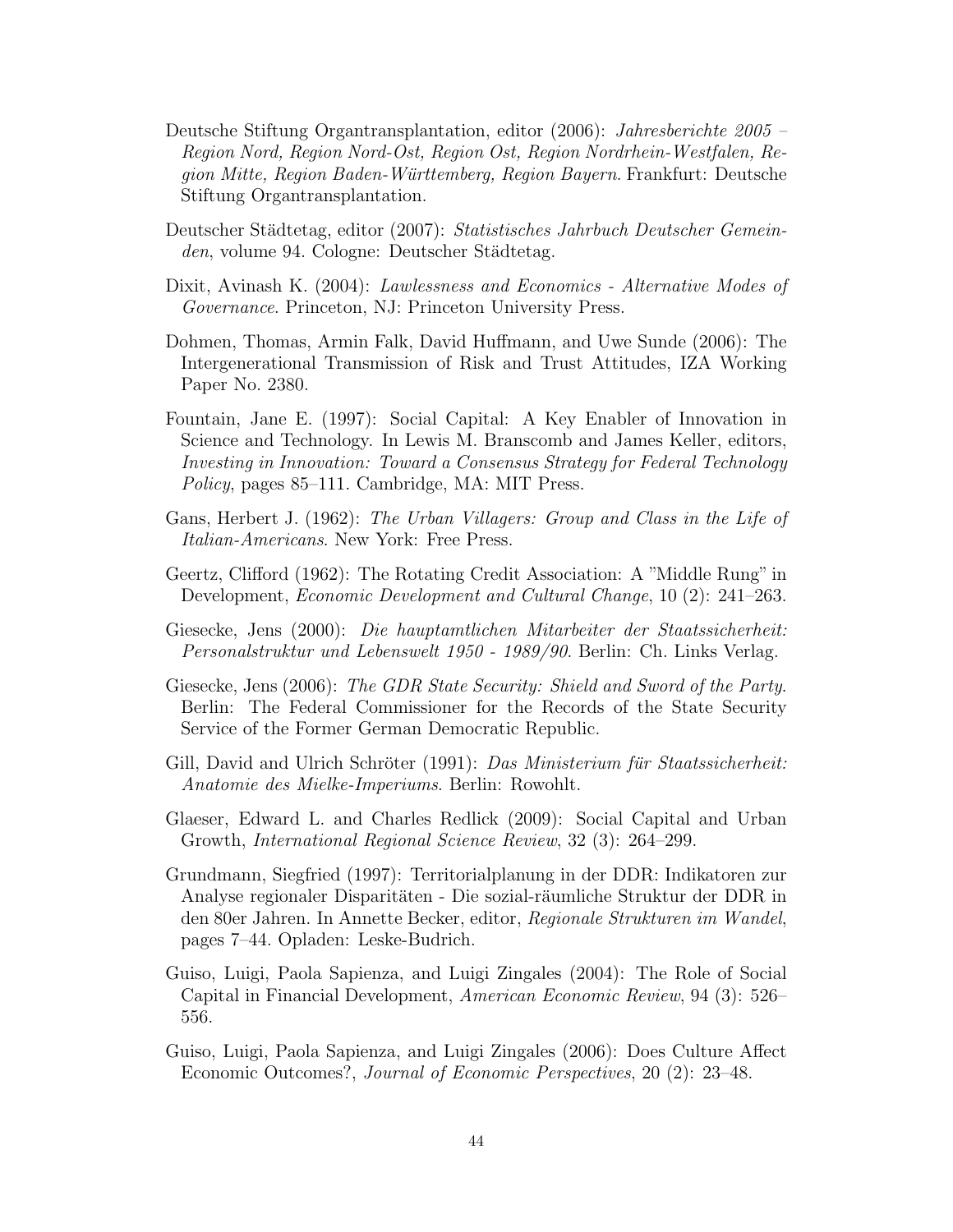- Guiso, Luigi, Paola Sapienza, and Luigi Zingales (2008): Social Capital as Good Culture, Journal of the European Economic Association Papers and Proceedings, 6 (2-3): 295–320.
- Guiso, Luigi, Paola Sapienza, and Luigi Zingales (2009): Cultural Biases in Economic Exchange, Quarterly Journal of Economics, 124 (3): 1095–1131.
- Guiso, Luigi, Paola Sapienza, and Luigi Zingales (2010): Civic Capital as the Missing Link. In Jess Benhabib, Matthew O. Jackson, and Alberto Bisin, editors, *The Handbook of Social Economics*. New York: North-Holland.
- Hajna, Karl-Heinz (2000): Die Landtagswahlen 1946 in der SBZ. Frankfurt am Main: Peter Lang.
- Heilemann, Ulrich (2005): Ostdeutschland ein "Mezzogiorno-Fall"?, Wirtschaftsdienst, 85 (8): 505–512.
- House, James S. and Sharon Wolf (1978): Effects of Urban Residence on Interpersonal Trust and Helping Behavior, Journal of Personality and Social Psychology, 36 (9): 1029–1043.
- Howard, Marc Morjé (2003): The weakness of civil society in post-communist Europe. Cambridge, MA: Cambridge University Press.
- Institut der deutschen Wirtschaft (2009): 20 Jahre Mauerfall Der Soli hat bald ausgedient, Institut der deutschen Wirtschaft Cologne - Pressemitteilungen, 45 (3): 1–3.
- Klessmann, Christoph (1998): Zeitgeschichte in Deutschland nach dem Ende des Ost-West Konflikts. Essen: Klartext.
- Knack, Stephen and Philip Keefer (1997): Does Social Capital Have An Economic Payoff? A Cross-Country Investigation, Quarterly Journal of Economics, 112 (4): 1251–1288.
- Koehler, John O. (1999): Stasi: the untold story of the East German secret police. Boulder, CO: Westview Press.
- Korte, Charles and Nancy Kerr (1975): Responses to Altruistic Opportunities in Urban and Nonurban Settings, Journal of Social Psychology, 95 (2): 183– 184.
- La Porta, Rafael, Florencio Lopez-de Silanes, Andrei Shleifer, and Robert Vishny (1997): Trust in Large Organizations, American Economic Review, 87 (2): 333–338.
- Müller-Enbergs, Helmut (1996): *Innofizielle Mitarbeiter des Ministeriums für* Staatssicherheit. Richtlinien und Durchführungsbestimmungen. Berlin: Ch. Links Verlag.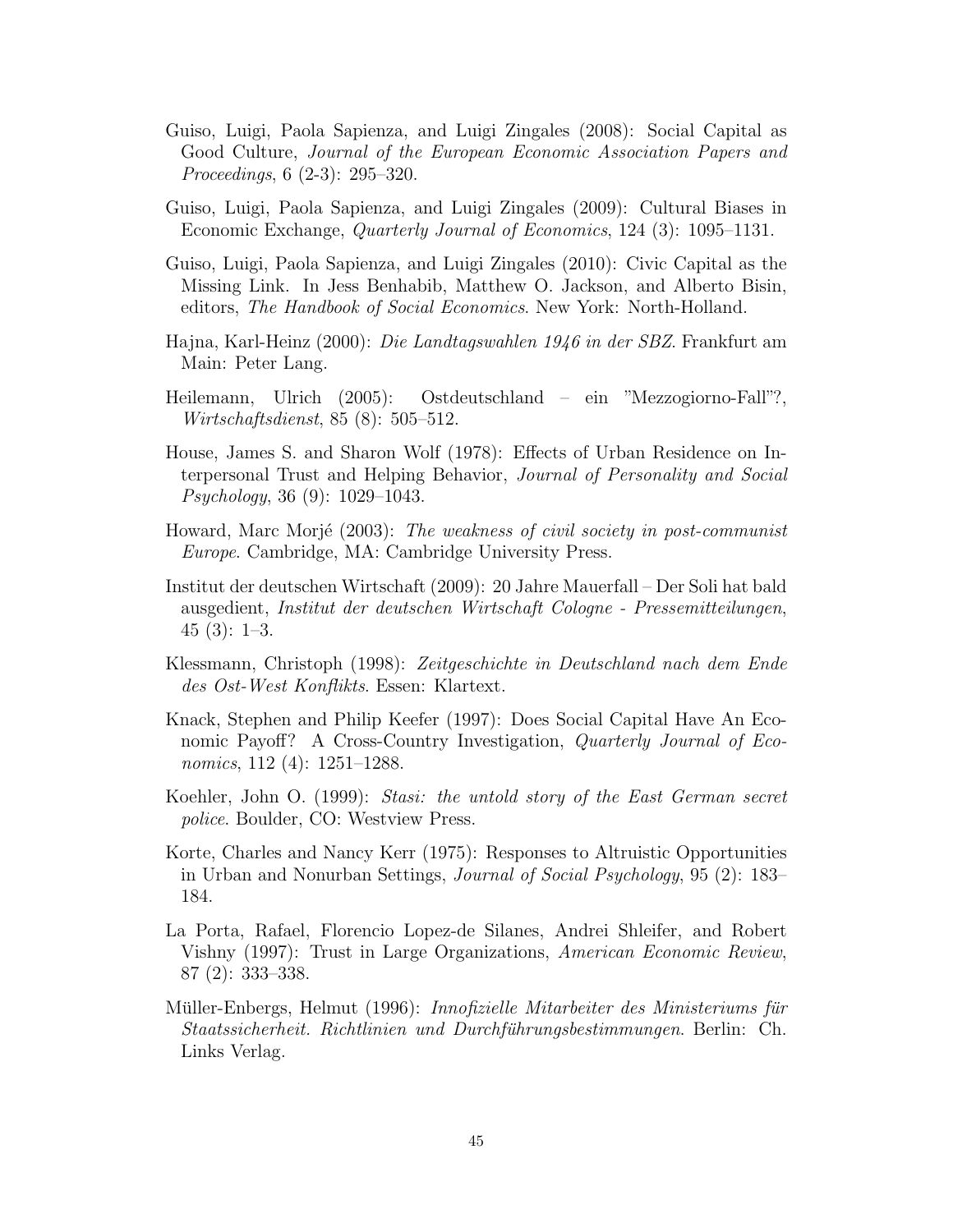- Müller-Enbergs, Helmut (2008): *Inoffizielle Mitarbeiter des Ministeriums für* Staatssicherheit - Band 3: Statistiken mit CD-ROM. Berlin: Ch. Links Verlag.
- Montesquieu, Charles de Secondat Baron de (1748): The Spirit of Laws. Originally published anonymously.
- Ostrom, Elinor (2005): Policies That Crowd Out Reciprocity and Collective Action. In Herbert Gintis, Samuel Bowles, Robert Boyd, and Ernst Fehr, editors, Moral Sentiments and Material Interests, pages 223–248. Cambridge, MA: MIT Press.
- Padgett, Stephen (2000): Organizing Democracy in Eastern German: Interest Groups in Post-Communist Society. Cambridge, MA: Cambridge University Press.
- Peters, Thomas G., Dilip S. Kittur, L. J. McGaw, M. Roy First, and Edward W. Nelson (1996): Organ donors and nondonors. An American dilemma, Archives of Internal Medicine, 156 (21): 2419–2424.
- Piliavin, Jane Allyn (1990): Why Do They Give The Gift of Life? A Review of Research on Blood Donors Since 1977, Transfusionpiliavin1990, 30 (5): 444–459.
- Provisional People's Chamber (1950): Minutes of the 10th Session on February 8, 1950.
- Putnam, Robert D. (1993): Making Democracy Work: Civic Traditions in Modern Italy. Princeton, NJ: Princeton University Press.
- Putnam, Robert D. (2000): *Bowling Alone The Collapse and Revival of Amer*ican Community. New York: Simon & Schuster.
- Rubin, Donald B. (1987): Multiple Imputation for Nonresponse in Surveys. New York: John Wiley & Sons.
- Sampson, Robert J. (1988): Local Friendship Ties and Community Attachment in Mass Society: A Multilevel Systemic Model, American Sociological Review, 53 (5): 766–779.
- Schmitt, Karl (1993): Politische Landschaften im Umbruch: Das Gebiet der ehemaligen DDR 1928-1990. In W. Oscar Gabriel and Klaus G. Troitzsch, editors, Wahlen in Zeiten des Umbruchs, pages 403–441. Frankfurt am Main: Peter Lang.
- Sinn, Hans-Werner and Frank Westermann (2001): Two Mezzogiornos, NBER Working Paper No. 8125. Available from http://www.nber.org/papers/w8125.
- Smith, Adam (1776): An Inquiry into the Nature and Causes of the Wealth of Nations. London: W. Strahan and T. Cadell.